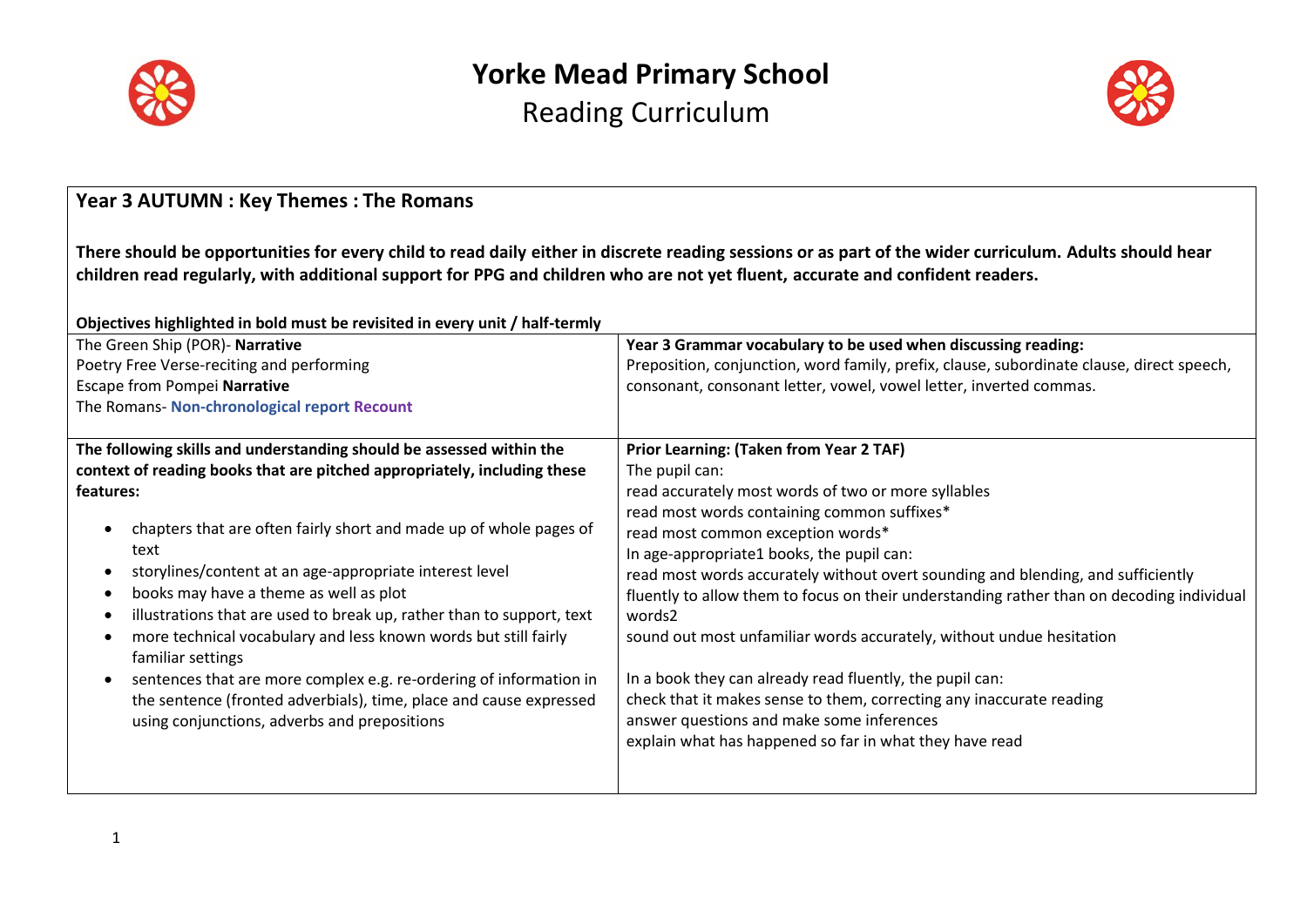



| <b>Core Learning Intentions</b>                                                                                 |                                                                                                                 |                                                                            |  |
|-----------------------------------------------------------------------------------------------------------------|-----------------------------------------------------------------------------------------------------------------|----------------------------------------------------------------------------|--|
|                                                                                                                 | Age Related                                                                                                     |                                                                            |  |
| READING ACROSS THE CURRICULUM INCLUDING IN ENGLISH                                                              | <b>GUIDED READING</b>                                                                                           | <b>Extension</b><br><b>Opportunities</b><br>Next steps<br>(Needed for GDS) |  |
| <b>VOCABULARY</b><br>Identifies new vocabulary and sentence structure and discusses to develop<br>understanding | <b>VOCABULARY</b><br>Identifies new vocabulary and sentence structure and<br>discusses to develop understanding |                                                                            |  |
|                                                                                                                 |                                                                                                                 |                                                                            |  |
| <b>RETRIEVING</b>                                                                                               | <b>RETRIEVING</b>                                                                                               |                                                                            |  |
| Refers back to the text for evidence when explaining<br><b>Extracts information from tables and charts</b>      | Refers back to the text for evidence when explaining                                                            |                                                                            |  |
| Recognises some different forms of poetry                                                                       | Uses contents pages and indexes to locate, retrieve and<br>record information from non-fiction texts            |                                                                            |  |
| Retrieves information from text where there is competing (distracting)<br>information                           |                                                                                                                 |                                                                            |  |
| Uses contents pages and indexes to locate, retrieve and record information<br>from non-fiction texts            |                                                                                                                 |                                                                            |  |
| <b>INFERRING</b>                                                                                                | <b>INFERRING</b>                                                                                                |                                                                            |  |
| <b>Suggests reasons for actions and events</b>                                                                  | <b>Suggests reasons for actions and events</b>                                                                  |                                                                            |  |
| Infers characters' feelings, motives, behaviour and relationships based on                                      | Infers characters' feelings, motives, behaviour and                                                             |                                                                            |  |
| descriptions and their actions in the story                                                                     | relationships based on descriptions and their actions in the                                                    |                                                                            |  |
|                                                                                                                 | story                                                                                                           |                                                                            |  |
| Identifies with characters and makes links with own experiences when                                            |                                                                                                                 |                                                                            |  |
| making judgements about the characters' actions                                                                 | Identifies with characters and makes links with own                                                             |                                                                            |  |
|                                                                                                                 | experiences when making judgements about the characters'                                                        |                                                                            |  |
| Justifies their views about what they have read                                                                 | actions                                                                                                         |                                                                            |  |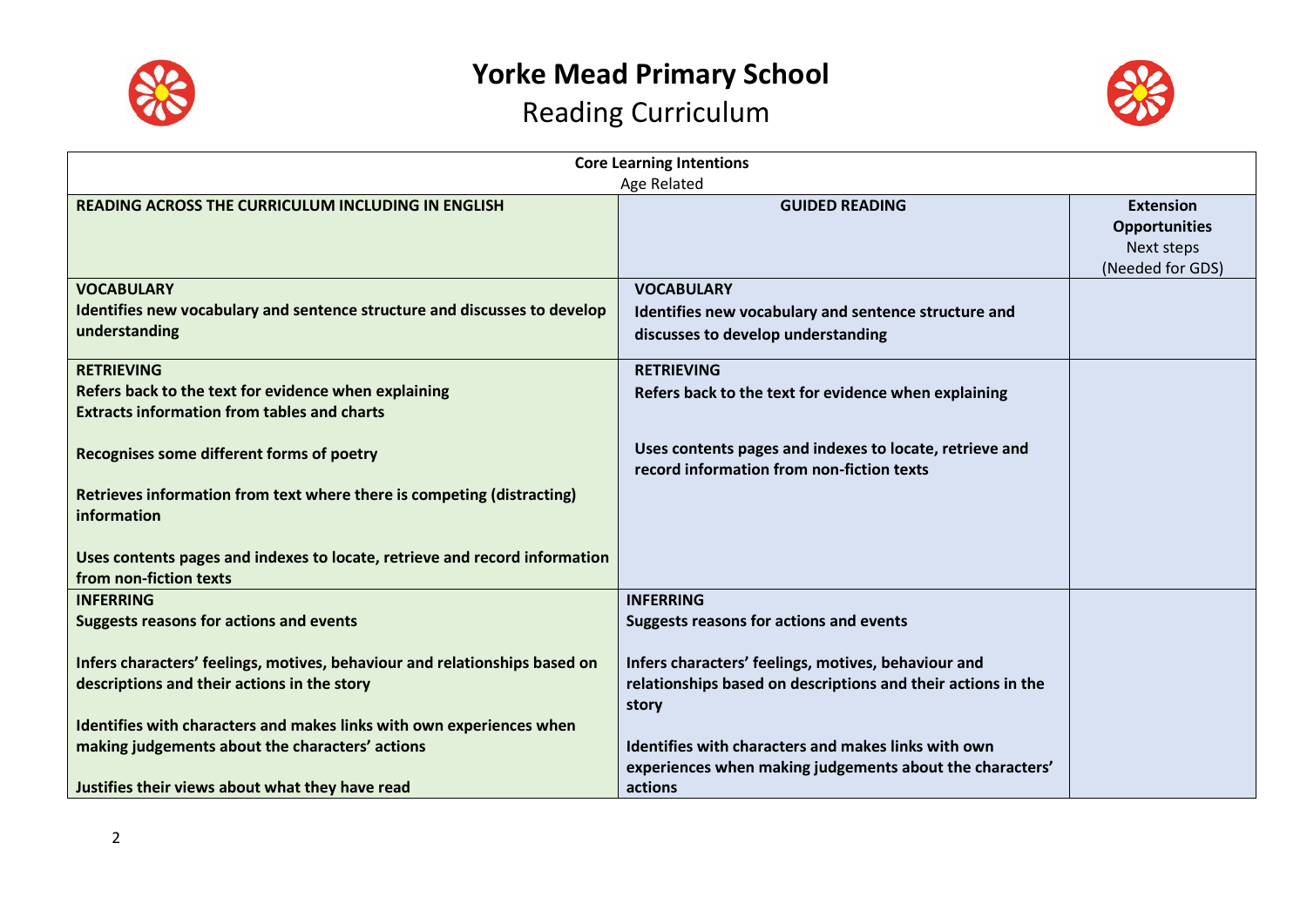



| Identifies how settings are used to create atmosphere e.g. what<br>words/phrases in this description indicate that bad things might be about to<br>happen in this place?                                                                                                   | Justifies their views about what they have read<br>Identifies how settings are used to create atmosphere                                             |  |
|----------------------------------------------------------------------------------------------------------------------------------------------------------------------------------------------------------------------------------------------------------------------------|------------------------------------------------------------------------------------------------------------------------------------------------------|--|
| <b>PREDICTING</b><br>Predicts what might happen from details stated and can indicate the<br>strength/likelihood of their prediction being correct                                                                                                                          | <b>PREDICTING</b><br>Predicts what might happen from details stated and can<br>indicate the strength/likelihood of their prediction being<br>correct |  |
| <b>SUMMARISING</b><br>Summarises main ideas from a text<br>Begins to identify themes across texts e.g. friendship, good and evil,                                                                                                                                          | <b>SUMMARISING</b><br>Summarises main ideas from a text<br>Begins to identify themes across texts                                                    |  |
| bullying<br><b>AUTHORIAL INTENT</b><br>Evaluates effectiveness in terms of function, form and language features                                                                                                                                                            | <b>AUTHORIAL INTENT</b><br>Evaluates effectiveness in terms of function, form and<br>language features                                               |  |
| <b>READING BEHAVIOURS AND FLUENCY</b><br>Asks increasingly informed questions to improve understanding of a text e.g.<br>'I wonder if this is like  because (linking to other texts)', 'Perhaps he did<br>that because (linking own experiences/that of other characters)' | <b>READING BEHAVIOURS AND FLUENCY</b><br>Decodes most new words outside of their spoken vocabulary<br>Sustains silent reading most of the time       |  |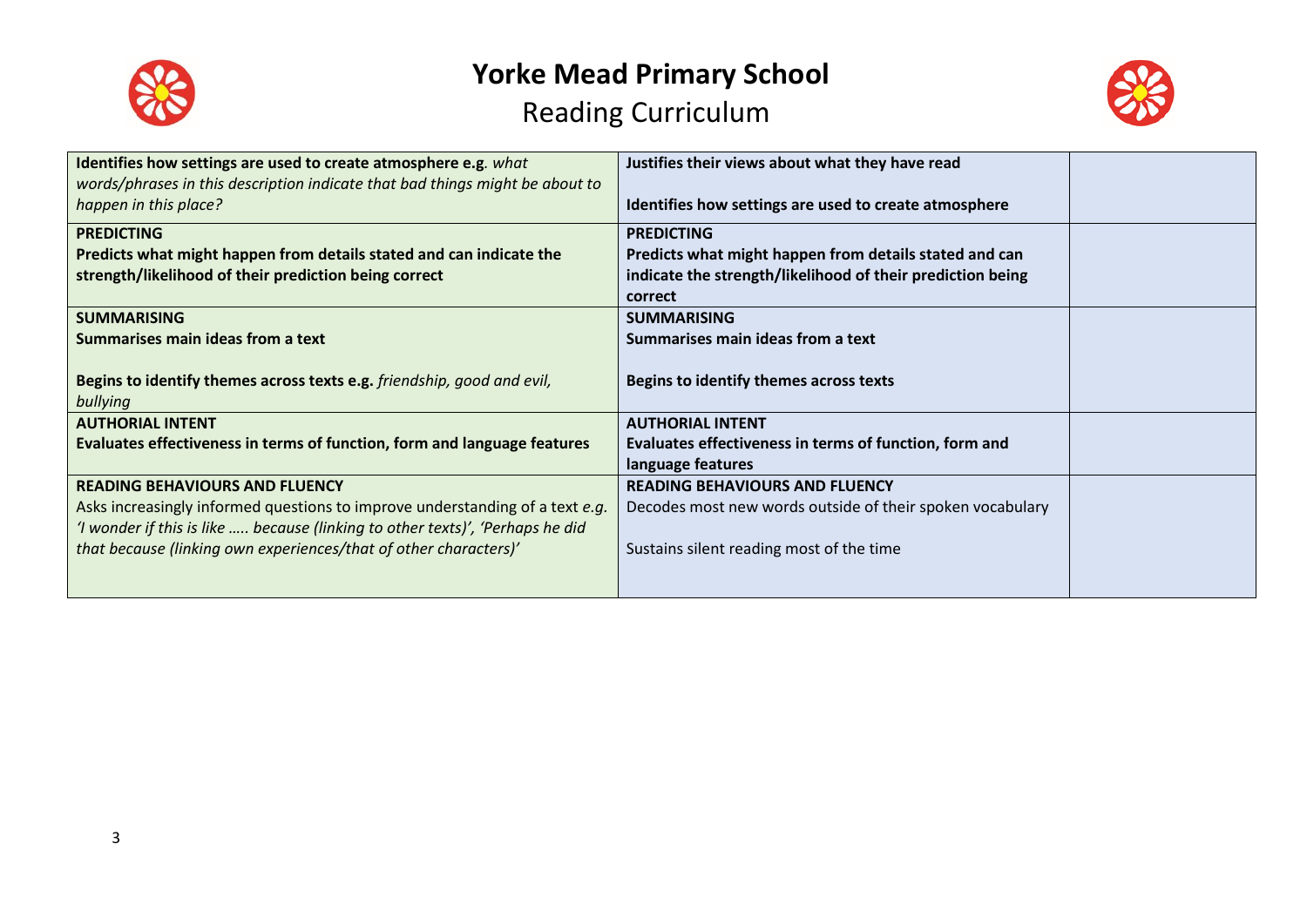



| Year 3 SPRING Key Theme: The Stone Age and Marvellous Machines                                                                                          |                                                                         |                                   |
|---------------------------------------------------------------------------------------------------------------------------------------------------------|-------------------------------------------------------------------------|-----------------------------------|
| Marvellous machines- The Iron Man (POR) Discussion<br>The Stone Age - Ug: Boy genius (POR) Narrative                                                    |                                                                         |                                   |
| <b>Dialogue and Playscripts</b>                                                                                                                         | Narrative- adventure and mystery                                        |                                   |
| <b>Instructions</b>                                                                                                                                     | Poetry-Haiku, Tanka and kennings- read and write (multi-cultural links) |                                   |
| The following skills and understanding should be assessed within the context of reading books that are pitched appropriately, including these features: |                                                                         |                                   |
| characters and settings that are more complex                                                                                                           |                                                                         |                                   |
| some description that implies, rather than states, character feelings and motivations leaving space for inference                                       |                                                                         |                                   |
| some use of simple figurative language                                                                                                                  |                                                                         |                                   |
| time, place and cause are expressed using conjunctions, adverbs and prepositions                                                                        |                                                                         |                                   |
| pronouns that are used to replace nouns requiring children to keep tracking their understanding                                                         |                                                                         |                                   |
|                                                                                                                                                         | <b>Core Learning Intentions</b>                                         |                                   |
|                                                                                                                                                         | Age Related                                                             |                                   |
| <b>READING ACROSS THE CURRICULUM INCLUDING IN ENGLISH</b>                                                                                               | <b>Guided Reading</b>                                                   | <b>Extension Opportunities</b>    |
|                                                                                                                                                         |                                                                         | Next steps                        |
|                                                                                                                                                         |                                                                         | (Needed for GDS)                  |
| <b>VOCABULARY</b>                                                                                                                                       | <b>VOCABULARY</b>                                                       |                                   |
| Identifies new vocabulary and sentence structure and discusses to                                                                                       | Identifies new vocabulary and sentence structure and                    |                                   |
| develop understanding                                                                                                                                   | discusses to develop understanding                                      |                                   |
|                                                                                                                                                         |                                                                         |                                   |
| Identifies and understands meanings of a wide range of conjunctions                                                                                     | Uses knowledge of root words, prefixes and suffixes to read             |                                   |
| used to link events together                                                                                                                            | unfamiliar words                                                        |                                   |
| <b>RETRIEVING</b>                                                                                                                                       | <b>RETRIEVING</b>                                                       | <b>RETRIEVING</b>                 |
| Refers back to the text for evidence when explaining                                                                                                    | Refers back to the text for evidence when explaining                    | <b>Retrieves information from</b> |
|                                                                                                                                                         |                                                                         | text where there is               |
| <b>Extracts information from tables and charts</b>                                                                                                      | Uses contents pages and indexes to locate, retrieve and                 | competing (distracting)           |
|                                                                                                                                                         | record information from non-fiction texts                               | information                       |
| Recognises some different forms of poetry                                                                                                               |                                                                         |                                   |
|                                                                                                                                                         |                                                                         |                                   |
| Uses contents pages and indexes to locate, retrieve and record                                                                                          |                                                                         |                                   |
| information from non-fiction texts                                                                                                                      |                                                                         |                                   |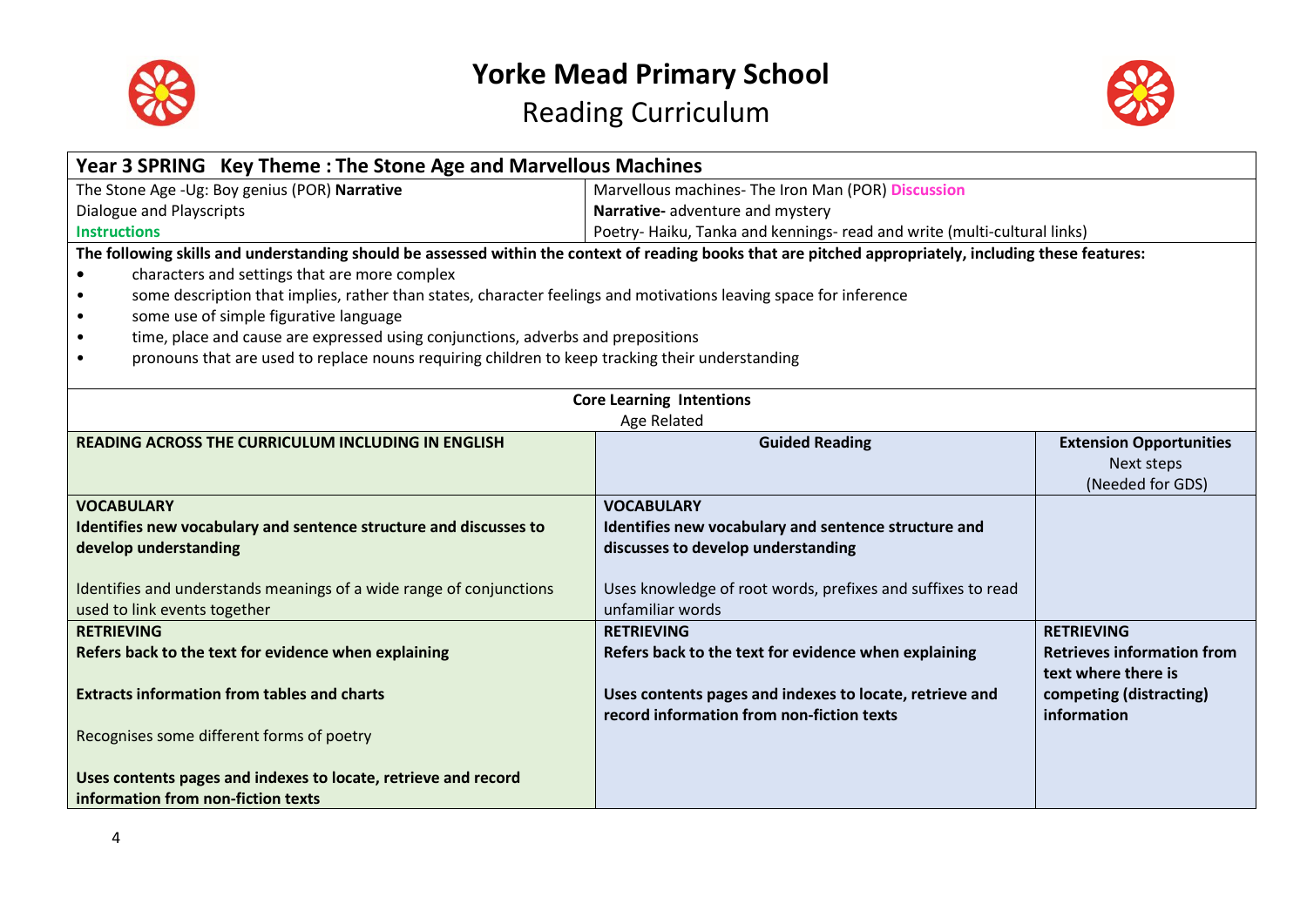



| Retrieves information from text where there is competing (distracting)                                                                                                                                                                                                                                                                                                                                                                                                                  |                                                                                                                                                                                                                                                                                                  |                                                                                    |
|-----------------------------------------------------------------------------------------------------------------------------------------------------------------------------------------------------------------------------------------------------------------------------------------------------------------------------------------------------------------------------------------------------------------------------------------------------------------------------------------|--------------------------------------------------------------------------------------------------------------------------------------------------------------------------------------------------------------------------------------------------------------------------------------------------|------------------------------------------------------------------------------------|
| information                                                                                                                                                                                                                                                                                                                                                                                                                                                                             |                                                                                                                                                                                                                                                                                                  |                                                                                    |
|                                                                                                                                                                                                                                                                                                                                                                                                                                                                                         |                                                                                                                                                                                                                                                                                                  |                                                                                    |
| Recognises different narrative genres                                                                                                                                                                                                                                                                                                                                                                                                                                                   |                                                                                                                                                                                                                                                                                                  |                                                                                    |
|                                                                                                                                                                                                                                                                                                                                                                                                                                                                                         |                                                                                                                                                                                                                                                                                                  |                                                                                    |
| Notices the difference between 1st and 3rd person accounts                                                                                                                                                                                                                                                                                                                                                                                                                              |                                                                                                                                                                                                                                                                                                  |                                                                                    |
| <b>INFERRING</b>                                                                                                                                                                                                                                                                                                                                                                                                                                                                        | <b>INFERRING</b>                                                                                                                                                                                                                                                                                 | <b>INFERRING</b>                                                                   |
| <b>Suggests reasons for actions and events</b>                                                                                                                                                                                                                                                                                                                                                                                                                                          | <b>Suggests reasons for actions and events</b>                                                                                                                                                                                                                                                   | Identifies evidence of                                                             |
|                                                                                                                                                                                                                                                                                                                                                                                                                                                                                         |                                                                                                                                                                                                                                                                                                  | relationship between                                                               |
| Infers characters' feelings, motives, behaviour and relationships based                                                                                                                                                                                                                                                                                                                                                                                                                 | Infers characters' feelings, motives, behaviour and                                                                                                                                                                                                                                              | characters based on dialogue                                                       |
| on descriptions and their actions in the story                                                                                                                                                                                                                                                                                                                                                                                                                                          | relationships based on descriptions and their actions in the                                                                                                                                                                                                                                     | and behaviour                                                                      |
|                                                                                                                                                                                                                                                                                                                                                                                                                                                                                         | story                                                                                                                                                                                                                                                                                            |                                                                                    |
| Identifies with characters and makes links with own experiences when                                                                                                                                                                                                                                                                                                                                                                                                                    |                                                                                                                                                                                                                                                                                                  | Explains how words/phrases                                                         |
| making judgements about the characters' actions                                                                                                                                                                                                                                                                                                                                                                                                                                         | Identifies with characters and makes links with own                                                                                                                                                                                                                                              | in the description are linked                                                      |
|                                                                                                                                                                                                                                                                                                                                                                                                                                                                                         | experiences when making judgements about the                                                                                                                                                                                                                                                     | to create an overall and                                                           |
| Justifies their views about what they have read                                                                                                                                                                                                                                                                                                                                                                                                                                         | characters' actions                                                                                                                                                                                                                                                                              | consistent impression on the                                                       |
| Identifies how settings are used to create atmosphere e.g. what                                                                                                                                                                                                                                                                                                                                                                                                                         |                                                                                                                                                                                                                                                                                                  | reader, for example, 'what                                                         |
|                                                                                                                                                                                                                                                                                                                                                                                                                                                                                         |                                                                                                                                                                                                                                                                                                  |                                                                                    |
|                                                                                                                                                                                                                                                                                                                                                                                                                                                                                         |                                                                                                                                                                                                                                                                                                  |                                                                                    |
|                                                                                                                                                                                                                                                                                                                                                                                                                                                                                         |                                                                                                                                                                                                                                                                                                  |                                                                                    |
|                                                                                                                                                                                                                                                                                                                                                                                                                                                                                         |                                                                                                                                                                                                                                                                                                  |                                                                                    |
| and behaviour                                                                                                                                                                                                                                                                                                                                                                                                                                                                           |                                                                                                                                                                                                                                                                                                  |                                                                                    |
|                                                                                                                                                                                                                                                                                                                                                                                                                                                                                         | <b>PREDICTING</b>                                                                                                                                                                                                                                                                                |                                                                                    |
|                                                                                                                                                                                                                                                                                                                                                                                                                                                                                         |                                                                                                                                                                                                                                                                                                  |                                                                                    |
|                                                                                                                                                                                                                                                                                                                                                                                                                                                                                         |                                                                                                                                                                                                                                                                                                  |                                                                                    |
|                                                                                                                                                                                                                                                                                                                                                                                                                                                                                         | correct                                                                                                                                                                                                                                                                                          |                                                                                    |
|                                                                                                                                                                                                                                                                                                                                                                                                                                                                                         |                                                                                                                                                                                                                                                                                                  |                                                                                    |
|                                                                                                                                                                                                                                                                                                                                                                                                                                                                                         | Summarises main ideas from a text                                                                                                                                                                                                                                                                |                                                                                    |
|                                                                                                                                                                                                                                                                                                                                                                                                                                                                                         |                                                                                                                                                                                                                                                                                                  |                                                                                    |
|                                                                                                                                                                                                                                                                                                                                                                                                                                                                                         |                                                                                                                                                                                                                                                                                                  |                                                                                    |
| words/phrases in this description indicate that bad things might be about<br>to happen in this place?<br>Identifies evidence of relationship between characters based on dialogue<br><b>PREDICTING</b><br>Predicts what might happen from details stated and can indicate the<br>strength/likelihood of their prediction being correct<br><b>SUMMARISING</b><br>Summarises main ideas from a text<br>Begins to identify themes across texts e.g. friendship, good and evil,<br>bullying | Justifies their views about what they have read<br>Identifies how settings are used to create atmosphere<br>Predicts what might happen from details stated and can<br>indicate the strength/likelihood of their prediction being<br><b>SUMMARISING</b><br>Begins to identify themes across texts | other words/phrases in this<br>passage tell us that he is a<br>sinister character? |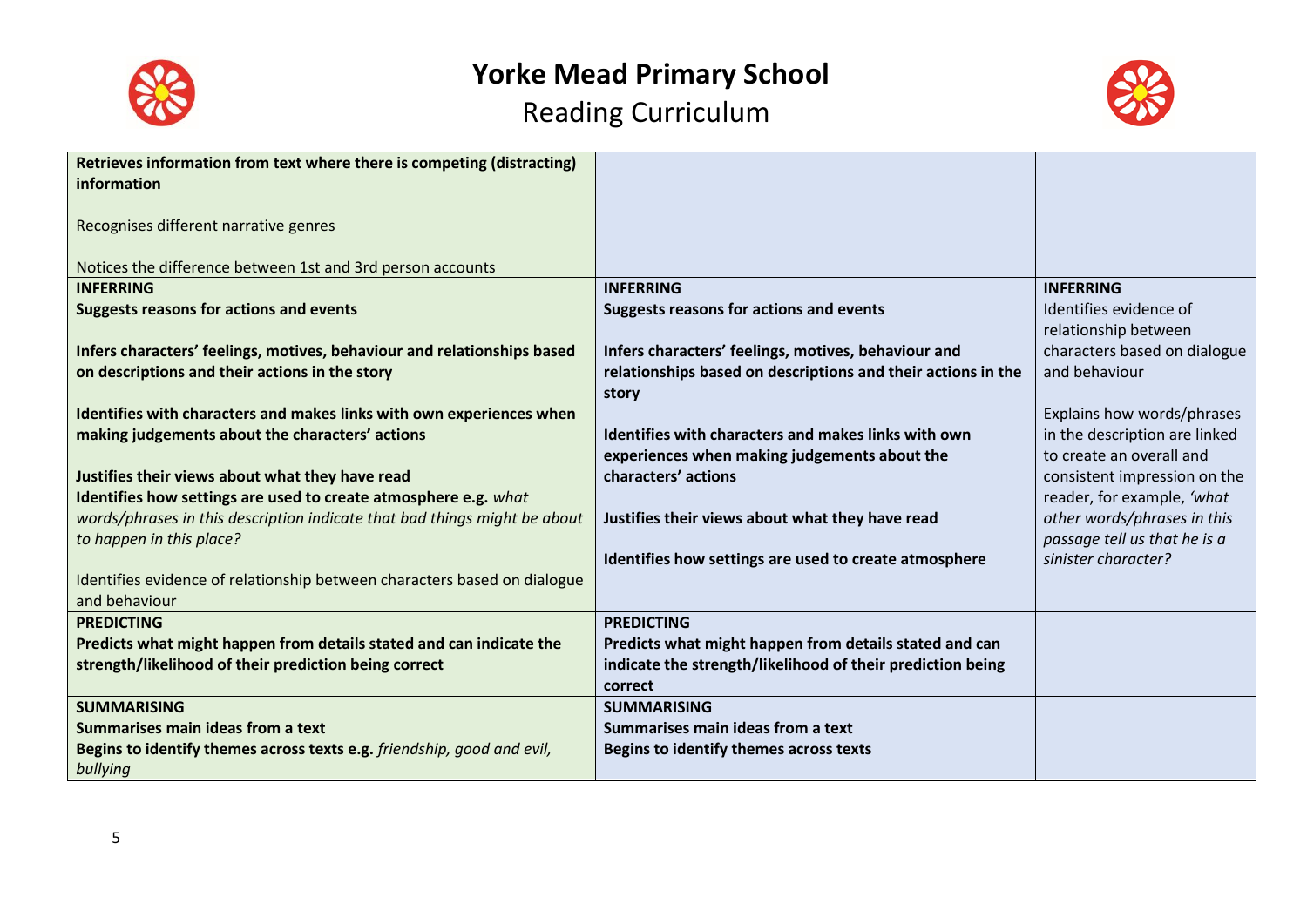



| <b>ANALYSING</b>                                                      | <b>ANALYSING</b>                                            | <b>ANALYSING</b>            |
|-----------------------------------------------------------------------|-------------------------------------------------------------|-----------------------------|
| Analyses and compares plot structure                                  | Recognises the move from general to specific detail         | Recognises the move from    |
|                                                                       |                                                             | general to specific detail  |
| Recognises the move from general to specific detail                   |                                                             |                             |
| <b>AUTHORIAL INTENT</b>                                               | <b>AUTHORIAL INTENT</b>                                     | <b>AUTHORIAL INTENT</b>     |
| Evaluates effectiveness in terms of function, form and language       | Evaluates effectiveness in terms of function, form and      | Evaluates effectiveness in  |
| features                                                              | language features                                           | terms of function, form and |
|                                                                       |                                                             | language features           |
| <b>COMPARING</b>                                                      |                                                             | <b>COMPARING</b>            |
| Comments on the effect of scene changes e.g. moving from a safe to a  |                                                             | Comments on the effect of   |
| dangerous place to build tension                                      |                                                             | scene changes               |
| <b>READING BEHAVIOURS AND FLUENCY</b>                                 | <b>READING BEHAVIOURS AND FLUENCY</b>                       |                             |
| Comments on use of language using terminology including alliteration, | Uses dictionaries independently to check meaning of new     |                             |
| rhythm, rhyme, simile                                                 | vocabulary                                                  |                             |
|                                                                       |                                                             |                             |
|                                                                       | Decodes most new words outside of their spoken vocabulary   |                             |
|                                                                       |                                                             |                             |
|                                                                       | Self corrects spontaneously in order to enhance expression, |                             |
|                                                                       | intonation or to reinterpret what has been read             |                             |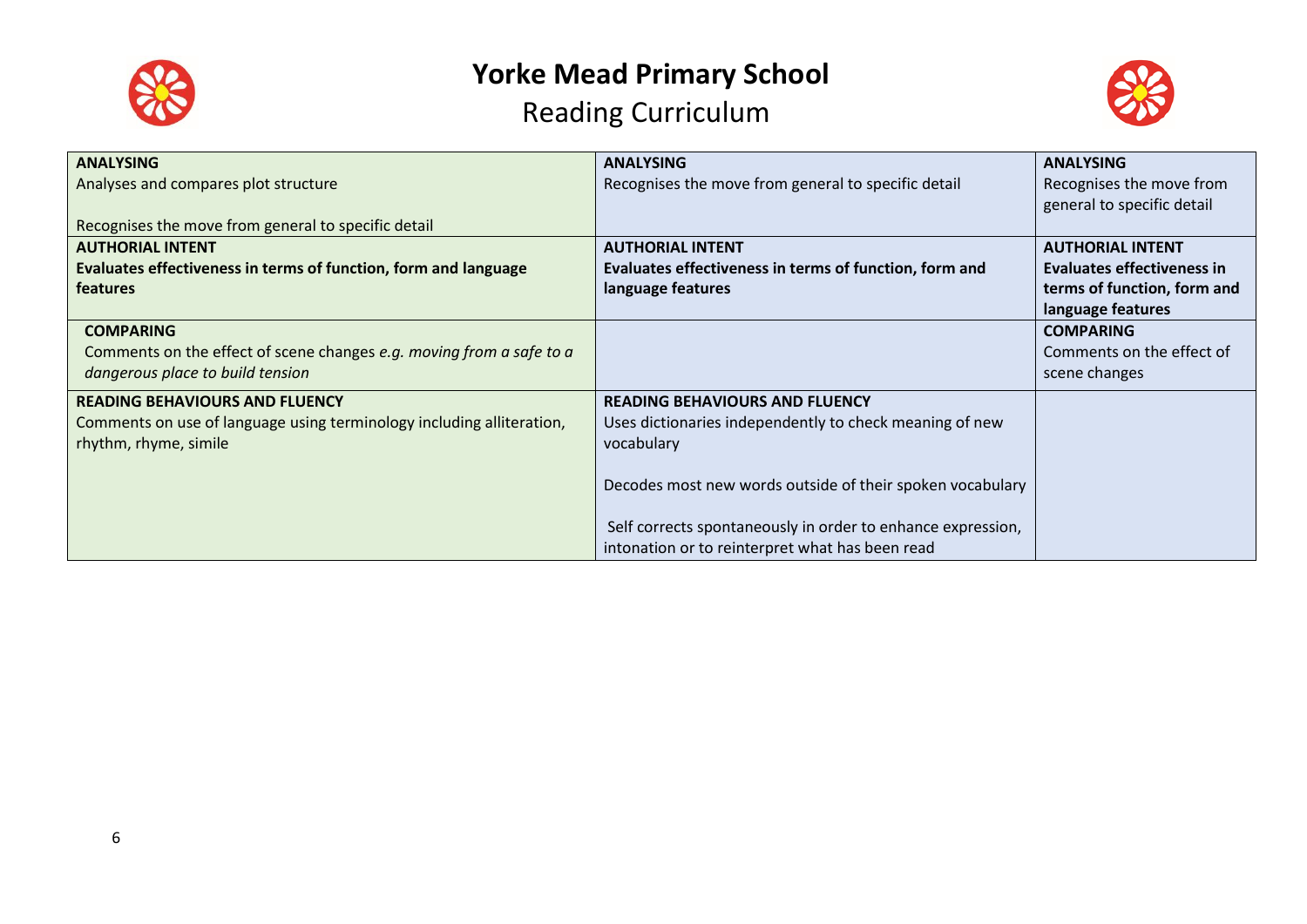



| Year 3 SUMMER Key Theme: Mountains and France                                                                                                           |                                                         |                                                          |
|---------------------------------------------------------------------------------------------------------------------------------------------------------|---------------------------------------------------------|----------------------------------------------------------|
| Mountains- Pebble in my pocket (POR) Explanation                                                                                                        | Gregory Cool (POR) Story Narrative                      |                                                          |
| Sun is laughing Poet study                                                                                                                              | France - Persuasion travel brochures and letter writing |                                                          |
|                                                                                                                                                         |                                                         |                                                          |
| The following skills and understanding should be assessed within the context of reading books that are pitched appropriately, including these features: |                                                         |                                                          |
| non-fiction texts that are placed in a broader context and provide a higher level of detail<br>$\bullet$                                                |                                                         |                                                          |
|                                                                                                                                                         |                                                         |                                                          |
|                                                                                                                                                         | <b>Core Learning Intentions</b><br>Age Related          |                                                          |
| Reading across the curriculum, including in English                                                                                                     | <b>Guided Reading</b>                                   | <b>Extension Opportunities</b>                           |
|                                                                                                                                                         |                                                         | Next steps                                               |
|                                                                                                                                                         |                                                         | (Needed for GDS)                                         |
| <b>VOCABULARY</b>                                                                                                                                       | <b>VOCABULARY</b>                                       |                                                          |
| Identifies new vocabulary and sentence structure and discusses to develop                                                                               | Identifies new vocabulary and sentence structure and    |                                                          |
| understanding                                                                                                                                           | discusses to develop understanding                      |                                                          |
|                                                                                                                                                         |                                                         |                                                          |
| Identifies a range standard words/phrases used at various stages of a                                                                                   |                                                         |                                                          |
| narrative e.g. introduction, build up etc                                                                                                               |                                                         |                                                          |
| <b>RETRIEVING</b>                                                                                                                                       | <b>RETRIEVING</b>                                       | <b>RETRIEVING</b>                                        |
| Refers back to the text for evidence when explaining                                                                                                    | Refers back to the text for evidence when explaining    | <b>Retrieves information from</b><br>text where there is |
| <b>Extracts information from tables and charts</b>                                                                                                      | Uses contents pages and indexes to locate, retrieve and | competing (distracting)                                  |
|                                                                                                                                                         | record information from non-fiction texts               | information                                              |
| Retrieves information from text where there is competing (distracting)                                                                                  |                                                         |                                                          |
| information                                                                                                                                             |                                                         |                                                          |
|                                                                                                                                                         |                                                         |                                                          |
| Uses contents pages and indexes to locate, retrieve and record information                                                                              |                                                         |                                                          |
| from non-fiction texts                                                                                                                                  |                                                         |                                                          |
| Identifies the conventions of different types of writing e.g. greetings in a                                                                            |                                                         |                                                          |
| letter/email, diary entries, numbers and headings in instructions                                                                                       |                                                         |                                                          |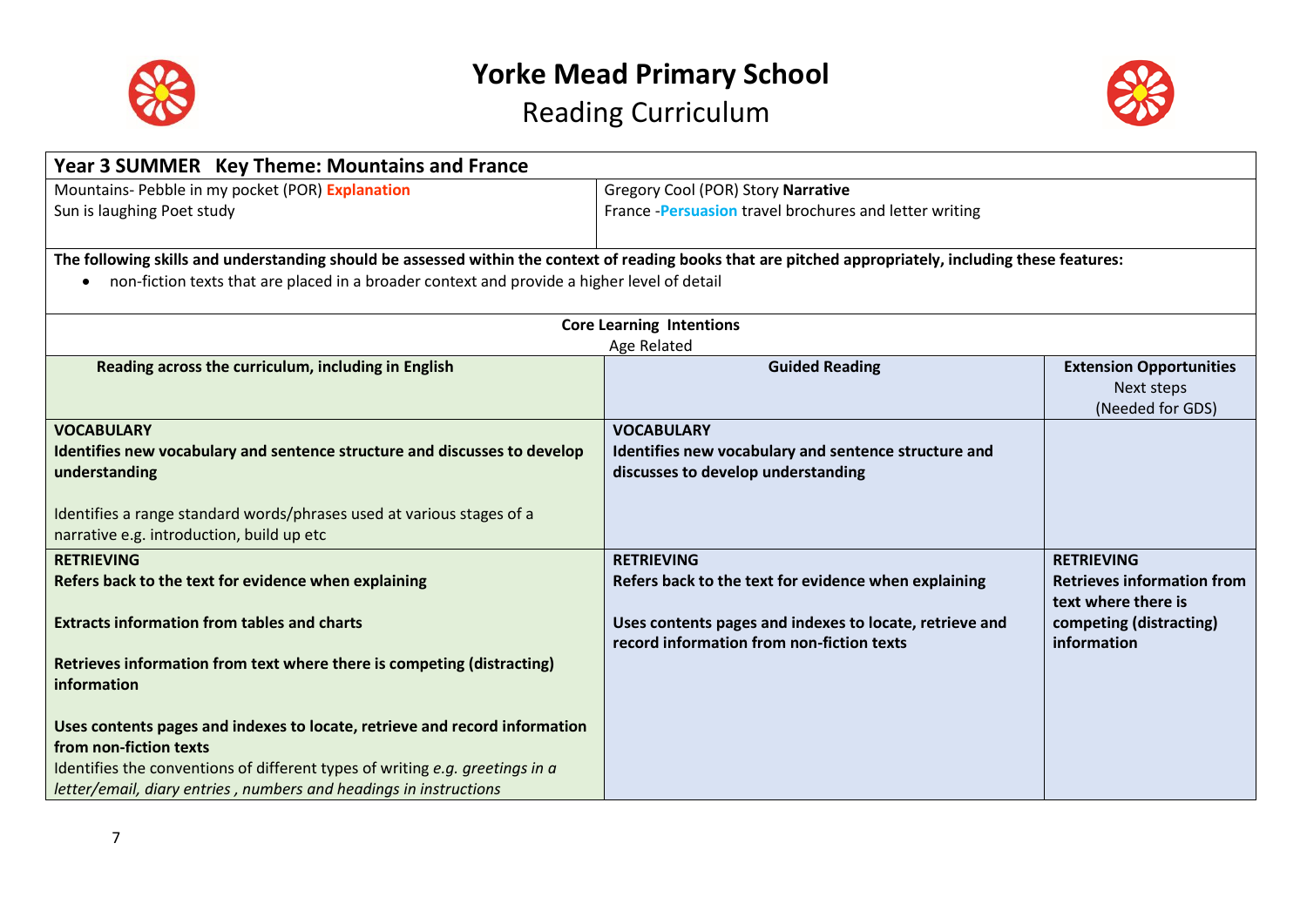



| <b>SUMMARISING</b>                                                              | <b>SUMMARISING</b>                                           |                              |
|---------------------------------------------------------------------------------|--------------------------------------------------------------|------------------------------|
| Summarises main ideas from a text                                               | Summarises main ideas from a text                            |                              |
|                                                                                 |                                                              |                              |
| Begins to identify themes across texts e.g. friendship, good and evil, bullying | Begins to identify themes across texts                       |                              |
| <b>INFERRING</b>                                                                | <b>INFERRING</b>                                             | <b>INFERRING</b>             |
| <b>Suggests reasons for actions and events</b>                                  | Suggests reasons for actions and events                      | Analyses the use of          |
|                                                                                 |                                                              | language to set scenes,      |
| Infers characters' feelings, motives, behaviour and relationships based on      | Infers characters' feelings, motives, behaviour and          | build tension or create      |
| descriptions and their actions in the story                                     | relationships based on descriptions and their actions in the | suspense                     |
|                                                                                 | story                                                        |                              |
| Identifies with characters and makes links with own experiences when            |                                                              | <b>Explains how</b>          |
| making judgements about the characters' actions                                 | Identifies with characters and makes links with own          | words/phrases in the         |
|                                                                                 | experiences when making judgements about the                 | description are linked to    |
| Justifies their views about what they have read                                 | characters' actions                                          | create an overall and        |
|                                                                                 |                                                              | consistent impression on     |
| Identifies how settings are used to create atmosphere e.g. what                 | Justifies their views about what they have read              | the reader, for example,     |
| words/phrases in this description indicate that bad things might be about to    |                                                              | 'what other words/phrases    |
| happen in this place?                                                           | Identifies how settings are used to create atmosphere        | in this passage tell us that |
|                                                                                 |                                                              | he is a sinister character?  |
| Analyses the use of language to set scenes, build tension or create suspense    |                                                              |                              |
|                                                                                 |                                                              |                              |
| Explains how words/phrases in the description are linked to create an overall   |                                                              |                              |
| and consistent impression on the reader, for example, 'what other               |                                                              |                              |
| words/phrases in this passage tell us that he is a sinister character?          |                                                              |                              |
| <b>PREDICTING</b>                                                               | <b>PREDICTING</b>                                            |                              |
| Predicts what might happen from details stated and can indicate the             | Predicts what might happen from details stated and can       |                              |
| strength/likelihood of their prediction being correct                           | indicate the strength/likelihood of their prediction being   |                              |
|                                                                                 | correct                                                      |                              |
| <b>AUTHORIAL INTENT</b>                                                         | <b>AUTHORIAL INTENT</b>                                      | <b>AUTHORIAL INTENT</b>      |
| Evaluates effectiveness in terms of function, form and language features        | Evaluates effectiveness in terms of function, form and       | Evaluates effectiveness of   |
|                                                                                 | language features                                            | texts (stepping stone to     |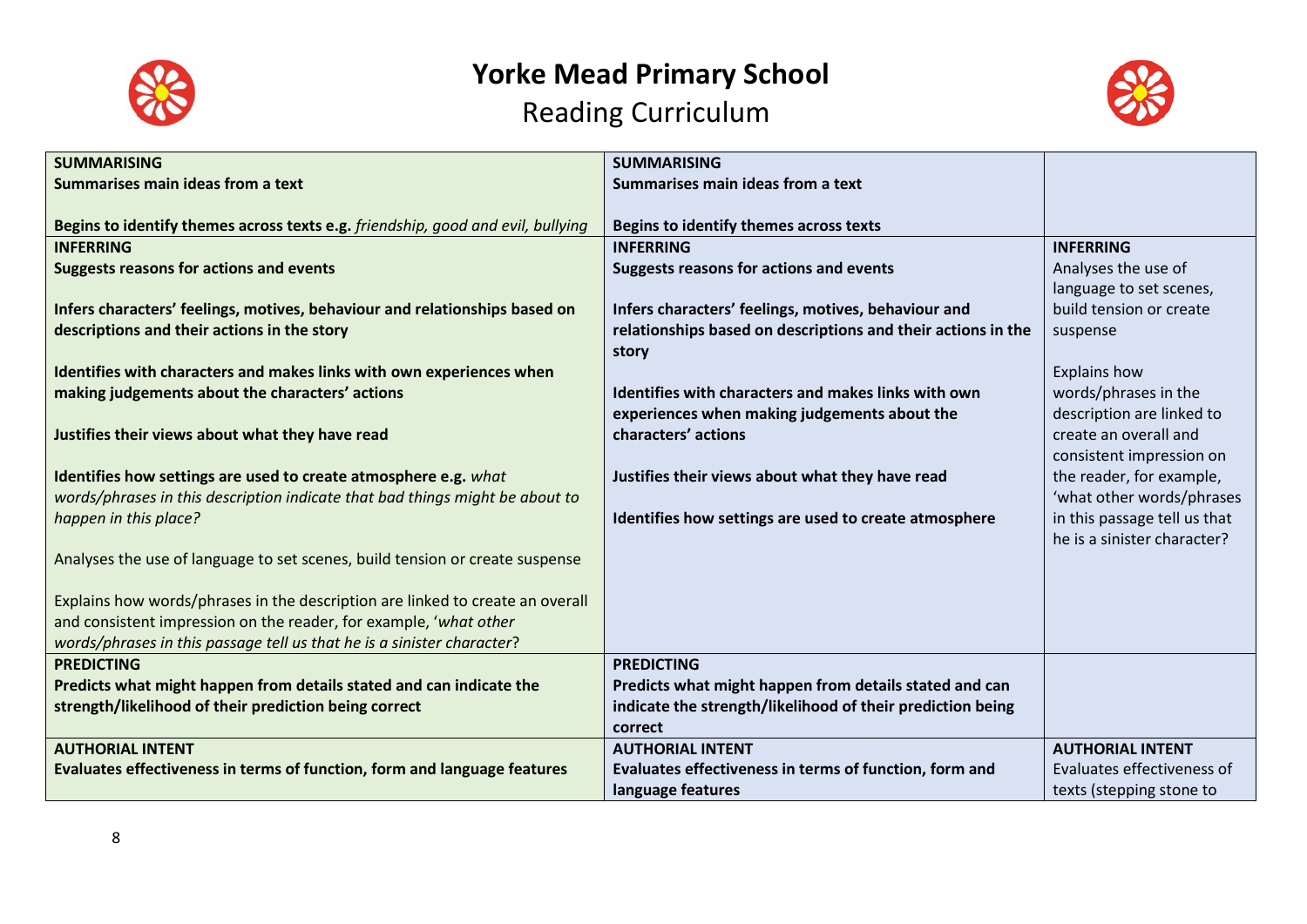



| Identifies how language structure and presentation (font size, bold, |                                                         | deepening statement) e.g. |
|----------------------------------------------------------------------|---------------------------------------------------------|---------------------------|
| calligrams) contribute to meaning                                    |                                                         | discusses words and       |
|                                                                      |                                                         | phrases that capture the  |
|                                                                      |                                                         | reader's imagination      |
| <b>READING BEHAVIOURS AND FLUENCY</b>                                | <b>READING BEHAVIOURS AND FLUENCY</b>                   | <b>READING BEHAVIOURS</b> |
| Uses dictionaries independently to check meaning of new vocabulary   | Comments on use of language using terminology including | <b>AND FLUENCY</b>        |
|                                                                      | alliteration, rhythm, rhyme, simile                     | Asks increasingly         |
|                                                                      |                                                         | informed questions to     |
|                                                                      | Sustains silent reading most of the time                | improve understanding     |
|                                                                      |                                                         | of a text                 |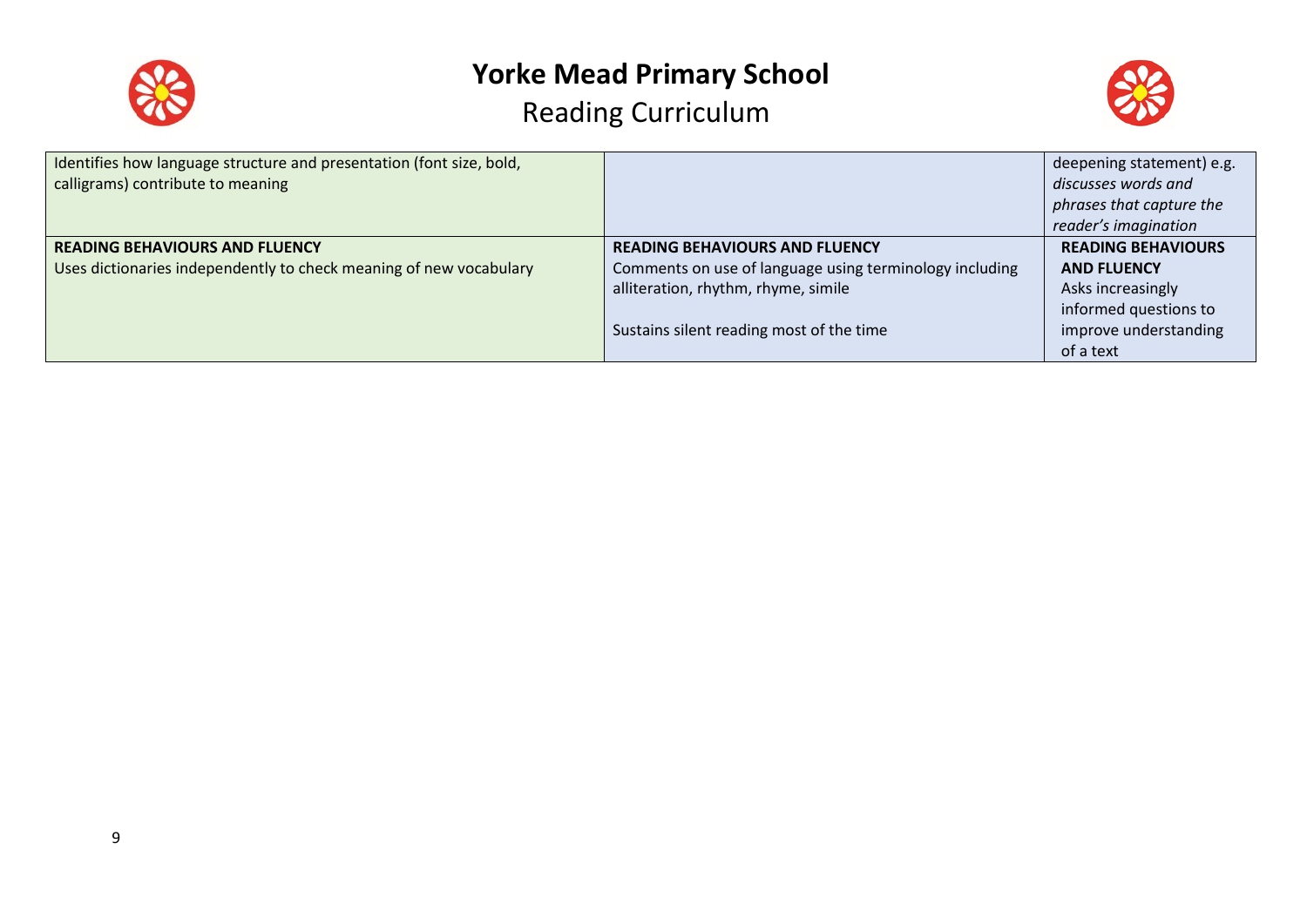



#### **Year 4 AUTUMN Key Theme: Ancient Egypt and Cities of Europe There should be opportunities for every child to read daily either in discrete reading sessions or as part of the wider curriculum. Adults should hear children read regularly, with additional support for PPG and children who are not yet fluent, accurate and confident readers. Objectives highlighted in bold must be revisited in every unit / half-termly** Ancient Egypt Non-chronological report Descriptive writing- Narrative Cities of Europe Persuasion brochure **Year 4 Grammar vocabulary**: Determiner, pronoun, possessive pronoun, adverbial. **The following skills and understanding should be assessed within the context of reading books that are pitched appropriately, including these features:** books that demand that the reader can sustain reading  $\bullet$  settings that are less familiar to the child – set in different times, places or cultural contexts settings built up using a range of small details and more sustained descriptive passages a variety of formats for showing information in information texts **Prior Learning (Taken from Year 3 TAF)** The pupil can: • read accurately many polysyllabic and multi-morphemic words and further exception words In age-appropriate1 books, the pupil can: • read most words accurately without overt sounding and blending, and sufficiently fluently to allow them to focus on their understanding rather than on decoding individual words • read aloud with intonation that shows understanding • read many words outside their spoken vocabulary, making a good approximation to the word's pronunciation. • check that the text makes sense to them, correcting any inaccurate reading at the point of difficulty • make a plausible prediction about what might happen on the basis of what has been read so far • summarise main ideas from what has been read • retrieve information from non-fiction • draw inferences and begin to justify their opinions through discussions **Core Learning Intentions** Age Related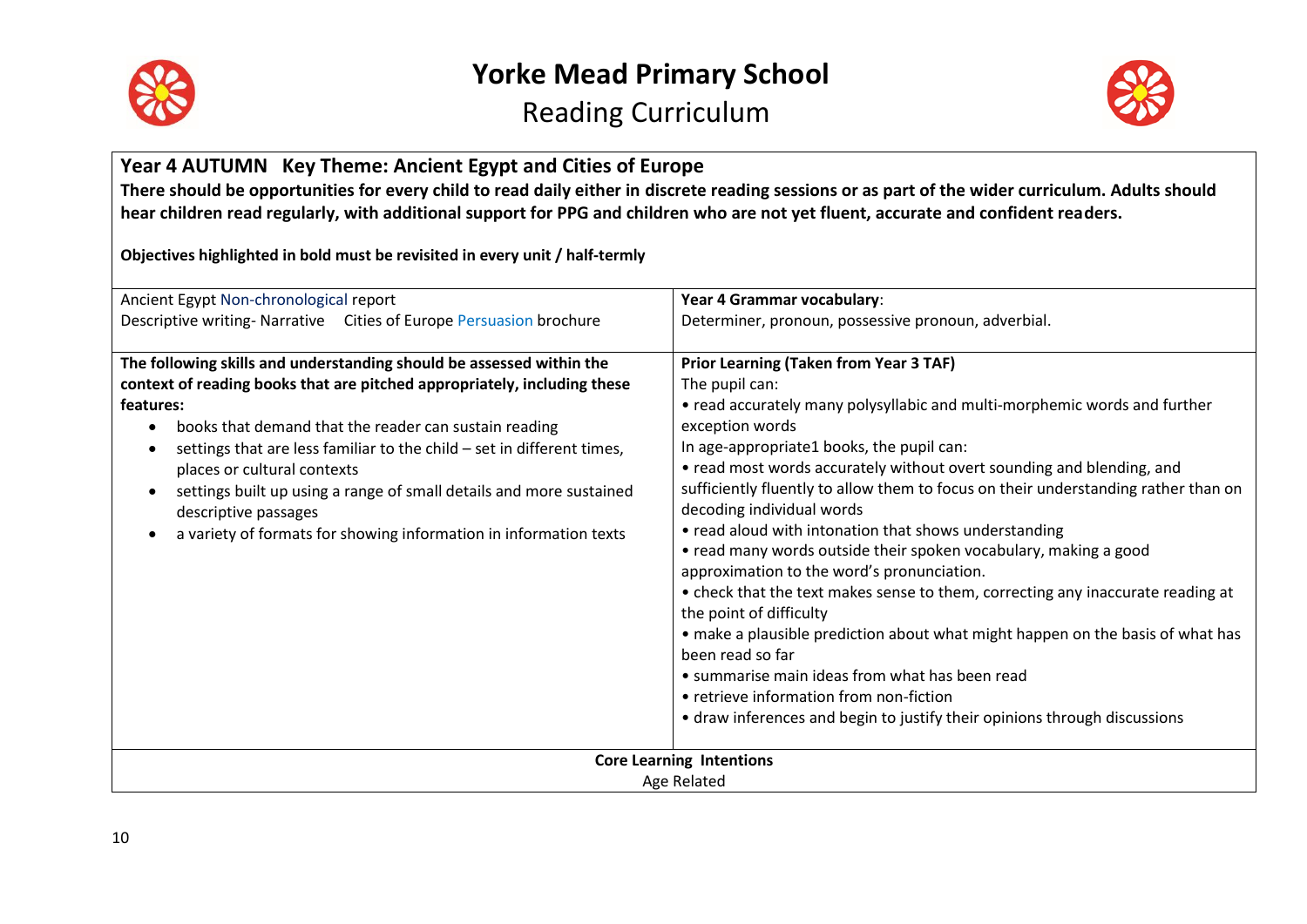



| <b>READING ACROSS THE CURRICULUM INCLUDING IN ENGLISH</b>         | <b>GUIDED READING</b>                                        | <b>Extension</b>     |
|-------------------------------------------------------------------|--------------------------------------------------------------|----------------------|
|                                                                   |                                                              | <b>Opportunities</b> |
|                                                                   |                                                              | Next steps           |
|                                                                   |                                                              | (Needed for GDS)     |
| <b>VOCABULARY</b>                                                 | <b>VOCABULARY</b>                                            |                      |
| Notes examples of descriptive language and explains the mood or   | Applies word reading knowledge to infer meaning of           |                      |
| atmosphere they create                                            | unfamiliar words                                             |                      |
|                                                                   |                                                              |                      |
| Notices key words and phrases used to convey passing of time to   | Notes examples of descriptive language and explains the      |                      |
| introduce paragraphs or chapters                                  | mood or atmosphere they create                               |                      |
|                                                                   |                                                              |                      |
|                                                                   | Notices key words and phrases used to convey passing of time |                      |
|                                                                   | to introduce paragraphs or chapters                          |                      |
| <b>RETRIEVING</b>                                                 | <b>RETRIEVING</b>                                            |                      |
| Recognises the introduction, build-up, climax or conflict and     | Retrieves information from text where there is competing     |                      |
| resolution in narrative                                           | (distracting) information                                    |                      |
|                                                                   |                                                              |                      |
| Retrieves information from text where there is competing          | Identifies key words and phrases as evidence when            |                      |
| (distracting) information                                         | making a point                                               |                      |
|                                                                   |                                                              |                      |
| Identifies a wide range of poetic forms, e.g. cinquain, haiku,    |                                                              |                      |
| calligram, kenning                                                |                                                              |                      |
|                                                                   |                                                              |                      |
| Identifies key words and phrases as evidence when making a point  |                                                              |                      |
|                                                                   |                                                              |                      |
| Identifies the structure and features of a range of non-fiction,  |                                                              |                      |
| narrative and poetry texts.                                       |                                                              |                      |
|                                                                   |                                                              |                      |
| Analyses how structural and presentational features contribute to |                                                              |                      |
| purpose in a range of texts.                                      |                                                              |                      |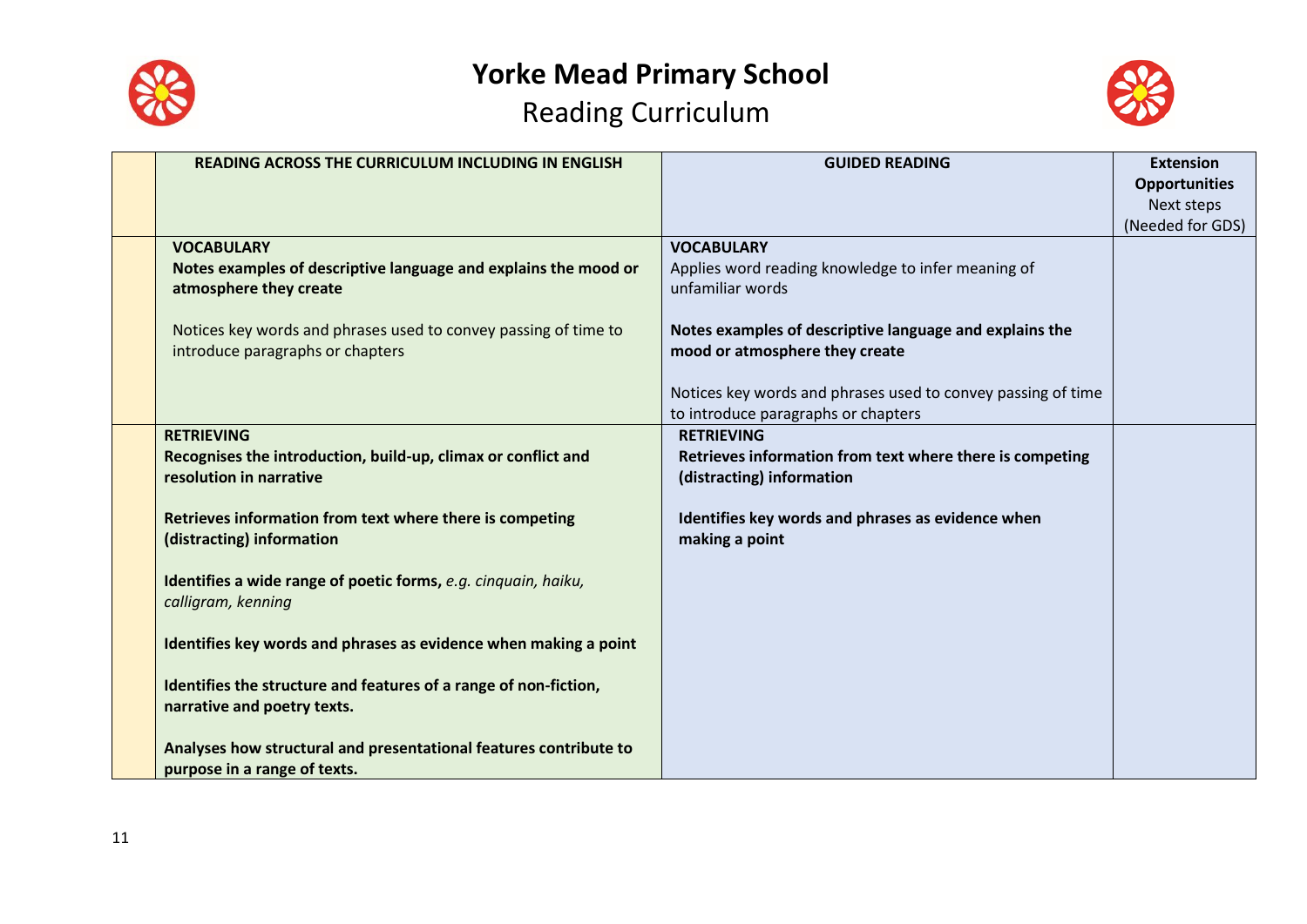



| <b>SUMMARISING</b><br>Explains and justifies an opinion on the resolution of an issue/whole<br>narrative                                                                                                                                                     | <b>SUMMARISING</b><br>Explains and justifies an opinion on the resolution of an<br>issue/whole narrative                                |                                                                                    |
|--------------------------------------------------------------------------------------------------------------------------------------------------------------------------------------------------------------------------------------------------------------|-----------------------------------------------------------------------------------------------------------------------------------------|------------------------------------------------------------------------------------|
| Summarises the main ideas of a non-fiction text                                                                                                                                                                                                              | Summarises the main ideas of a non-fiction text                                                                                         |                                                                                    |
| <b>INFERRING</b><br>Identifies techniques used by the author to persuade the reader to<br>feel sympathy or dislike                                                                                                                                           | <b>INFERRING</b><br>Identifies techniques used by the author to persuade the<br>reader to feel sympathy or dislike                      | <b>INFERRING</b><br><b>Makes</b><br>deductions about<br>characters'<br>motives and |
| Distinguishes between fact and opinion<br>Makes deductions about the motives and feelings that might lay<br>behind characters' words                                                                                                                         |                                                                                                                                         | feelings and<br>explain whether<br>their behaviour<br>was predictable              |
| Summarises the way that the setting affects characters' appearance,<br>actions and relationships e.g. 'The children in The Lion, The Witch and<br>The Wardrobe are family and speak and act differently to the class<br>mates in The Angel of Nitshill Road' |                                                                                                                                         | or unexpected                                                                      |
| <b>PREDICTING</b><br>Predicts on the basis of mood or atmosphere how a character will<br>behave in a particular setting                                                                                                                                      | <b>PREDICTING</b><br>Predicts on the basis of mood or atmosphere how a<br>character will behave in a particular setting                 |                                                                                    |
| <b>ANALYSING</b><br>Analyses how the structure of non-fiction relates to its purpose e.g.<br>how the points in a persuasive speech lead you to the author's<br>viewpoint.                                                                                    |                                                                                                                                         |                                                                                    |
| <b>AUTHORIAL INTENT</b><br>Understands how authors use a variety of sentence constructions<br>e.g. relative clauses to add detail                                                                                                                            | <b>AUTHORIAL INTENT</b><br>Understands how authors use a variety of sentence<br>constructions                                           |                                                                                    |
| READING BEHAVIOURS AND FLUENCY Listens to the opinions of<br>others and adjusts own thinking/understanding where appropriate                                                                                                                                 | <b>READING BEHAVIOURS AND FLUENCY</b><br>Listens to the opinions of others and adjusts own thinking/<br>understanding where appropriate |                                                                                    |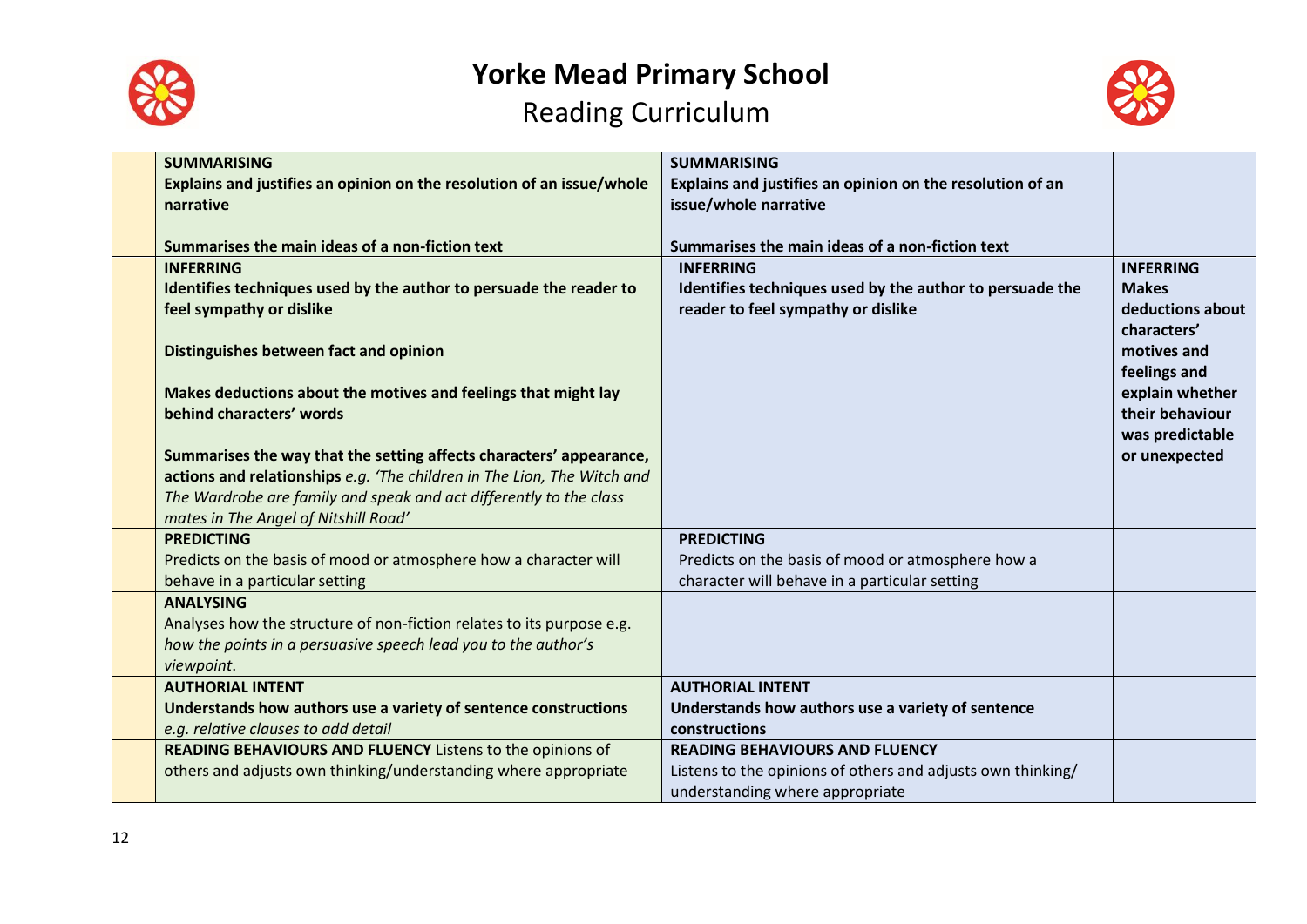



|                                                          | <b>Year 4 SPRING</b><br><b>Key Theme:</b>                                                                                                               |                                 |                                                                     |                      |
|----------------------------------------------------------|---------------------------------------------------------------------------------------------------------------------------------------------------------|---------------------------------|---------------------------------------------------------------------|----------------------|
|                                                          | Noah Barleywater (POR)                                                                                                                                  |                                 | <b>Climate zones-Instructions</b>                                   |                      |
|                                                          | Narrative-sequels                                                                                                                                       |                                 | Newspaper report Recount                                            |                      |
|                                                          | Poetry-Riddles                                                                                                                                          |                                 | Narrative Poetry                                                    |                      |
|                                                          | The following skills and understanding should be assessed within the context of reading books that are pitched appropriately, including these features: |                                 |                                                                     |                      |
| $\bullet$                                                | settings that influence character behaviour or shed light on their mood or predicament                                                                  |                                 |                                                                     |                      |
|                                                          | characters that display a range of viewpoints; their behaviour, thoughts and feelings provide scope for comparing and contrasting                       |                                 |                                                                     |                      |
|                                                          |                                                                                                                                                         | <b>Core Learning Intentions</b> |                                                                     |                      |
|                                                          |                                                                                                                                                         | Age Related                     |                                                                     |                      |
|                                                          | <b>READING ACROSS THE CURRICULUM INCLUDING IN ENGLISH</b>                                                                                               |                                 | <b>GUIDED READING</b>                                               | <b>Extension</b>     |
|                                                          |                                                                                                                                                         |                                 |                                                                     | <b>Opportunities</b> |
|                                                          |                                                                                                                                                         |                                 |                                                                     | Next steps           |
|                                                          | <b>VOCABULARY</b>                                                                                                                                       | <b>VOCABULARY</b>               |                                                                     |                      |
|                                                          | Notes examples of descriptive language and explains the                                                                                                 |                                 | Notes examples of descriptive language and explains the mood or     |                      |
|                                                          | mood or atmosphere they create                                                                                                                          |                                 | atmosphere they create                                              |                      |
|                                                          |                                                                                                                                                         |                                 |                                                                     |                      |
| Identifies how specific words and phrases link sections, |                                                                                                                                                         |                                 | Applies word reading knowledge to infer meaning of unfamiliar       |                      |
|                                                          | paragraphs and chapters                                                                                                                                 | words                           |                                                                     |                      |
|                                                          |                                                                                                                                                         |                                 |                                                                     |                      |
|                                                          |                                                                                                                                                         | and chapters                    | Identifies how specific words and phrases link sections, paragraphs |                      |
|                                                          | <b>RETRIEVING</b>                                                                                                                                       | <b>RETRIEVING</b>               |                                                                     | <b>RETRIEVING</b>    |
|                                                          | Recognises the introduction, build-up, climax or conflict and                                                                                           |                                 | Retrieves information from text where there is competing            | Identifies           |
|                                                          | resolution in narrative                                                                                                                                 |                                 | (distracting) information                                           | underlying           |
|                                                          |                                                                                                                                                         |                                 |                                                                     | themes in a range    |
|                                                          | Retrieves information from text where there is competing                                                                                                |                                 |                                                                     | of narrative texts   |
|                                                          | (distracting) information                                                                                                                               |                                 |                                                                     |                      |
|                                                          |                                                                                                                                                         |                                 |                                                                     |                      |
|                                                          | Identifies a wide range of poetic forms, e.g. cinquain, haiku,                                                                                          |                                 |                                                                     |                      |
|                                                          | calligram, kenning                                                                                                                                      |                                 |                                                                     |                      |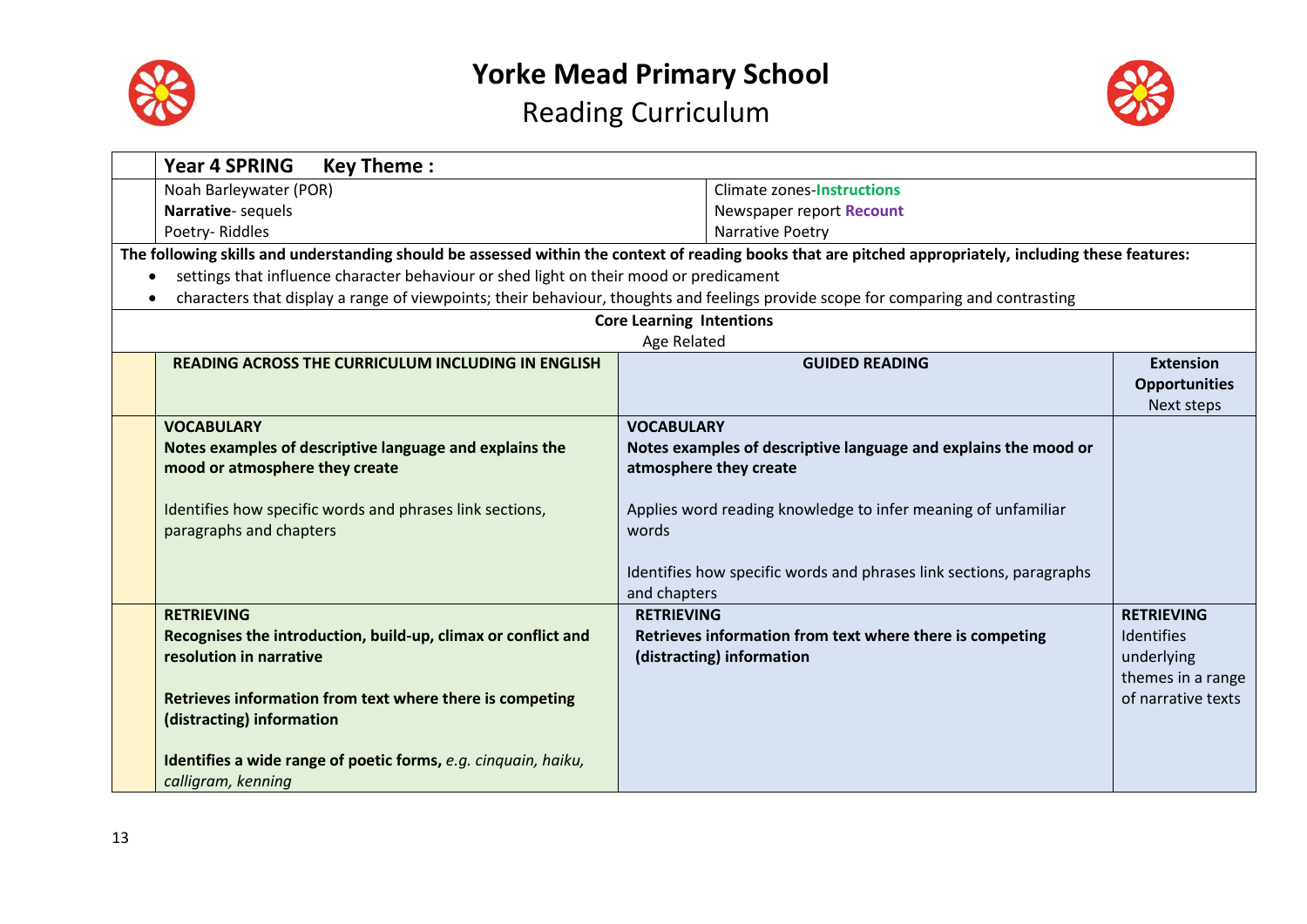



| Identifies key words and phrases as evidence when making a<br>point                                                                                                                                                                                          |                                                                                            |                                          |
|--------------------------------------------------------------------------------------------------------------------------------------------------------------------------------------------------------------------------------------------------------------|--------------------------------------------------------------------------------------------|------------------------------------------|
| Identifies the structure and features of a range of non-fiction,<br>narrative and poetry texts.                                                                                                                                                              |                                                                                            |                                          |
| Analyses how structural and presentational features<br>contribute to purpose in a range of texts.                                                                                                                                                            |                                                                                            |                                          |
| Identifies underlying themes in a range of narrative texts e.g.<br>courage over adversity, loss etc                                                                                                                                                          |                                                                                            |                                          |
| <b>SUMMARISING</b>                                                                                                                                                                                                                                           | <b>SUMMARISING</b>                                                                         |                                          |
| Explains and justifies an opinion on the resolution of an                                                                                                                                                                                                    | Explains and justifies an opinion on the resolution of an                                  |                                          |
| issue/whole narrative                                                                                                                                                                                                                                        | issue/whole narrative                                                                      |                                          |
|                                                                                                                                                                                                                                                              |                                                                                            |                                          |
| Summarises the main ideas of a non-fiction text                                                                                                                                                                                                              | Summarises the main ideas of texts, including non-fiction                                  |                                          |
| <b>INFERRING</b>                                                                                                                                                                                                                                             | <b>INFERRING</b>                                                                           | <b>INFERRING</b>                         |
| Identifies techniques used by the author to persuade the                                                                                                                                                                                                     | Identifies techniques used by the author to persuade the reader                            | Analyses                                 |
| reader to feel sympathy or dislike                                                                                                                                                                                                                           | to feel sympathy or dislike                                                                | dialogue, making                         |
|                                                                                                                                                                                                                                                              |                                                                                            | judgements                               |
| Justifies opinions of particular characters                                                                                                                                                                                                                  | Justifies opinions of particular characters and/or settings                                | about the extent<br>to which             |
| Distinguishes between fact and opinion                                                                                                                                                                                                                       | Distinguishes between fact and opinion                                                     | characters reveal<br>their true feelings |
| Makes deductions about the motives and feelings that might<br>lay behind characters' words                                                                                                                                                                   | Makes deductions about the motives and feelings that might lay<br>behind characters' words | or motives                               |
| Summarises the way that the setting affects characters'<br>appearance, actions and relationships e.g. 'The children in The<br>Lion, The Witch and The Wardrobe are family and speak and act<br>differently to the class mates in The Angel of Nitshill Road' |                                                                                            |                                          |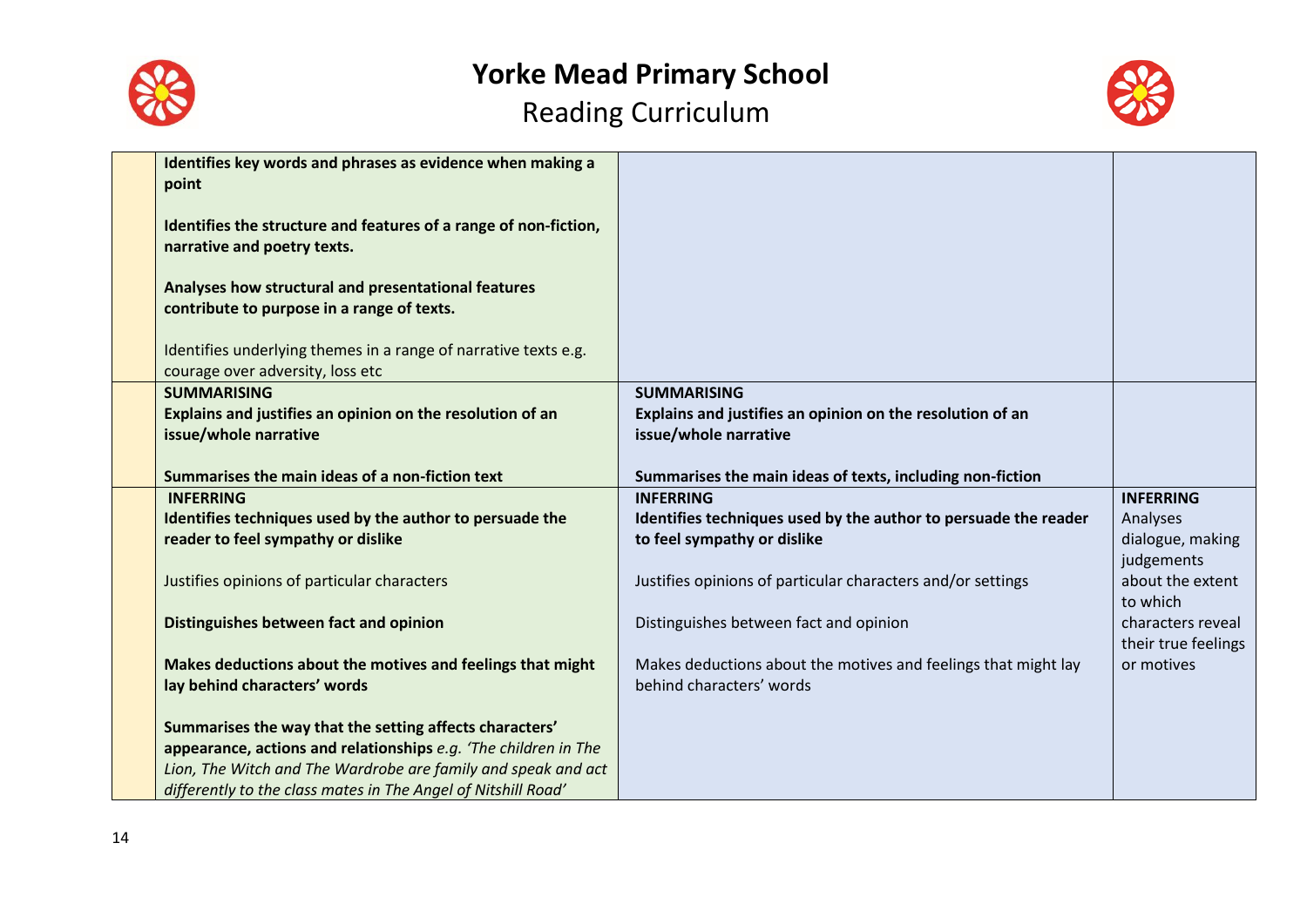



| Comments on the way key characters respond to a problem        |                                                                  |                  |
|----------------------------------------------------------------|------------------------------------------------------------------|------------------|
| Makes deductions about characters' motives and feelings and    |                                                                  |                  |
| explain whether their behaviour was predictable or unexpected  |                                                                  |                  |
|                                                                |                                                                  |                  |
| Analyses dialogue, making judgements about the extent to       |                                                                  |                  |
| which characters reveal their true feelings or motives         |                                                                  |                  |
| audience                                                       |                                                                  |                  |
| <b>PREDICTING</b>                                              | <b>PREDICTING</b>                                                |                  |
| Predicts on the basis of mood or atmosphere how a character    | Predicts on the basis of mood or atmosphere how a character will |                  |
| will behave in a particular setting                            | behave in a particular setting                                   |                  |
| <b>ANALYSING</b>                                               |                                                                  |                  |
| Analyses how poetry is structured and its effect on the reader |                                                                  |                  |
| <b>AUTHORIAL INTENT</b>                                        | <b>AUTHORIAL INTENT</b>                                          |                  |
| Understands how authors use a variety of sentence              | Understands how authors use a variety of sentence constructions  |                  |
| constructions e.g. relative clauses to add detail              |                                                                  |                  |
| <b>COMPARING</b>                                               |                                                                  | <b>COMPARING</b> |
| Comments on differences between what characters say and        |                                                                  | Comments on      |
| what they do                                                   |                                                                  | differences      |
|                                                                |                                                                  | between what     |
|                                                                |                                                                  | characters say   |
|                                                                |                                                                  | and what they do |
| <b>READING BEHAVIOURS AND FLUENCY</b>                          | <b>READING BEHAVIOURS AND FLUENCY</b>                            |                  |
| Expresses personal preferences regarding the work of           | Listens to the opinions of others and adjusts own                |                  |
| significant authors/poets                                      | thinking/understanding where appropriate                         |                  |
|                                                                | Reads silently, with good understanding testing out different    |                  |
| Explains similarities and differences with own experiences     | pronunciations of unfamiliar words with support                  |                  |
|                                                                | Self corrects spontaneously in order to enhance expression,      |                  |
|                                                                | intonation or to reinterpret what has been read                  |                  |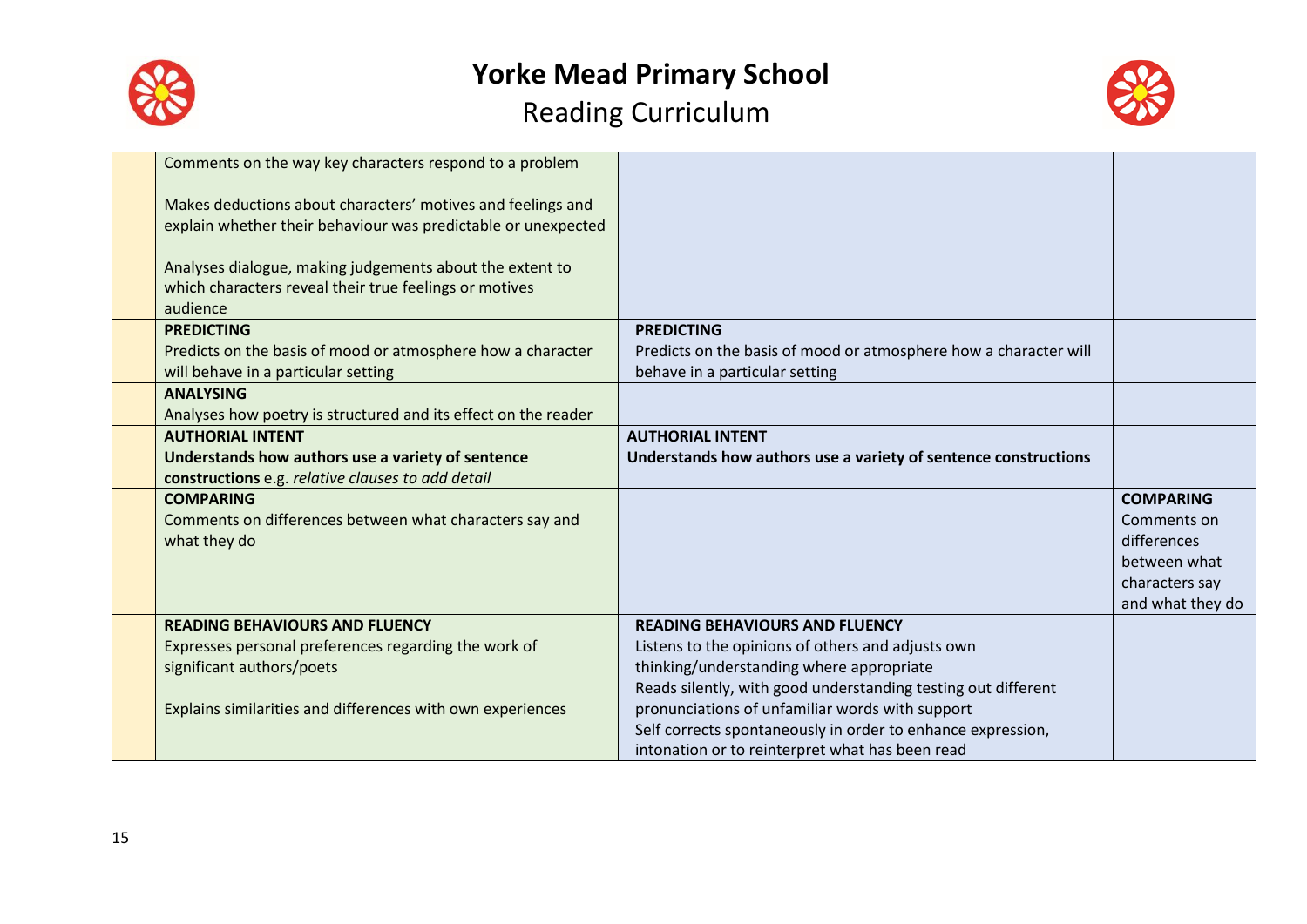



|           | Year 4 SUMMER Key Theme: The Victorians and Rivers                                                                                                      |                                                             |                                |
|-----------|---------------------------------------------------------------------------------------------------------------------------------------------------------|-------------------------------------------------------------|--------------------------------|
|           | <b>Rivers Explanation</b>                                                                                                                               | Narrative- quests                                           |                                |
|           | Ice Palace (POR)                                                                                                                                        | Queen Victoria                                              |                                |
|           | Personification                                                                                                                                         | Biography-recount                                           |                                |
|           | Narrative Story settings- Historical or multicultural                                                                                                   | Poetry appreciation                                         |                                |
|           | The following skills and understanding should be assessed within the context of reading books that are pitched appropriately, including these features: |                                                             |                                |
| $\bullet$ | figurative language is more developed and more abstract, for example referring to thoughts and feelings; comparisons do not rely on concrete items      |                                                             |                                |
| $\bullet$ | additional information is given through the use of relative clauses and parenthesis                                                                     |                                                             |                                |
|           |                                                                                                                                                         |                                                             |                                |
|           |                                                                                                                                                         | <b>Core Learning Intentions</b>                             |                                |
|           |                                                                                                                                                         | Age Related                                                 |                                |
|           | <b>READING ACROSS THE CURRICULUM INCLUDING IN ENGLISH</b>                                                                                               | <b>GUIDED READING</b>                                       | <b>Extension Opportunities</b> |
|           |                                                                                                                                                         |                                                             | Next steps                     |
|           |                                                                                                                                                         |                                                             | (Need for GDS)                 |
|           | <b>VOCABULARY</b>                                                                                                                                       | <b>VOCABULARY</b>                                           |                                |
|           | Notes examples of descriptive language and explains the                                                                                                 | Notes examples of descriptive language and explains the     |                                |
|           | mood or atmosphere they create                                                                                                                          | mood or atmosphere they create                              |                                |
|           |                                                                                                                                                         |                                                             |                                |
|           | Identifies how authors use precise vocabulary to meet the                                                                                               | Identifies how authors use precise vocabulary to meet the   |                                |
|           | intended purpose/effect e.g. They slipped into the room                                                                                                 | intended purpose/effect                                     |                                |
|           | unnoticed                                                                                                                                               |                                                             |                                |
|           | <b>RETRIEVING</b>                                                                                                                                       | <b>RETRIEVING</b>                                           | <b>RETRIEVING</b>              |
|           | Recognises the introduction, build-up, climax or conflict and                                                                                           | Retrieves information from text where there is competing    | Identifies events that are     |
|           | resolution in narrative                                                                                                                                 | (distracting) information                                   | presented in more detail       |
|           |                                                                                                                                                         |                                                             | and those that are             |
|           | Retrieves information from text where there is competing                                                                                                | Identifies the way descriptive language and small details   | skimmed over                   |
|           | (distracting) information                                                                                                                               | are used to build an impression of an unfamiliar place      |                                |
|           | Identifies a wide range of poetic forms, e.g. cinquain, haiku,                                                                                          |                                                             |                                |
|           | calligram, kenning                                                                                                                                      | Identifies figurative and expressive language that builds a |                                |
|           |                                                                                                                                                         | fuller picture of a character                               |                                |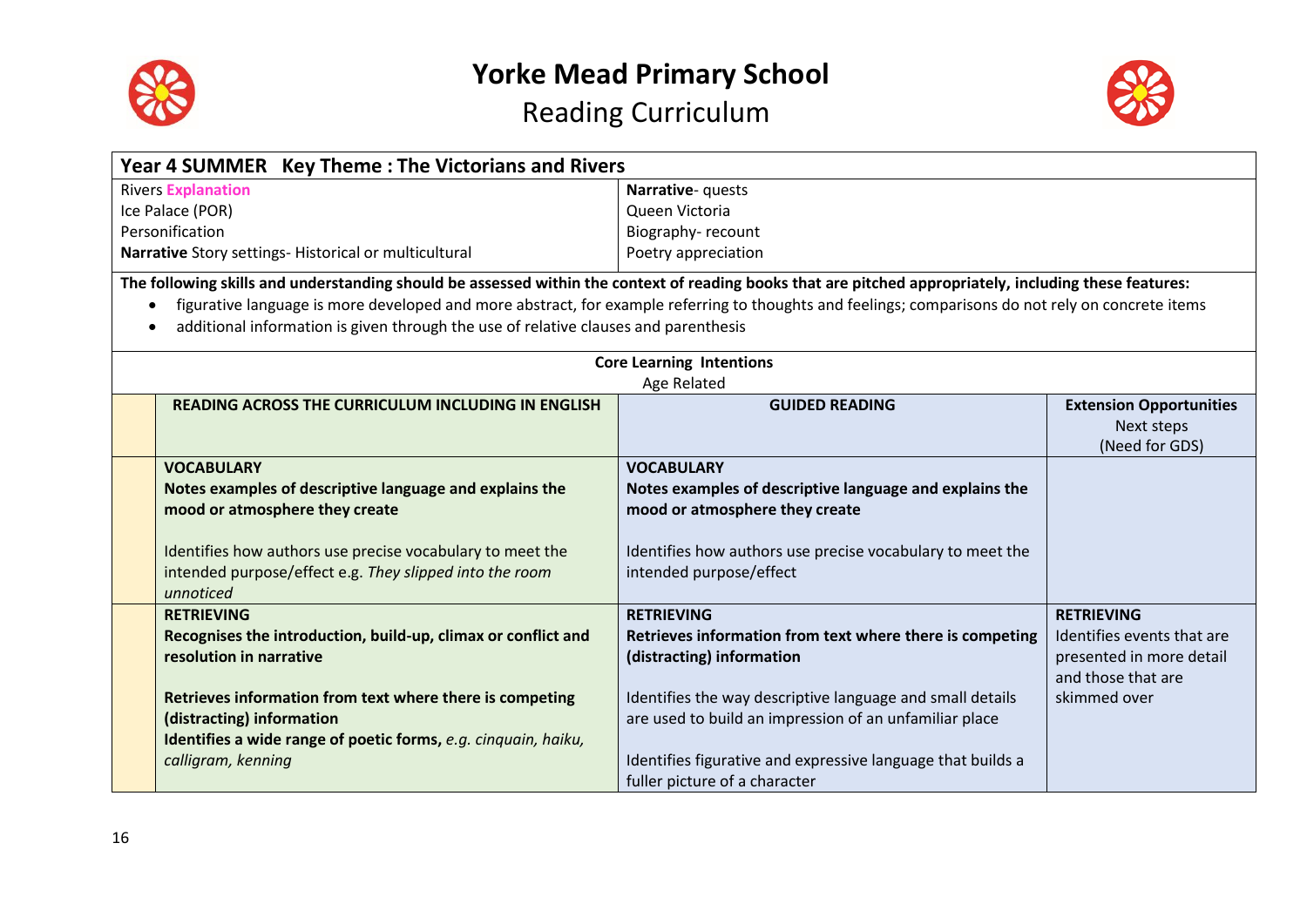



| Identifies key words and phrases as evidence when making a<br>point                                                                  |                                                                                    |                                                     |
|--------------------------------------------------------------------------------------------------------------------------------------|------------------------------------------------------------------------------------|-----------------------------------------------------|
| Identifies the structure and features of a range of non-fiction,<br>narrative and poetry texts.                                      |                                                                                    |                                                     |
| Analyses how structural and presentational features<br>contribute to purpose in a range of texts.                                    |                                                                                    |                                                     |
| Identifies events that are presented in more detail and those<br>that are skimmed over                                               |                                                                                    |                                                     |
| Identifies the way descriptive language and small details are<br>used to build an impression of an unfamiliar place                  |                                                                                    |                                                     |
| Identifies figurative and expressive language that builds a fuller<br>picture of a character                                         |                                                                                    |                                                     |
| <b>SUMMARISING</b>                                                                                                                   | <b>SUMMARISING</b>                                                                 |                                                     |
| Explains and justifies an opinion on the resolution of an<br>issue/whole narrative                                                   | Explains and justifies an opinion on the resolution of an<br>issue/whole narrative |                                                     |
| Summarises the main ideas of a non-fiction text                                                                                      | Summarises the main ideas of texts, including non-<br>fiction                      |                                                     |
| <b>INFERRING</b>                                                                                                                     | <b>INFERRING</b>                                                                   | <b>INFERRING</b>                                    |
| Identifies techniques used by the author to persuade the<br>reader to feel sympathy or dislike                                       | Evaluates texts for their appeal for the intended audience                         | <b>Explores alternative</b><br>outcomes to an issue |
| Distinguishes between fact and opinion<br>Makes deductions about the motives and feelings that might<br>lay behind characters' words |                                                                                    |                                                     |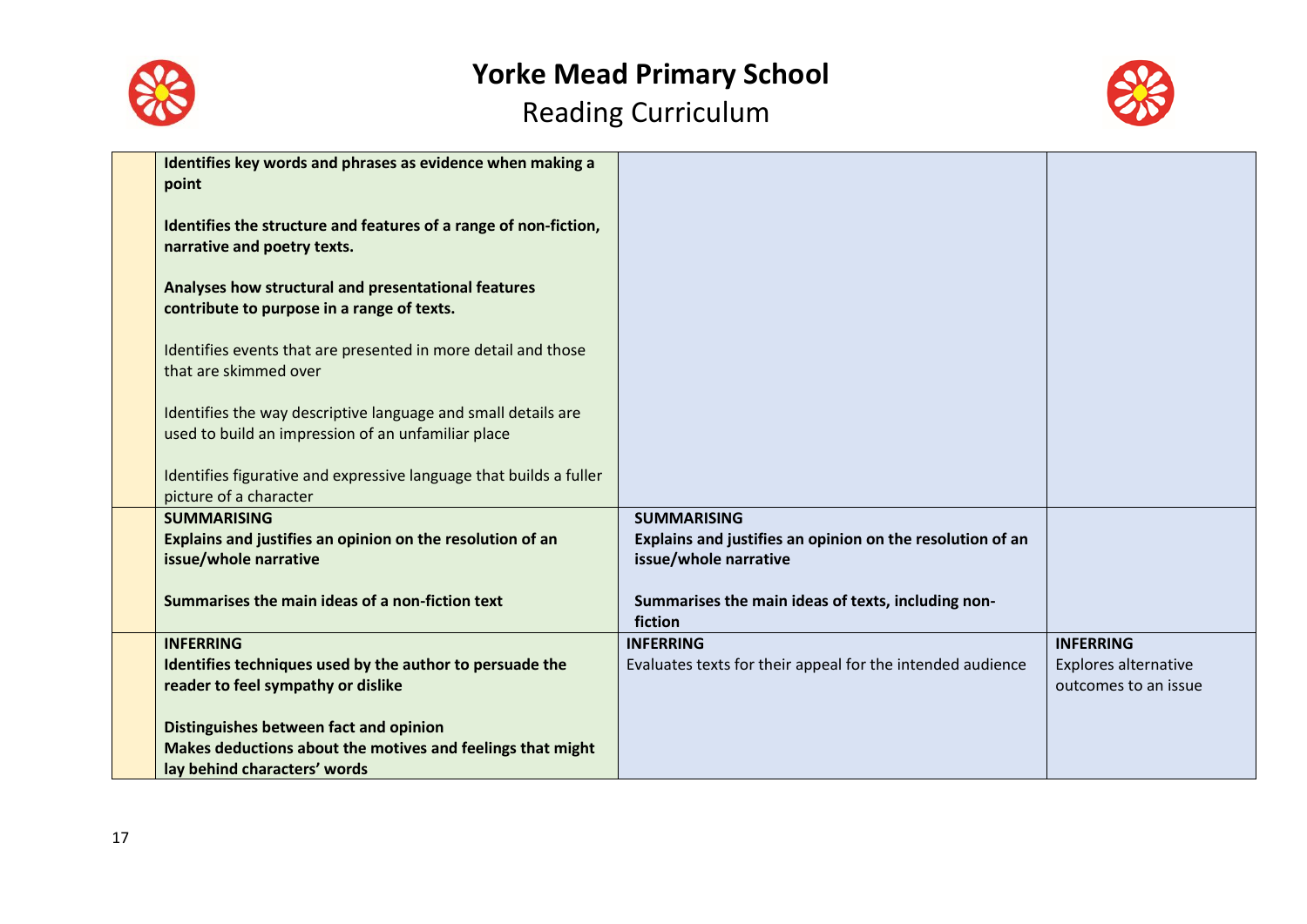



| Summarises the way that the setting affects characters'         |                                                           |                             |
|-----------------------------------------------------------------|-----------------------------------------------------------|-----------------------------|
| appearance, actions and relationships e.g. 'The children in The |                                                           |                             |
| Lion, The Witch and The Wardrobe are family and speak and act   |                                                           |                             |
| differently to the class mates in The Angel of Nitshill Road'   |                                                           |                             |
|                                                                 |                                                           |                             |
| Explores alternative outcomes to an issue                       |                                                           |                             |
|                                                                 |                                                           |                             |
| Evaluates texts for their appeal for the intended audience      |                                                           |                             |
| <b>PREDICTING</b>                                               | <b>PREDICTING</b>                                         |                             |
| Predicts on the basis of mood or atmosphere how a character     | Predicts on the basis of mood or atmosphere how a         |                             |
| will behave in a particular setting                             | character will behave in a particular setting             |                             |
| <b>ANALYSING</b>                                                |                                                           |                             |
| Exemplifies the move between generalisations and specific       |                                                           |                             |
| information                                                     |                                                           |                             |
| <b>AUTHORIAL INTENT</b>                                         | <b>AUTHORIAL INTENT</b>                                   | <b>AUTHORIAL INTENT</b>     |
| Understands how authors use a variety of sentence               | Understands how authors use a variety of sentence         | Explains the decisions that |
| constructions e.g. relative clauses to add detail               | constructions                                             | the author has made in      |
|                                                                 |                                                           | setting up problems for the |
| Explains the decisions that the author has made in setting up   |                                                           | characters and choosing     |
| problems for the characters and choosing how to resolve them    |                                                           | how to resolve them         |
| <b>READING BEHAVIOURS AND FLUENCY</b>                           | <b>READING BEHAVIOURS AND FLUENCY</b>                     |                             |
| Listens to the opinions of others and adjusts own               | Listens to the opinions of others and adjusts own         |                             |
| thinking/understanding where appropriate                        | thinking/understanding where appropriate                  |                             |
|                                                                 |                                                           |                             |
| Expresses personal preferences regarding the work of            | Reads silently, with good understanding testing out       |                             |
| significant authors/poets                                       | different pronunciations of unfamiliar words with support |                             |
|                                                                 | Self corrects spontaneously in order to enhance           |                             |
| Explains similarities and differences with own experiences      | expression, intonation or to reinterpret what has been    |                             |
|                                                                 |                                                           |                             |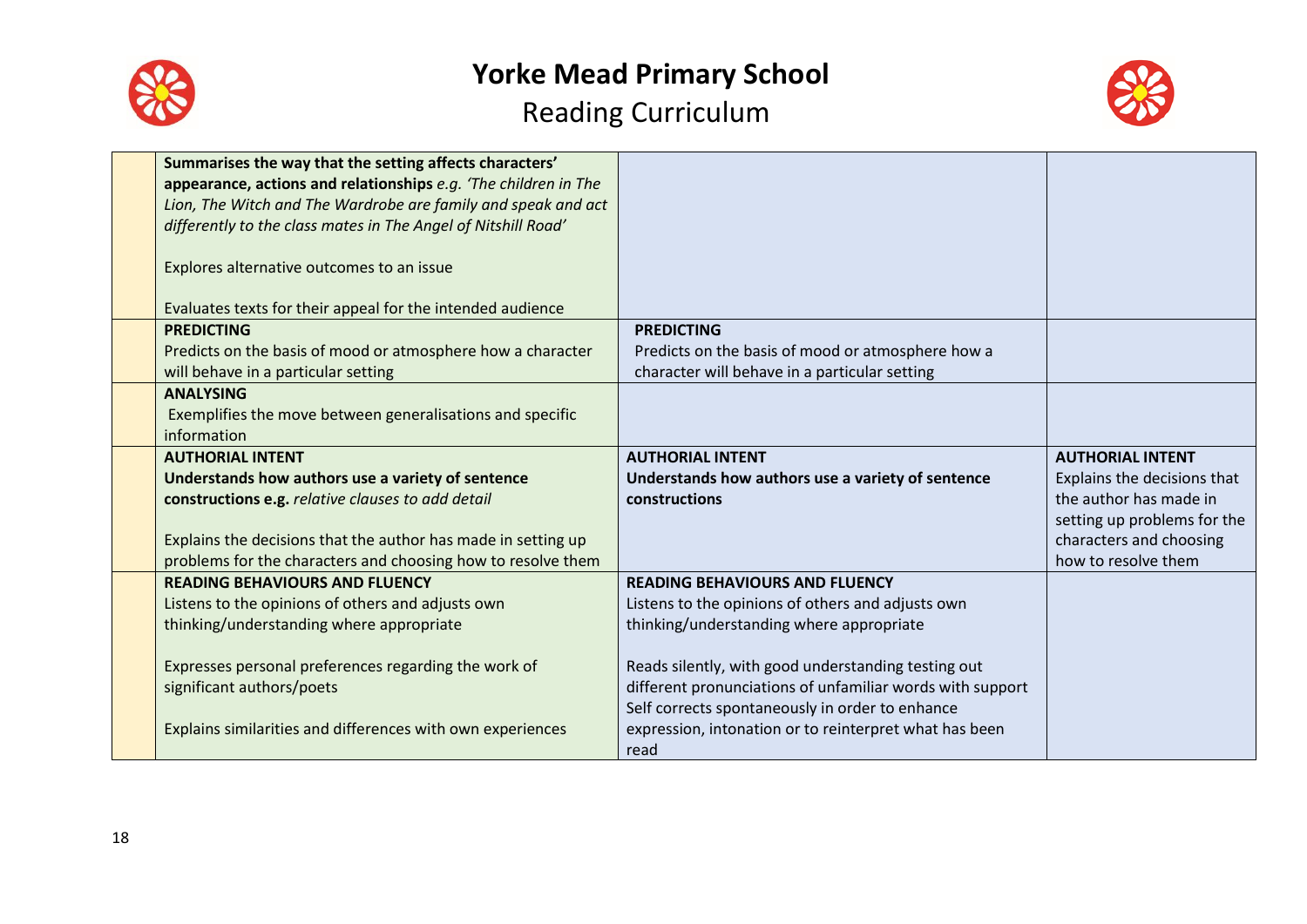



### **Year 5 AUTUMN Key Theme: South America and World War One**

**There should be opportunities for every child to read daily either in discrete reading sessions or as part of the wider curriculum. Adults should hear children read regularly, with additional support for PPG and children who are not yet fluent, accurate and confident readers.**

**Objectives highlighted in bold must be revisited in every unit / half-termly**

| South America- (Herts) Non                                                   | World War 1- Stay with me and Leave                                     | Year 5 Grammar vocabulary:                                                 |
|------------------------------------------------------------------------------|-------------------------------------------------------------------------|----------------------------------------------------------------------------|
| chronological reports                                                        | <b>Narrative</b>                                                        | Modal verb, relative pronoun, relative clause, parenthesis, bracket, dash, |
| Letter writing<br>Autobiographical/ Biography- Recount                       |                                                                         | cohesion, ambiguity                                                        |
| Poetry-Kennings and cinquain                                                 |                                                                         |                                                                            |
| The following skills and understanding should be assessed within the context |                                                                         | <b>Prior Learning (Taken from Year 4 TAF)</b>                              |
| of reading books that are pitched appropriately, including these features:   |                                                                         | The pupil can:                                                             |
|                                                                              | books demanding some resilience of the reader in terms of length and    | read accurately most polysyllabic and multi-morphemic words and further    |
|                                                                              | complexity of vocabulary and sentence structure e.g. examples of        | exception words                                                            |
| sentences with multiple subordinate clauses                                  |                                                                         |                                                                            |
|                                                                              | modern fiction, fiction from our literary heritage and books from other | in age-appropriate books, the pupil can:                                   |
| cultures and traditions (including pre-twentieth century titles)             |                                                                         | read aloud fluently with intonation that shows understanding               |
| titles by classical children's authors                                       |                                                                         | read many words outside their spoken vocabulary, making a good             |
| less familiar genres across fiction, non-fiction and poetry (suspense,       |                                                                         | approximation to the word's pronunciation.                                 |
| discursive texts, ballads)                                                   |                                                                         | check that the text makes sense, correcting when meaning is lost           |
| precise use of technical vocabulary in non-fiction                           |                                                                         | make plausible predictions about what might happen on the basis of what    |
|                                                                              |                                                                         | has been read so far                                                       |
|                                                                              |                                                                         | summarise main ideas providing key details                                 |
|                                                                              |                                                                         | retrieve information from non-fiction                                      |
|                                                                              |                                                                         | draw inferences and justify their opinions through discussions             |
|                                                                              |                                                                         | make links between the book they are reading and other books they have     |
|                                                                              |                                                                         | read                                                                       |
|                                                                              |                                                                         |                                                                            |
|                                                                              |                                                                         |                                                                            |
|                                                                              |                                                                         |                                                                            |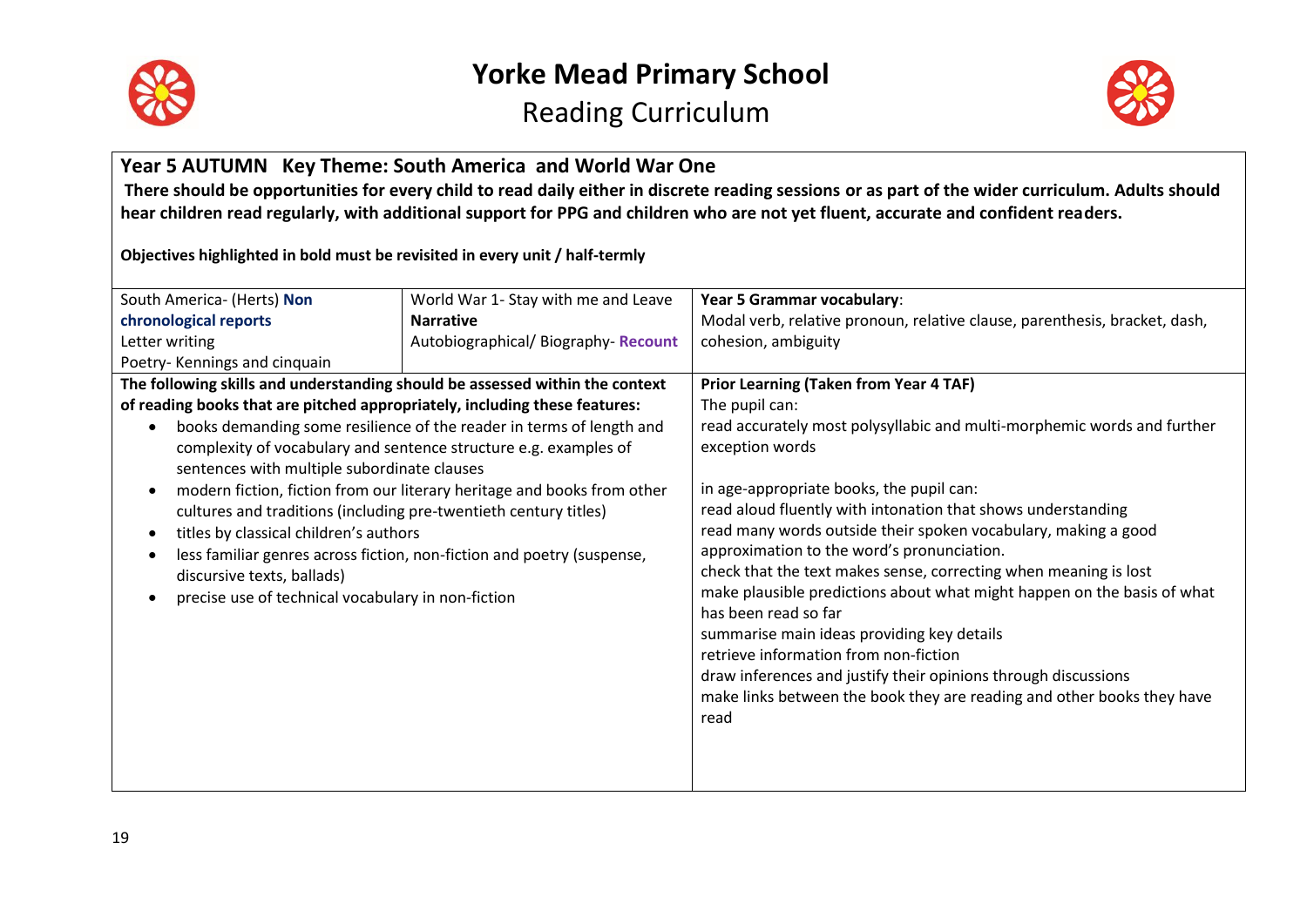



| <b>Core Learning Intentions</b><br>Age Related                                                                                                                                                                             |                                                                                                                                                                                                                         |                                                                                                                  |  |
|----------------------------------------------------------------------------------------------------------------------------------------------------------------------------------------------------------------------------|-------------------------------------------------------------------------------------------------------------------------------------------------------------------------------------------------------------------------|------------------------------------------------------------------------------------------------------------------|--|
| <b>READING ACROSS THE CURRICULUM INCLUDING IN ENGLISH</b>                                                                                                                                                                  | <b>GUIDED READING</b>                                                                                                                                                                                                   | <b>Extension Opportunities</b><br>Next steps<br>(Needed for GDS)                                                 |  |
| <b>VOCABULARY</b><br>Uses a range of strategies to identify the meaning of new vocabulary<br>Identifies examples of effective description that evoke time or place<br>commenting both on word and sentence choice          | <b>VOCABULARY</b><br>Uses a range of strategies to identify the<br>meaning of new vocabulary<br>Identifies examples of effective description<br>that evoke time or place commenting both on<br>word and sentence choice |                                                                                                                  |  |
| <b>RETRIEVING</b><br>Comments on use of language using terminology including<br>onomatopoeia, metaphor, personification                                                                                                    | <b>RETRIEVING</b><br>Comments on use of language using<br>terminology including onomatopoeia,<br>metaphor, personification                                                                                              | <b>RETRIEVING</b><br><b>Identifies and compares</b><br>underlying themes in a<br>range of narrative texts        |  |
| Notes how cohesion is achieved in different ways<br>Identifies how the author signals change in the narration, time and<br>place and notes the effect that this has on them as the reader                                  | Notes how cohesion is achieved in different<br>ways                                                                                                                                                                     | e.g. can track words/phrases<br>linked with the theme<br>throughout a narrative and<br>note how the author keeps |  |
| Retrieves information, referring to more than one place in the text,<br>and where there is competing (distracting) information                                                                                             | Identifies how the author signals change in<br>the narration, time and place and notes the<br>effect that this has on them as the reader                                                                                | reinforcing the theme<br>throughout.                                                                             |  |
| Identifies and compares underlying themes in a range of narrative<br>texts e.g. can track words/phrases linked with the theme throughout a<br>narrative and note how the author keeps reinforcing the theme<br>throughout. | Retrieves information, referring to more than<br>one place in the text, and where there is<br>competing (distracting) information                                                                                       |                                                                                                                  |  |
| Comments on how a character is built and presented, referring to<br>dialogue, action and description                                                                                                                       | Comments on how a character is built and<br>presented, referring to dialogue, action and<br>description                                                                                                                 |                                                                                                                  |  |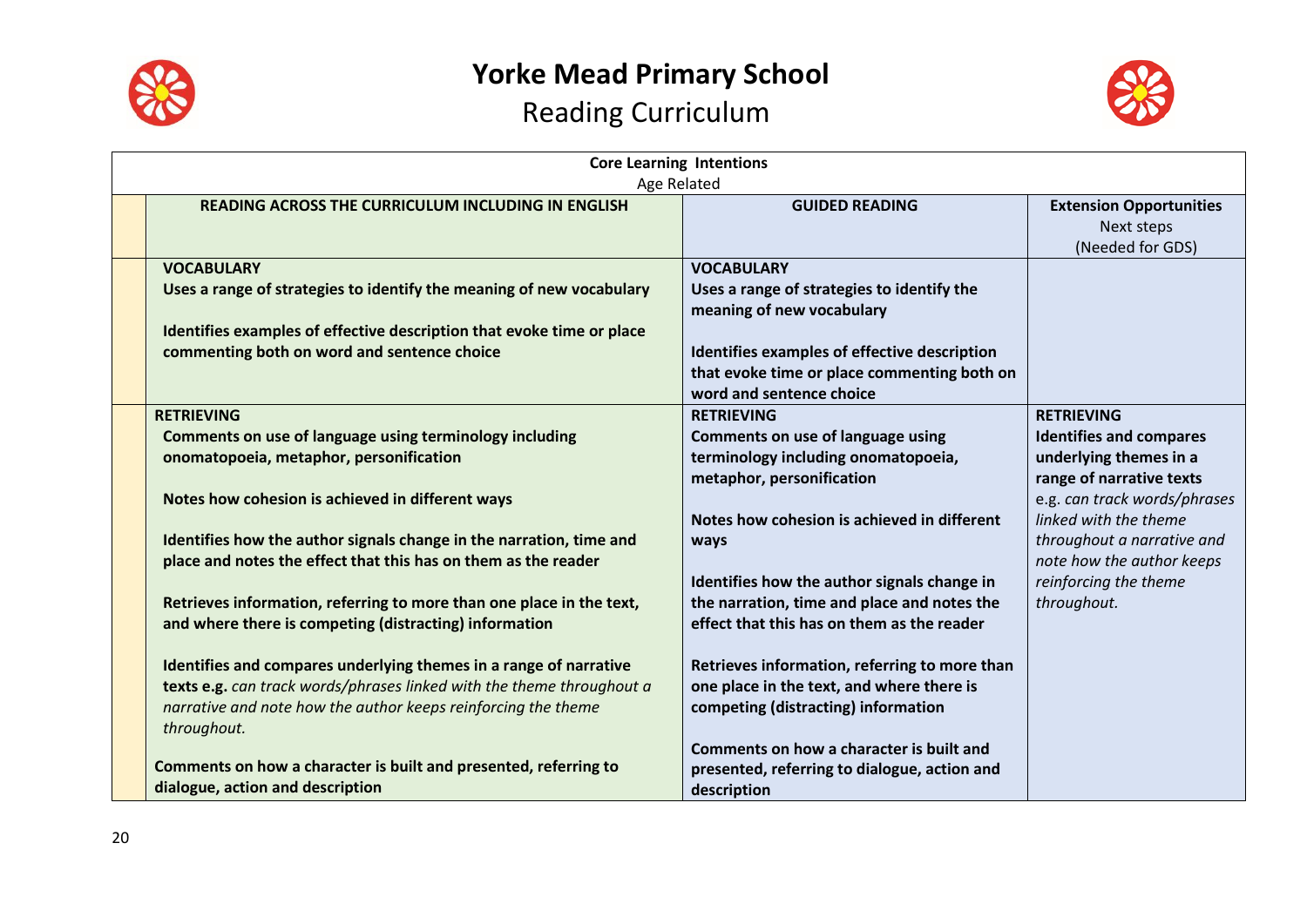



| Retrieves, records and presents ideas from non-fiction in a different<br>format e.g. retrieves information from a report to inform a persuasive text<br>Identifies precision in the use of technical terminology and considers the<br>different reasons for why an author might use this e.g. for genuinely<br>informative reasons, or to 'bamboozle' the reader! | Identifies precision in the use of technical<br>terminology and considers the different<br>reasons for why an author might use this |  |
|-------------------------------------------------------------------------------------------------------------------------------------------------------------------------------------------------------------------------------------------------------------------------------------------------------------------------------------------------------------------|-------------------------------------------------------------------------------------------------------------------------------------|--|
| <b>SUMMARISING</b>                                                                                                                                                                                                                                                                                                                                                | <b>SUMMARISING</b>                                                                                                                  |  |
| Summarises main ideas from more than one text to support note taking                                                                                                                                                                                                                                                                                              | Summarises main ideas from more than one<br>text to support note taking                                                             |  |
| <b>INFERRING</b>                                                                                                                                                                                                                                                                                                                                                  |                                                                                                                                     |  |
| Provides evidence of characters changing during a story and discusses                                                                                                                                                                                                                                                                                             |                                                                                                                                     |  |
| possible reasons where reasons are not obviously stated in the text                                                                                                                                                                                                                                                                                               |                                                                                                                                     |  |
| Recognises that characters may have different perspectives in the story                                                                                                                                                                                                                                                                                           |                                                                                                                                     |  |
| Considers the time and place where a story is set and looks for evidence                                                                                                                                                                                                                                                                                          |                                                                                                                                     |  |
| of how that affects characters' behaviour and/or plot development                                                                                                                                                                                                                                                                                                 |                                                                                                                                     |  |
| Explores in-depth the meaning of particular multi-layered (figurative)<br>word/phrases, deciding what effect the author most probably intended<br>on the reader and justifying this with further evidence from the text                                                                                                                                           |                                                                                                                                     |  |
| Identifies conventions across a range of non-fiction text types and forms<br>e.g. first person in autobiographies and can identify where a common<br>convention has been broken/breached/ignored! Offer reasons for why the                                                                                                                                       |                                                                                                                                     |  |
| author may have chosen to do this<br>Analyses characters' appearance, actions and relationships and makes<br>deductions about differences in patterns of relationships and attitudes                                                                                                                                                                              |                                                                                                                                     |  |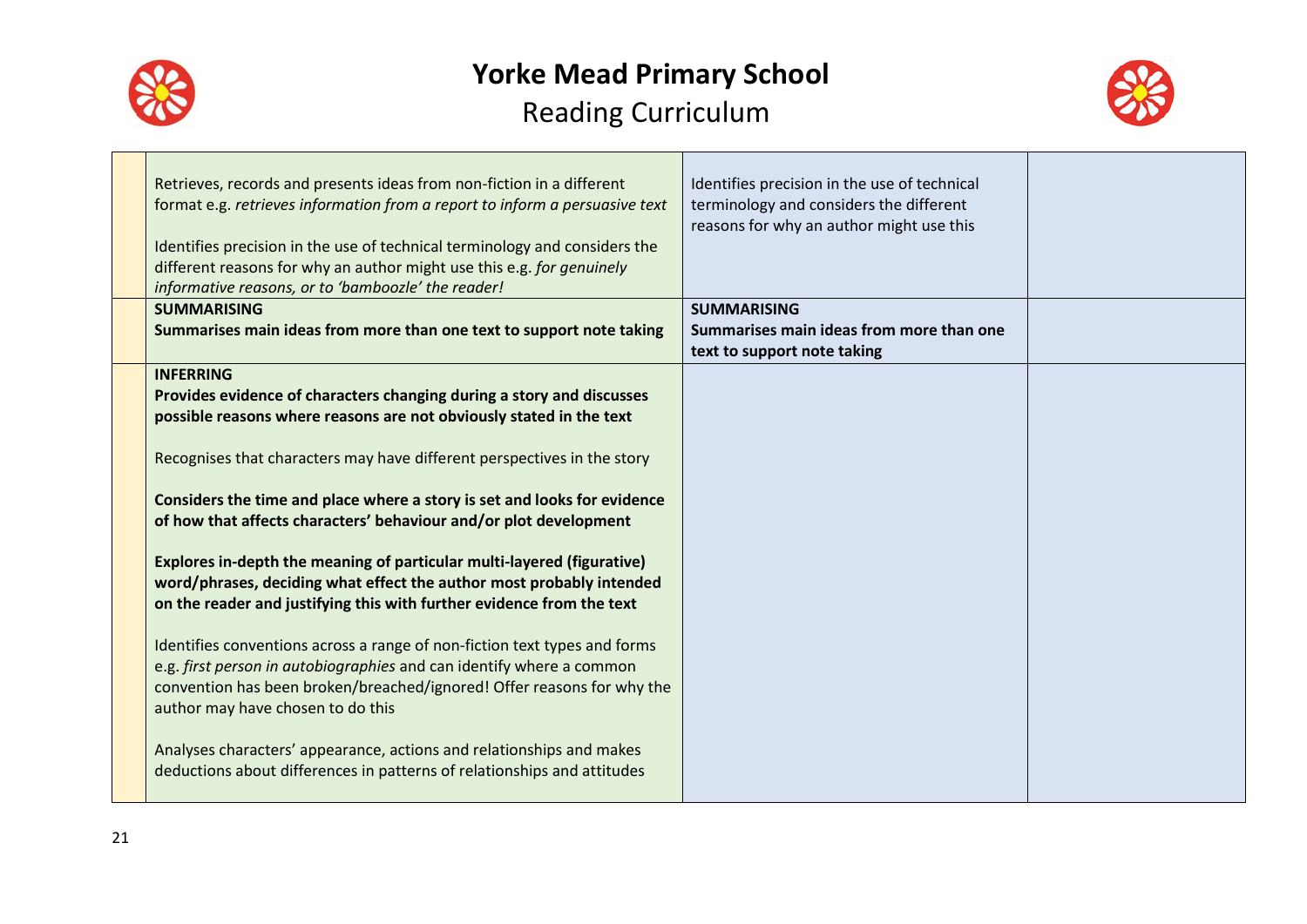



| Identifies examples of dialogue that show different degrees of formality<br>and considers what this implies about the relationships and context                                                              |                                                                                                                                                                                                           |  |
|--------------------------------------------------------------------------------------------------------------------------------------------------------------------------------------------------------------|-----------------------------------------------------------------------------------------------------------------------------------------------------------------------------------------------------------|--|
| <b>READING BEHAVIOURS AND FLUENCY</b><br>Refines questions to deepen understanding of a text e.g. can generate a<br>further question based on an initial question that takes the group's<br>thinking further | <b>READING BEHAVIOURS AND FLUENCY</b><br>Reads silently with good understanding,<br>using a range of strategies to work out<br>unfamiliar words<br>Refines questions to deepen understanding<br>of a text |  |

| <b>Year 5 SPRING: The Greeks and Macbeth</b>                                                                                                                                                                                                                                                                                                                                                                                                                                                                                                                    |                                                     |                                |
|-----------------------------------------------------------------------------------------------------------------------------------------------------------------------------------------------------------------------------------------------------------------------------------------------------------------------------------------------------------------------------------------------------------------------------------------------------------------------------------------------------------------------------------------------------------------|-----------------------------------------------------|--------------------------------|
| The Greeks- Odysseus                                                                                                                                                                                                                                                                                                                                                                                                                                                                                                                                            | Macbeth (Herts)- Fiction form our literacy heritage |                                |
| <b>Discussion</b>                                                                                                                                                                                                                                                                                                                                                                                                                                                                                                                                               | Poetry appreciation                                 |                                |
| Myth adventures                                                                                                                                                                                                                                                                                                                                                                                                                                                                                                                                                 |                                                     |                                |
| The following skills and understanding should be assessed within the context of reading books that are pitched appropriately, including these features:<br>books demanding some resilience of the reader in terms of length and complexity of vocabulary and sentence structure e.g. examples of sentences<br>$\bullet$<br>with multiple subordinate clauses<br>modern fiction, fiction from our literary heritage and books from other cultures and traditions (including pre-twentieth century titles)<br>$\bullet$<br>titles by classical children's authors |                                                     |                                |
| more challenging contexts – historical, other places, range of cultural perspectives                                                                                                                                                                                                                                                                                                                                                                                                                                                                            |                                                     |                                |
|                                                                                                                                                                                                                                                                                                                                                                                                                                                                                                                                                                 | <b>Core Learning Intentions</b>                     |                                |
| Age Related                                                                                                                                                                                                                                                                                                                                                                                                                                                                                                                                                     |                                                     |                                |
| <b>READING ACROSS THE CURRICULUM INCLUDING IN</b>                                                                                                                                                                                                                                                                                                                                                                                                                                                                                                               | <b>GUIDED READING</b>                               | <b>Extension Opportunities</b> |
| <b>ENGLISH</b>                                                                                                                                                                                                                                                                                                                                                                                                                                                                                                                                                  |                                                     | Next steps                     |
|                                                                                                                                                                                                                                                                                                                                                                                                                                                                                                                                                                 |                                                     | (Needed for GDS)               |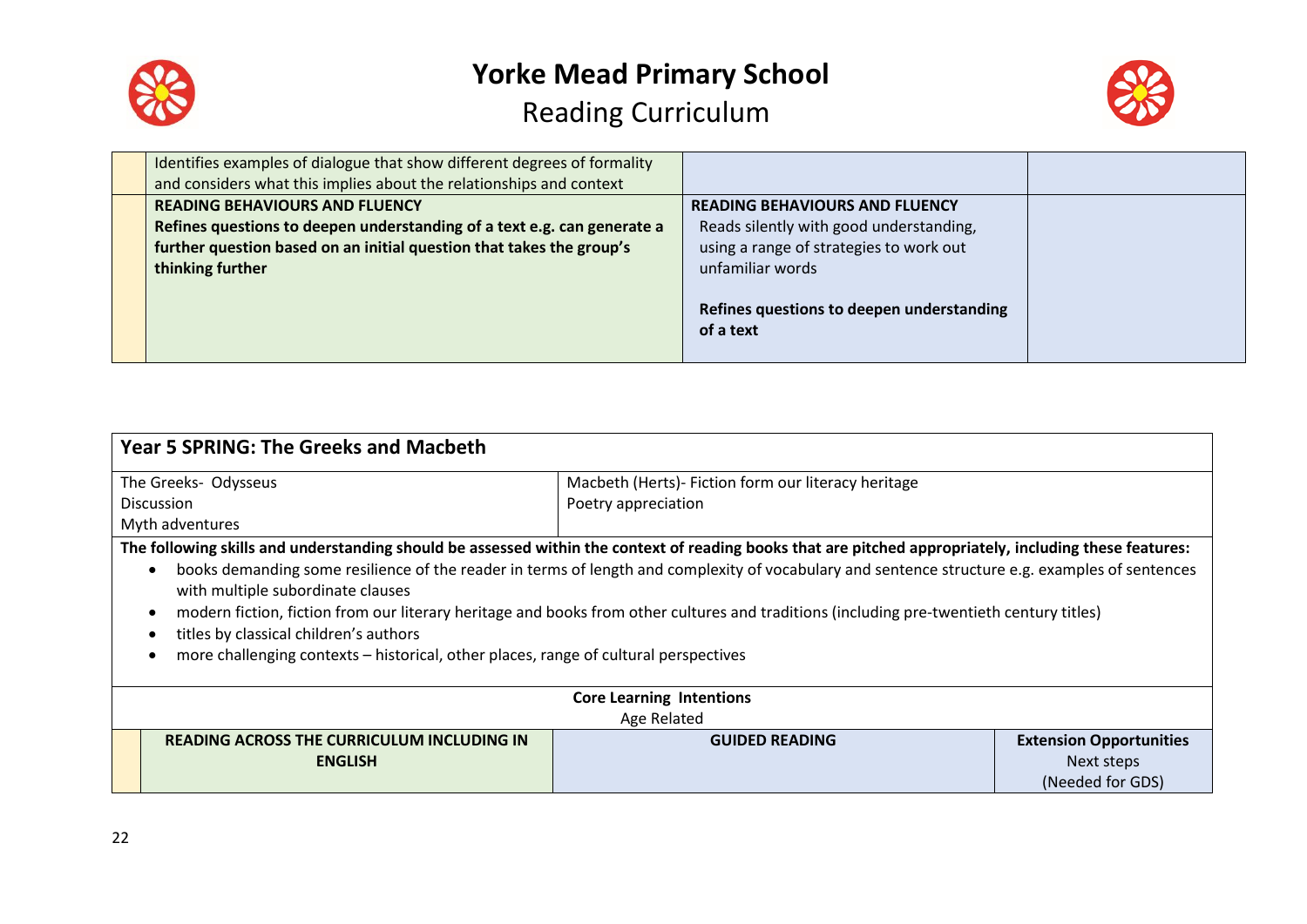



| <b>VOCABULARY</b><br>Uses a range of strategies to identify the meaning of                                                                                                                                                 | <b>VOCABULARY</b><br>Uses a range of strategies to identify the meaning of new                                                                                                   |                                                                                                   |
|----------------------------------------------------------------------------------------------------------------------------------------------------------------------------------------------------------------------------|----------------------------------------------------------------------------------------------------------------------------------------------------------------------------------|---------------------------------------------------------------------------------------------------|
| new vocabulary                                                                                                                                                                                                             | vocabulary                                                                                                                                                                       |                                                                                                   |
| Identifies examples of effective description that<br>evoke time or place commenting both on word and<br>sentence choice                                                                                                    | Identifies examples of effective description that evoke time<br>or place commenting both on word and sentence choice<br>Notes words and phrases in pre twentieth century writing |                                                                                                   |
| Notes words and phrases in pre twentieth century<br>writing which have changed their meaning over time                                                                                                                     | which have changed their meaning over time                                                                                                                                       |                                                                                                   |
| <b>RETRIEVING</b>                                                                                                                                                                                                          | <b>RETRIEVING</b>                                                                                                                                                                | <b>RETRIEVING</b>                                                                                 |
| <b>Comments on use of language using terminology</b>                                                                                                                                                                       | Comments on use of language using terminology                                                                                                                                    | <b>Identifies and compares</b>                                                                    |
| including onomatopoeia, metaphor, personification                                                                                                                                                                          | including onomatopoeia, metaphor, personification                                                                                                                                | underlying themes in a                                                                            |
|                                                                                                                                                                                                                            |                                                                                                                                                                                  | range of narrative texts                                                                          |
| Notes how cohesion is achieved in different ways                                                                                                                                                                           | Notes how cohesion is achieved in different ways                                                                                                                                 | e.g. can track                                                                                    |
| Identifies how the author signals change in the<br>narration, time and place and notes the effect that this<br>has on them as the reader                                                                                   | Identifies how the author signals change in the narration,<br>time and place and notes the effect that this has on them<br>as the reader                                         | words/phrases linked with<br>the theme throughout a<br>narrative and note how<br>the author keeps |
| Retrieves information, referring to more than one                                                                                                                                                                          | Retrieves information, referring to more than one place                                                                                                                          | reinforcing the theme                                                                             |
| place in the text, and where there is competing<br>(distracting) information                                                                                                                                               | in the text, and where there is competing (distracting)<br>information                                                                                                           | throughout.                                                                                       |
| Identifies and compares underlying themes in a range<br>of narrative texts e.g. can track words/phrases linked<br>with the theme throughout a narrative and note how the<br>author keeps reinforcing the theme throughout. | Comments on how a character is built and presented,<br>referring to dialogue, action and description                                                                             |                                                                                                   |
|                                                                                                                                                                                                                            |                                                                                                                                                                                  |                                                                                                   |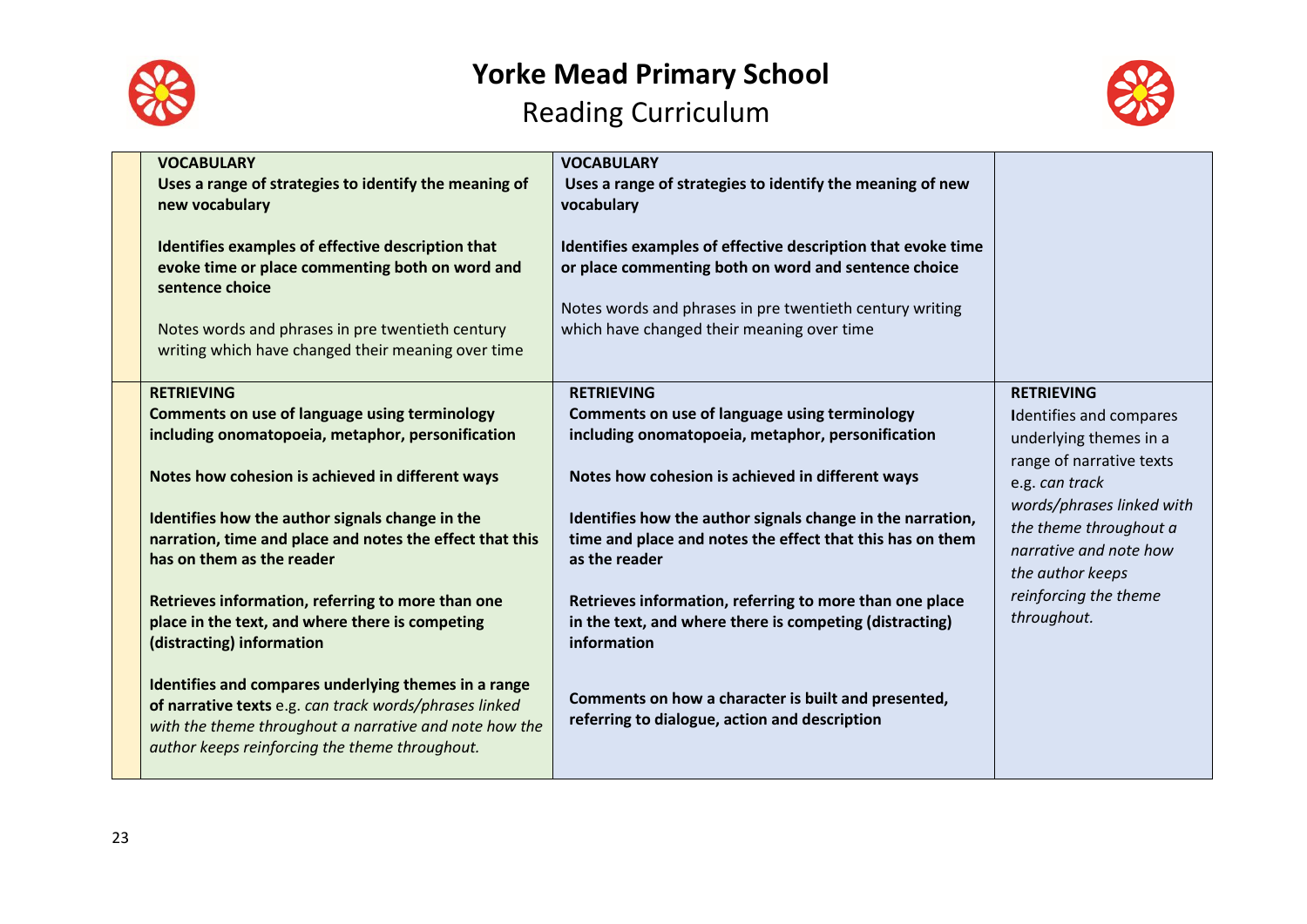



| Identifies how an author varies pace by using direct or |                                                             |                            |
|---------------------------------------------------------|-------------------------------------------------------------|----------------------------|
| reported speech at different points in a story          |                                                             |                            |
|                                                         |                                                             |                            |
| Comments on how a character is built and presented,     |                                                             |                            |
| referring to dialogue, action and description           |                                                             |                            |
| <b>SUMMARISING</b>                                      | <b>SUMMARISING</b>                                          |                            |
| Summarises main ideas from more than one text to        | Summarises main ideas from more than one text to support    |                            |
| support note taking                                     | note taking                                                 |                            |
|                                                         |                                                             |                            |
| Analyses information from tables and charts and can     | Analyses information from tables and charts and can         |                            |
| incorporate this information into a summary of the      | incorporate this information into a summary of the whole    |                            |
| whole text                                              | text                                                        |                            |
| <b>INFERRING</b>                                        | <b>INFERRING</b>                                            | <b>INFERRING</b>           |
| Provides evidence of characters changing during a story | Summarises ideas across paragraphs, identifying key details | Analyses characters'       |
| and discusses possible reasons where reasons are not    | that support the main ideas                                 | appearance, actions and    |
| obviously stated in the text                            |                                                             | relationships and makes    |
|                                                         | Shows understanding through emphasis, intonation and        | deductions about           |
| Considers the time and place where a story is set and   | volume when performing                                      | differences in patterns of |
| looks for evidence of how that affects characters'      |                                                             | relationships and          |
| behaviour and/or plot development                       |                                                             |                            |
|                                                         |                                                             | attitudes                  |
| Explores in-depth the meaning of particular multi-      |                                                             | Identifies examples of     |
| layered (figurative) word/phrases, deciding what effect |                                                             | dialogue that show         |
| the author most probably intended on the reader and     |                                                             | different degrees of       |
| justifying this with further evidence from the text     |                                                             | formality and considers    |
|                                                         |                                                             | what this implies about    |
| Summarises ideas across paragraphs, identifying key     |                                                             | the relationships and      |
| details that support the main ideas                     |                                                             | context                    |
|                                                         |                                                             |                            |
|                                                         |                                                             |                            |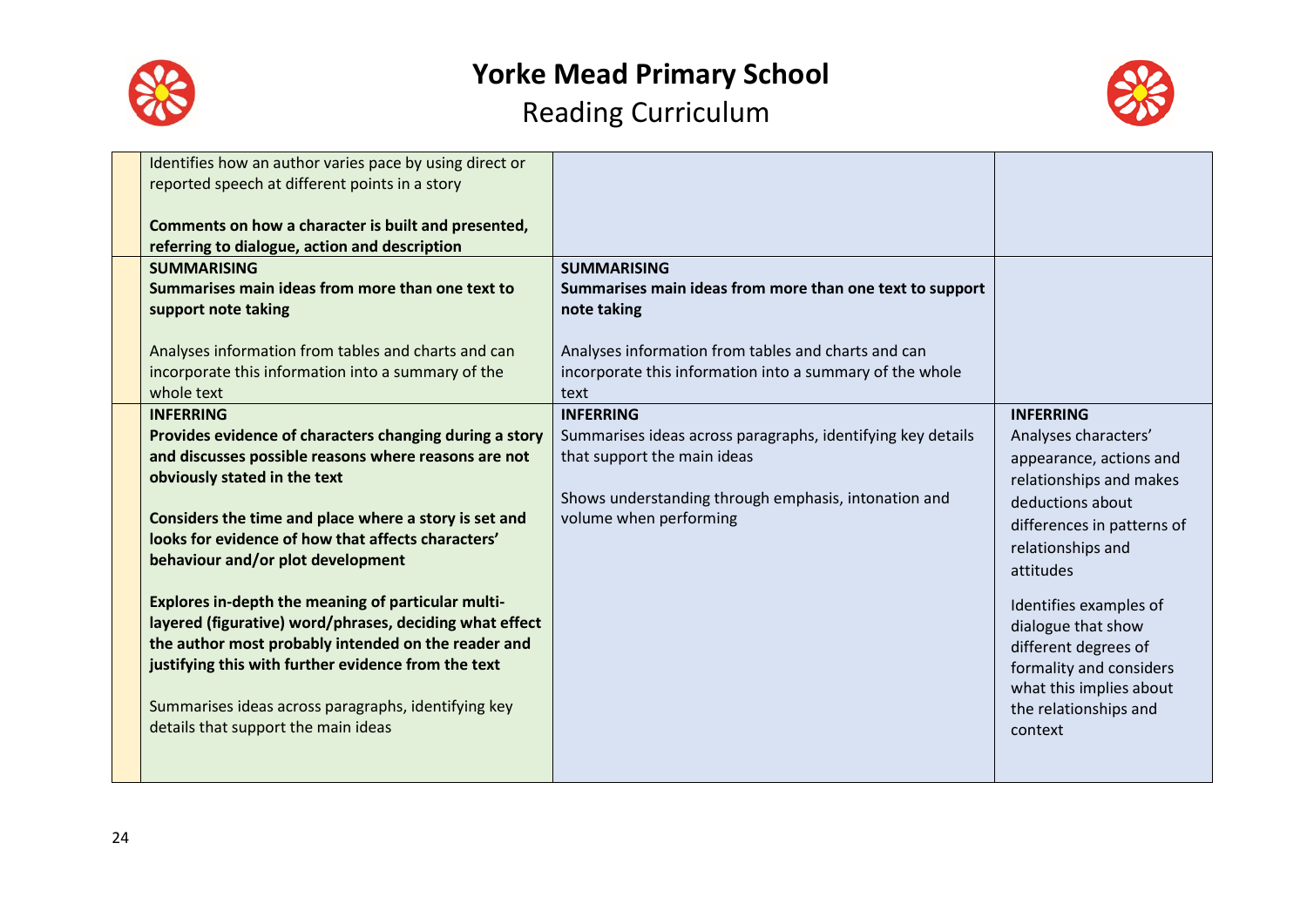



| Analyses characters' appearance, actions and             |                                                                |  |
|----------------------------------------------------------|----------------------------------------------------------------|--|
| relationships and makes deductions about differences in  |                                                                |  |
| patterns of relationships and attitudes                  |                                                                |  |
|                                                          |                                                                |  |
| Identifies examples of dialogue that show different      |                                                                |  |
| degrees of formality and considers what this implies     |                                                                |  |
| about the relationships and context                      |                                                                |  |
|                                                          |                                                                |  |
| Shows understanding through emphasis, intonation and     |                                                                |  |
| volume when performing                                   |                                                                |  |
| <b>PREDICTING</b>                                        |                                                                |  |
| Identifies whether changes in characters met or          |                                                                |  |
|                                                          |                                                                |  |
| challenged the reader's expectations<br><b>COMPARING</b> | <b>COMPARING</b>                                               |  |
|                                                          |                                                                |  |
| Identifies balanced or biased viewpoints and discuss     | Identifies balanced or biased viewpoints and discuss texts     |  |
| texts which explore more than one perspective on an      | which explore more than one perspective on an issue            |  |
| issue                                                    |                                                                |  |
|                                                          | Checks whether viewpoint changes in the story                  |  |
| Checks whether viewpoint changes in the story            |                                                                |  |
| <b>READING BEHAVIOURS AND FLUENCY</b>                    | <b>READING BEHAVIOURS AND FLUENCY</b>                          |  |
| Refines questions to deepen understanding of a text      | Refines questions to deepen understanding of a text e.g.       |  |
| e.g. can generate a further question based on an initial | can generate a further question based on an initial question   |  |
| question that takes the group's thinking further         | that takes the group's thinking further                        |  |
|                                                          |                                                                |  |
| Uses technical and other terms needed for discussing     | Justifies personal response to particular texts and characters |  |
| what they hear and read e.g. metaphor, simile, analogy,  | with evidence                                                  |  |
| imagery, style and effect                                |                                                                |  |
|                                                          |                                                                |  |
| Justifies personal response to particular texts and      |                                                                |  |
| characters with evidence                                 |                                                                |  |
|                                                          |                                                                |  |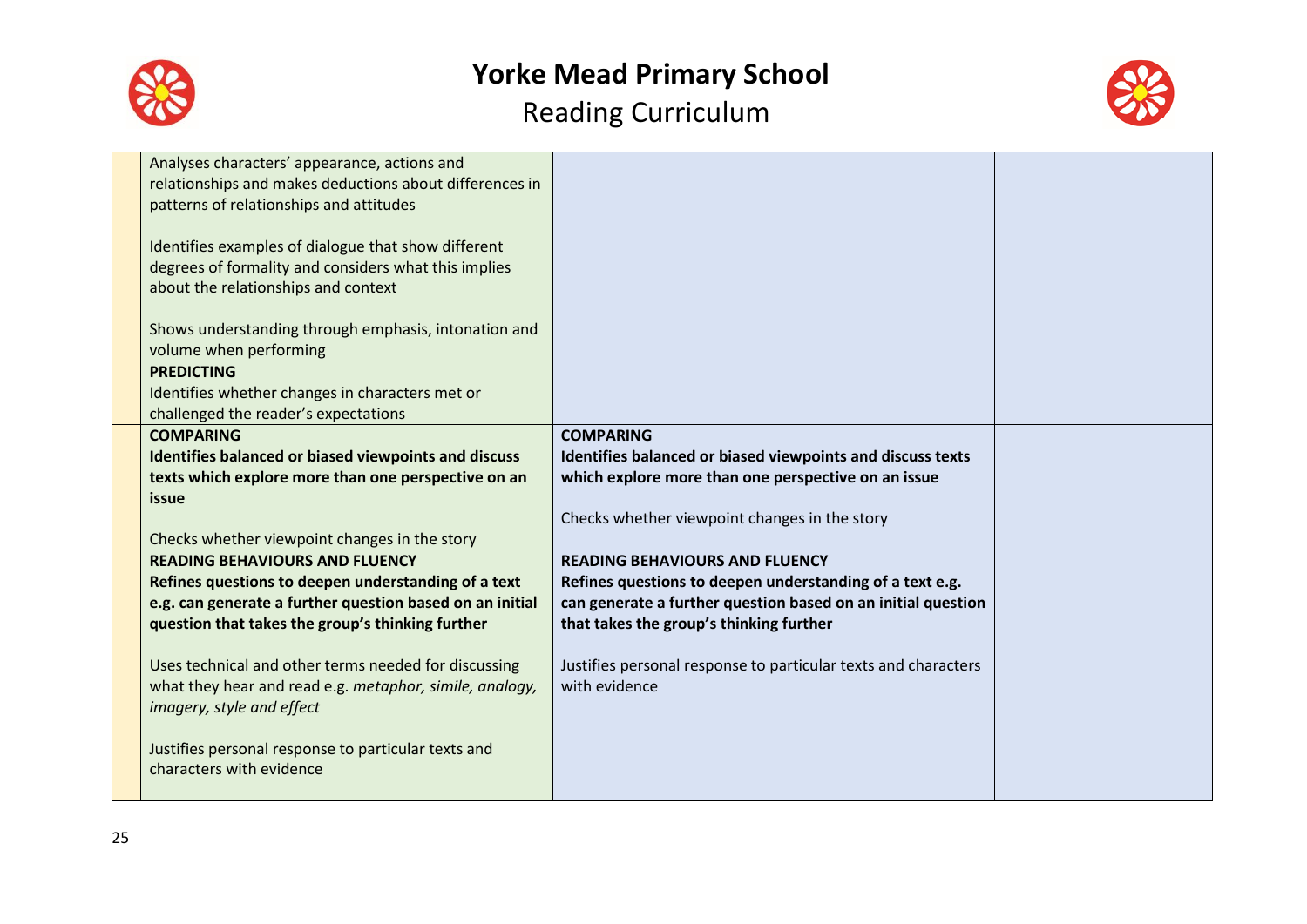



| <b>Year 5 SUMMER Key Theme: The Vikings</b>                                                                                                                       |                                                         |                      |  |
|-------------------------------------------------------------------------------------------------------------------------------------------------------------------|---------------------------------------------------------|----------------------|--|
| Beowulf-The Vikings (POR) Explanation                                                                                                                             | The London Eye Mystery - Narrative Mystery adventure    |                      |  |
| <b>Narrative</b>                                                                                                                                                  | Poetry-Haiku Rap                                        |                      |  |
| Poetry                                                                                                                                                            | Instruction                                             |                      |  |
| The following skills and understanding should be assessed within the context of reading books that are pitched appropriately, including these features:           |                                                         |                      |  |
| books demanding some resilience of the reader in terms of length and complexity of vocabulary and sentence structure e.g. examples of sentences with<br>$\bullet$ |                                                         |                      |  |
| multiple subordinate clauses                                                                                                                                      |                                                         |                      |  |
| modern fiction, fiction from our literary heritage and books from other cultures and traditions (including pre-twentieth century titles)<br>٠                     |                                                         |                      |  |
| titles by classical children's authors<br>٠                                                                                                                       |                                                         |                      |  |
| chapters that are less likely to have a heading and are much longer<br>٠                                                                                          |                                                         |                      |  |
| writing that demands that the reader understands meaning beyond the literal and can pick up significant 'clues' in the text<br>٠                                  |                                                         |                      |  |
| non-linear narratives - stories with shifts in time or voice, parallel plots, stories within stories, dream immersion<br>٠                                        |                                                         |                      |  |
| sustained imagery (extend metaphor, recurring symbolism) that sheds light on characters, mood, atmosphere or are thematic<br>٠                                    |                                                         |                      |  |
| scope for inference to be drawn through character and setting clues<br>٠                                                                                          |                                                         |                      |  |
| full range of punctuation used, including quite sophisticated marks e.g. colon, semi-colon                                                                        |                                                         |                      |  |
|                                                                                                                                                                   |                                                         |                      |  |
| <b>Core Learning Intentions</b>                                                                                                                                   |                                                         |                      |  |
| Age Related                                                                                                                                                       |                                                         |                      |  |
| <b>READING ACROSS THE CURRICULUM INCLUDING IN ENGLISH</b>                                                                                                         | <b>GUIDED READING</b>                                   | <b>Extension</b>     |  |
|                                                                                                                                                                   |                                                         | <b>Opportunities</b> |  |
|                                                                                                                                                                   |                                                         | Next steps           |  |
|                                                                                                                                                                   |                                                         | (Needed for GDS)     |  |
| <b>VOCABULARY</b>                                                                                                                                                 | <b>VOCABULARY</b>                                       |                      |  |
| Uses a range of strategies to identify the meaning of new vocabulary                                                                                              | Uses a range of strategies to identify the meaning of   |                      |  |
|                                                                                                                                                                   | new vocabulary                                          |                      |  |
| Identifies examples of effective description that evoke time or place                                                                                             |                                                         |                      |  |
| commenting both on word and sentence choice                                                                                                                       | Identifies examples of effective description that evoke |                      |  |
|                                                                                                                                                                   | time or place commenting both on word and sentence      |                      |  |
|                                                                                                                                                                   | choice                                                  |                      |  |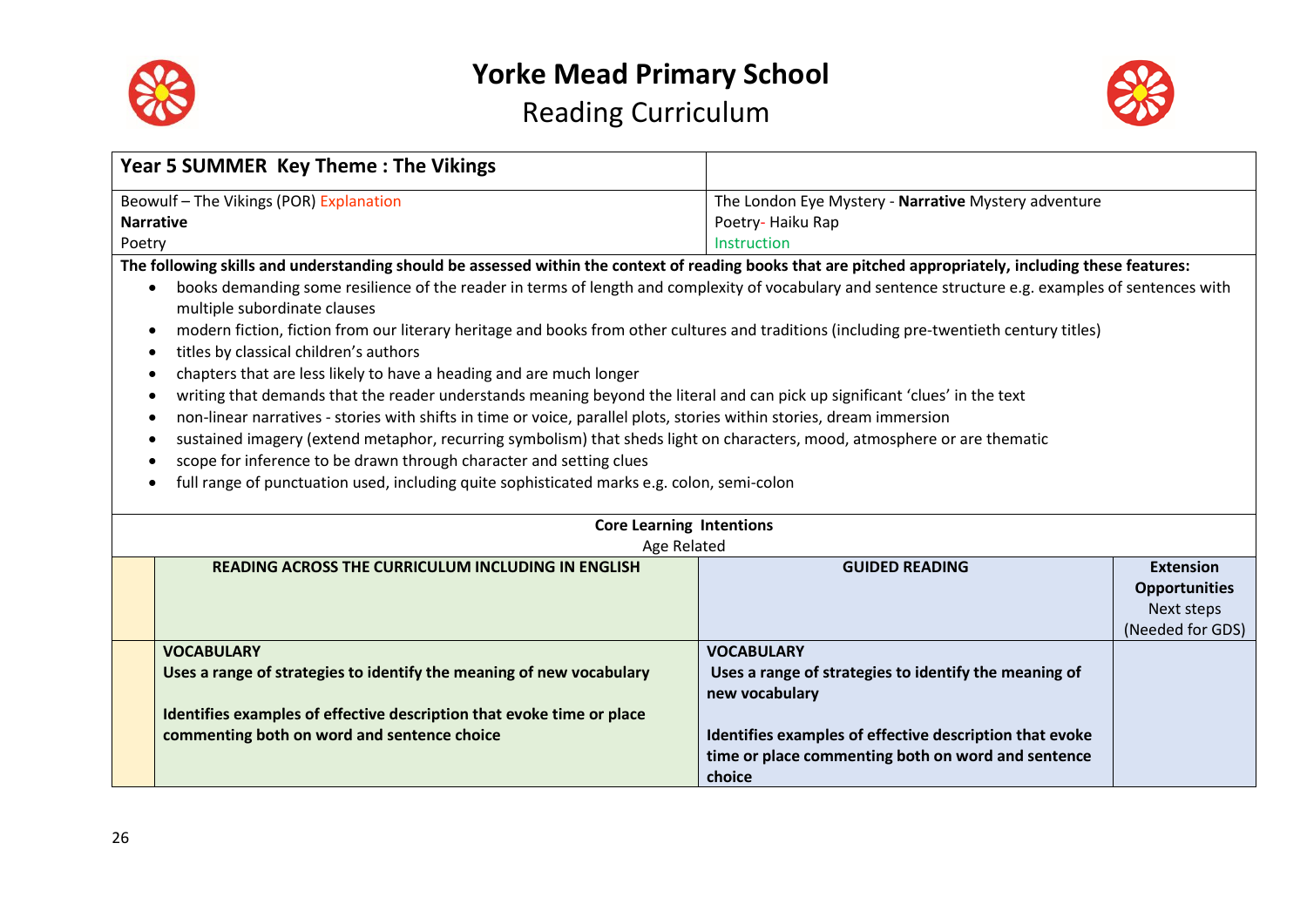



| <b>RETRIEVING</b><br>Comments on use of language using terminology including onomatopoeia,<br>metaphor, personification<br>Notes how cohesion is achieved in different ways<br>Identifies how the author signals change in the narration, time and place<br>and notes the effect that this has on them as the reader<br>Retrieves information, referring to more than one place in the text, and<br>where there is competing (distracting) information<br>Identifies and compares underlying themes in a range of narrative texts<br>Comments on how a character is built and presented, referring to<br>dialogue, action and description | <b>RETRIEVING</b><br>Comments on use of language using terminology<br>including onomatopoeia, metaphor, personification<br>Identifies how the author signals change in the<br>narration, time and place and notes the effect that this<br>has on them as the reader<br>Retrieves information, referring to more than one place<br>in the text, and where there is competing (distracting)<br>information<br>Comments on how a character is built and presented,<br>referring to dialogue, action and description<br>Notes how cohesion is achieved in different ways<br>retrieves, records and presents ideas from non-fiction<br>in a different format e.g. retrieves information from a | <b>RETRIEVING</b><br>Identifies how an<br>author varies<br>pace by using<br>direct or reported<br>speech at<br>different points in<br>a story |
|-------------------------------------------------------------------------------------------------------------------------------------------------------------------------------------------------------------------------------------------------------------------------------------------------------------------------------------------------------------------------------------------------------------------------------------------------------------------------------------------------------------------------------------------------------------------------------------------------------------------------------------------|-------------------------------------------------------------------------------------------------------------------------------------------------------------------------------------------------------------------------------------------------------------------------------------------------------------------------------------------------------------------------------------------------------------------------------------------------------------------------------------------------------------------------------------------------------------------------------------------------------------------------------------------------------------------------------------------|-----------------------------------------------------------------------------------------------------------------------------------------------|
| <b>SUMMARISING</b><br>Summarises main ideas from more than one text to support note taking                                                                                                                                                                                                                                                                                                                                                                                                                                                                                                                                                | report to inform a persuasive text<br><b>SUMMARISING</b><br>Summarises main ideas from more than one text to<br>support note taking                                                                                                                                                                                                                                                                                                                                                                                                                                                                                                                                                       |                                                                                                                                               |
| <b>INFERRING</b><br>Provides evidence of characters changing during a story and discusses<br>possible reasons where reasons are not obviously stated in the text<br>Considers the time and place where a story is set and looks for evidence<br>of how that affects characters' behaviour and/or plot development<br>Explores in-depth the meaning of particular multi-layered (figurative)<br>word/phrases, deciding what effect the author most probably intended<br>on the reader and justifying this with further evidence from the text                                                                                              | <b>INFERRING</b><br>Identifies conventions across a range of non-fiction<br>text types and forms e.g. first person in<br>autobiographies and can identify where a common<br>convention has been broken/breached/ignored! Offer<br>reasons for why the author may have chosen to do<br>this                                                                                                                                                                                                                                                                                                                                                                                                |                                                                                                                                               |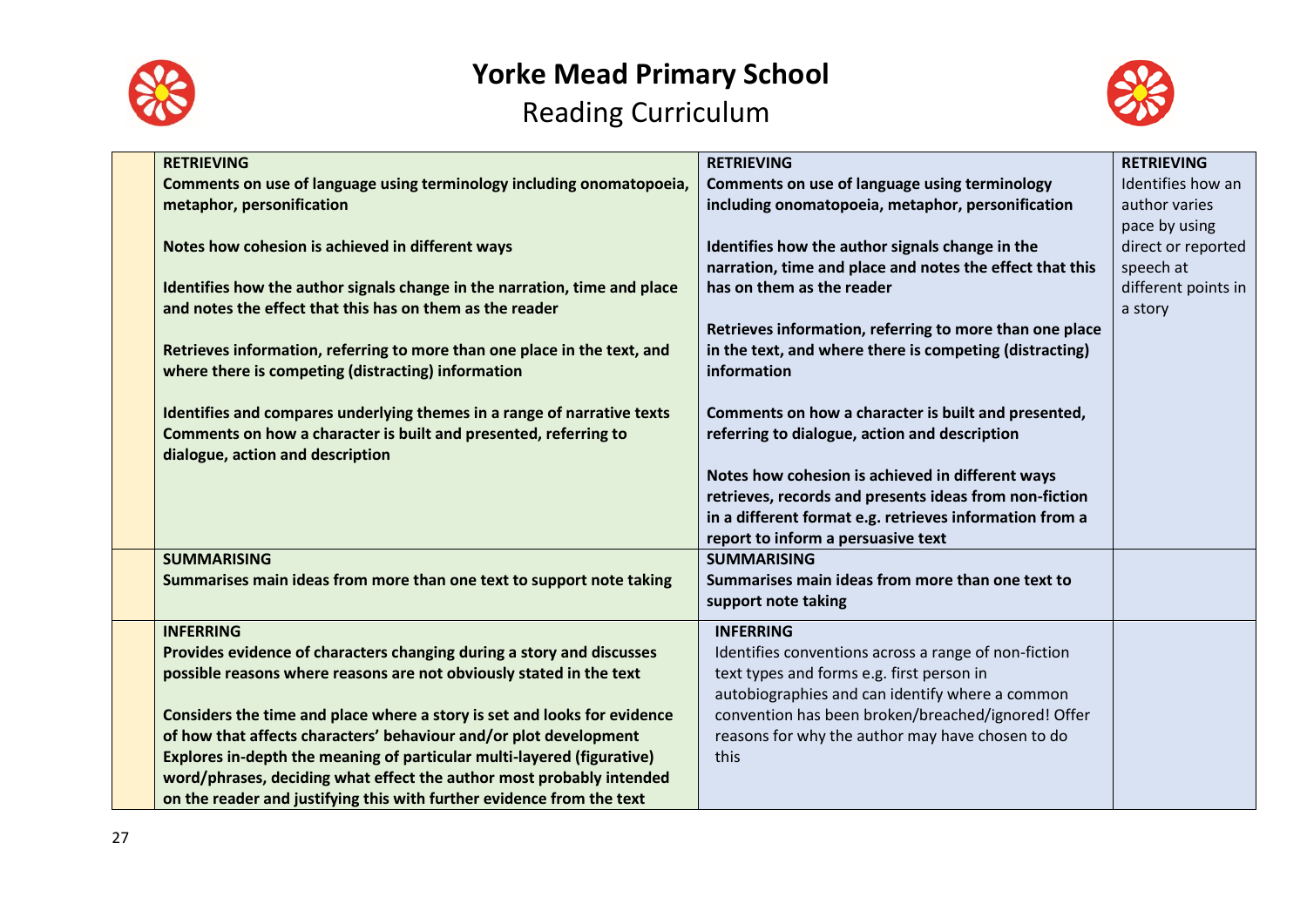



| <b>AUTHORIAL INTENT</b>                                                      | <b>AUTHORIAL INTENT</b>                                |  |
|------------------------------------------------------------------------------|--------------------------------------------------------|--|
|                                                                              | Recognises the style of different authors and          |  |
|                                                                              | recognises their intended audience                     |  |
| <b>READING BEHAVIOURS AND FLUENCY</b>                                        | <b>READING BEHAVIOURS AND FLUENCY</b>                  |  |
| Refines questions to deepen understanding of a text e.g. can generate a      | Refines questions to deepen understanding of a text    |  |
| further question based on an initial question that takes the group's         |                                                        |  |
| thinking further                                                             | Self corrects spontaneously in order to enhance        |  |
|                                                                              | expression, intonation or to reinterpret what has been |  |
| Justifies personal response to particular texts and characters with evidence | read                                                   |  |
|                                                                              |                                                        |  |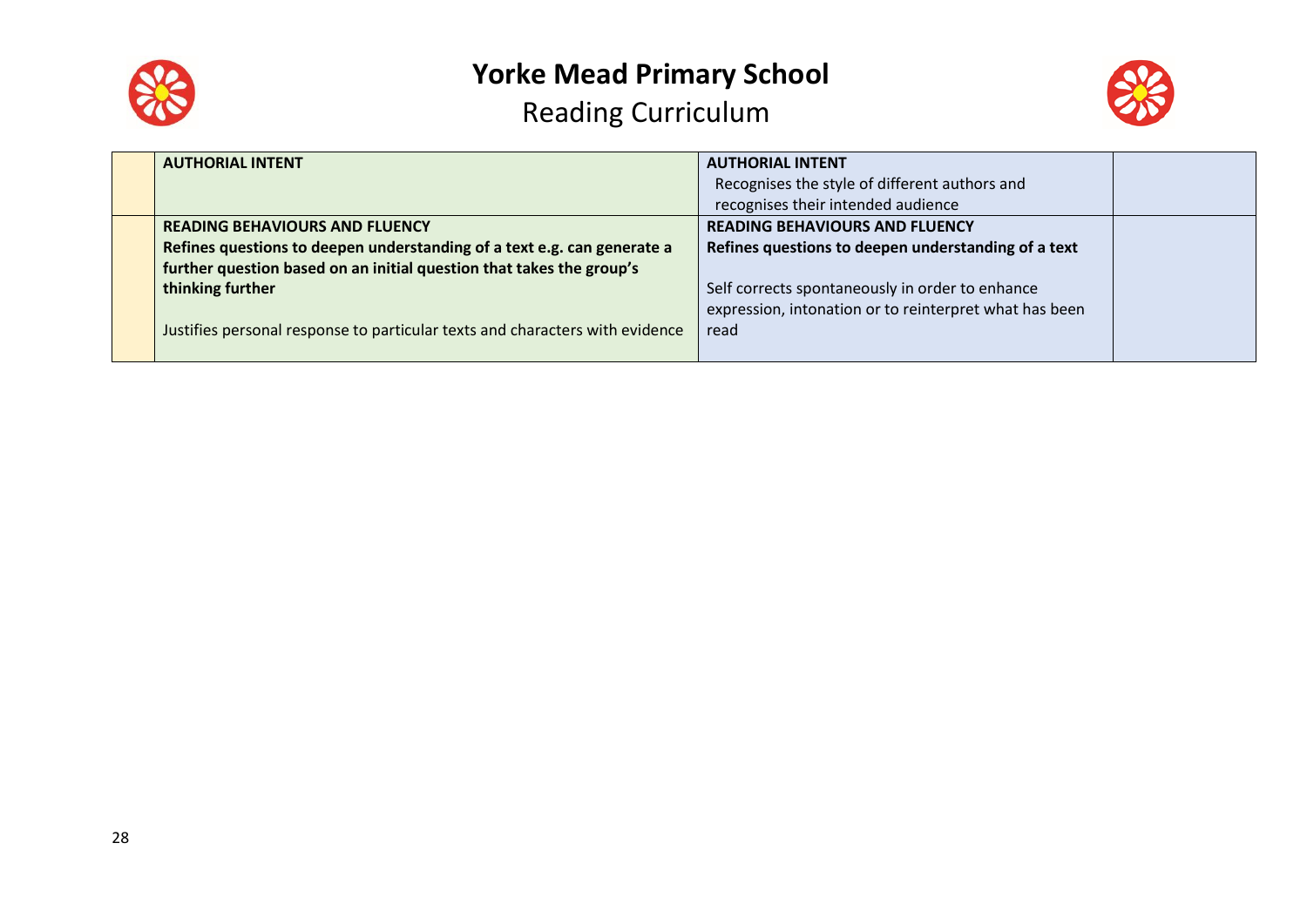



### **Year 6 AUTUMN: Mayans and Extreme Earth**

**There should be opportunities for every child to read daily either in discrete reading sessions or as part of the wider curriculum. Adults should hear children read regularly, with additional support for PPG and children who are not yet fluent, accurate and confident readers.**

**Objectives highlighted in bold must be revisited in every unit / half-termly**

| Extreme Earth- Ice Trap (POR) Narrative                                         | Skellig (POR) Narrative- Fantasy story                                | Year 5 Grammar vocabulary:                                                 |
|---------------------------------------------------------------------------------|-----------------------------------------------------------------------|----------------------------------------------------------------------------|
| <b>Inventions-Instructions</b>                                                  | writing                                                               | Modal verb, relative pronoun, relative clause, parenthesis, bracket, dash, |
| <b>Natural Disasters Explanations</b>                                           | <b>Tyger Tyger</b>                                                    | cohesion, ambiguity                                                        |
|                                                                                 | Poetry-Imagery structure any -                                        |                                                                            |
|                                                                                 | monologue                                                             |                                                                            |
| The following skills and understanding should be assessed within the context of |                                                                       | <b>Prior Learning (Taken from Year 4 TAF)</b>                              |
| reading books that are pitched appropriately, including these features:         |                                                                       | The pupil can:                                                             |
| $\bullet$                                                                       | titles that are playful with genre conventions e.g. parody            | read accurately most polysyllabic and multi-morphemic words and further    |
|                                                                                 | a range within a given non-fiction genre to support analysis of text- | exception words                                                            |
| type conventions                                                                |                                                                       | in age-appropriate books, the pupil can:                                   |
| deliberate use of ambiguity that support speculation                            |                                                                       | read aloud fluently with intonation that shows understanding               |
|                                                                                 |                                                                       | read many words outside their spoken vocabulary, making a good             |
|                                                                                 |                                                                       | approximation to the word's pronunciation.                                 |
|                                                                                 |                                                                       | check that the text makes sense, correcting when meaning is lost           |
|                                                                                 |                                                                       | make plausible predictions about what might happen on the basis of what    |
|                                                                                 |                                                                       | has been read so far                                                       |
|                                                                                 |                                                                       | summarise main ideas providing key details                                 |
|                                                                                 |                                                                       | retrieve information from non-fiction                                      |
|                                                                                 |                                                                       | draw inferences and justify their opinions through discussions             |
|                                                                                 |                                                                       | make links between the book they are reading and other books they have     |
|                                                                                 |                                                                       | read                                                                       |
|                                                                                 | <b>Core Learning Intentions</b>                                       |                                                                            |
|                                                                                 | Age Related                                                           |                                                                            |
|                                                                                 |                                                                       |                                                                            |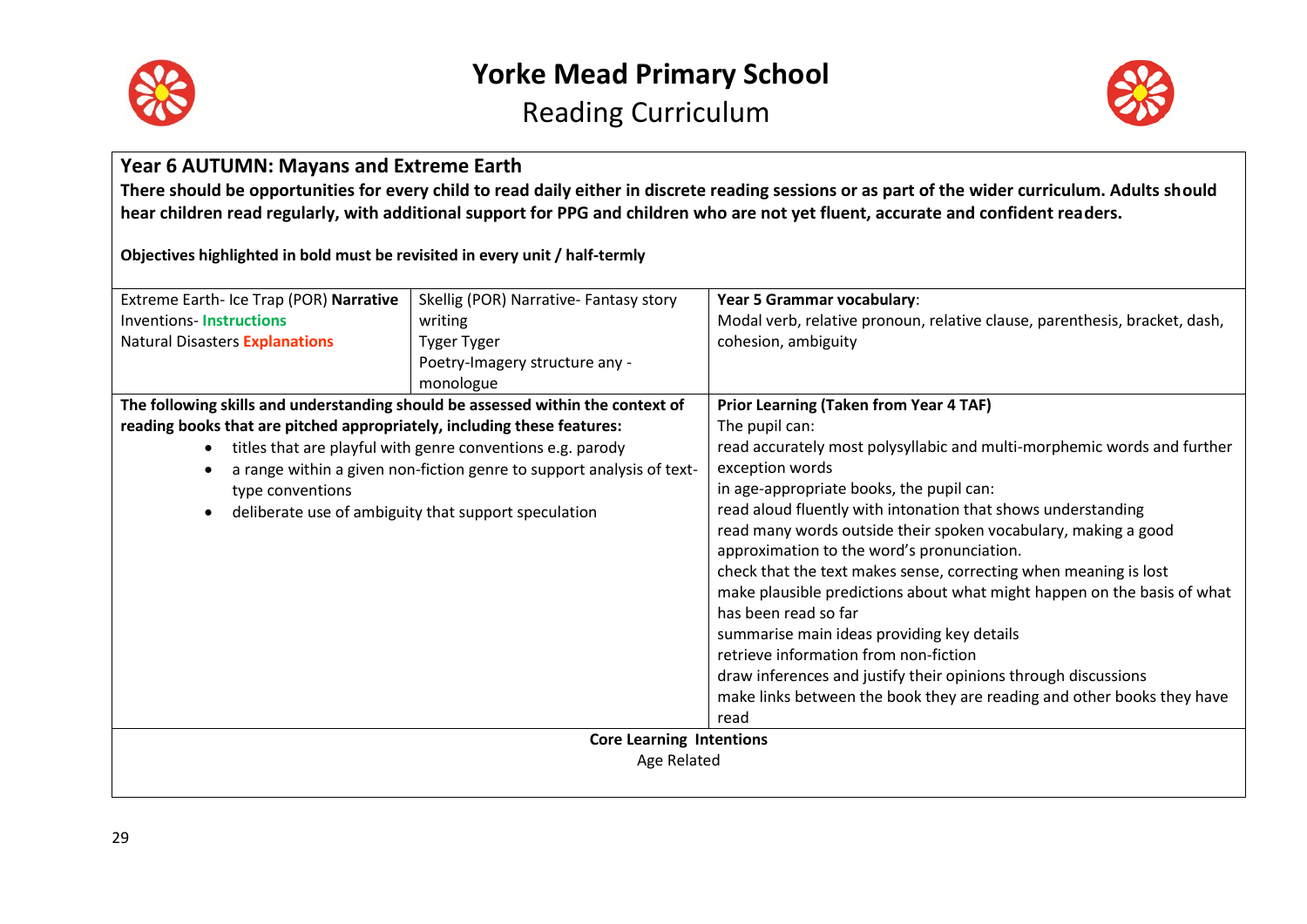



| <b>READING ACROSS THE CURRICULUM INCLUDING IN ENGLISH</b>                                                                                                                                                                                                                                                                                                                                                | <b>GUIDED READING</b>                                                                                                                                                                                                                                                                                                                                    | <b>Extension Opportunities</b><br>Next steps<br>(Needed for GDS)                                          |
|----------------------------------------------------------------------------------------------------------------------------------------------------------------------------------------------------------------------------------------------------------------------------------------------------------------------------------------------------------------------------------------------------------|----------------------------------------------------------------------------------------------------------------------------------------------------------------------------------------------------------------------------------------------------------------------------------------------------------------------------------------------------------|-----------------------------------------------------------------------------------------------------------|
| <b>VOCABULARY</b><br>Analyses, and explains the impact of, authors' techniques and<br>use of language e.g. expressive or figurative language, range of<br>sentence structure, repetition etc                                                                                                                                                                                                             | <b>VOCABULARY</b><br>Analyses, and explains the impact of, authors'<br>techniques and use of language<br>Uses a range of strategies to understand the<br>meaning of new vocabulary                                                                                                                                                                       |                                                                                                           |
| <b>RETRIEVING</b><br>Retrieves information, referring to more than one place in the<br>text, and where there is competing (distracting) information<br>Recognises how the author of non-fiction texts expresses,<br>sequences and links points<br>Explains how poets create shades of meaning, justifying own<br>views with reference to the text and to other sources of evidence<br>e.g. wider reading | <b>RETRIEVING</b><br>Retrieves information, referring to more than one<br>place in the text, and where there is competing<br>(distracting) information<br>Recognises how the author of non-fiction texts<br>expresses, sequences and links points<br>Explains how poets create shades of meaning,<br>justifying own views with reference to the text and |                                                                                                           |
| <b>SUMMARISING</b><br>Summarises competing views<br>Analyses dialogue at certain points in a story and summarises its<br>purpose e.g. to explain plot, show character and relationships,<br>convey mood or create humour                                                                                                                                                                                 | to other sources of evidence                                                                                                                                                                                                                                                                                                                             | <b>SUMMARISING</b><br>Discusses main ideas from a<br>text within a group and<br>summarises the discussion |
| <b>INFERRING</b><br>Draws reasoned conclusions from non-fiction texts which<br>present differences of opinion                                                                                                                                                                                                                                                                                            | <b>INFERRING</b><br>Analyses why and how scene changes are made<br>and how they affect characters and events                                                                                                                                                                                                                                             | <b>INFERRING</b><br>Provides evidence to explain<br>how themes emerge and<br>conventions are applied in a |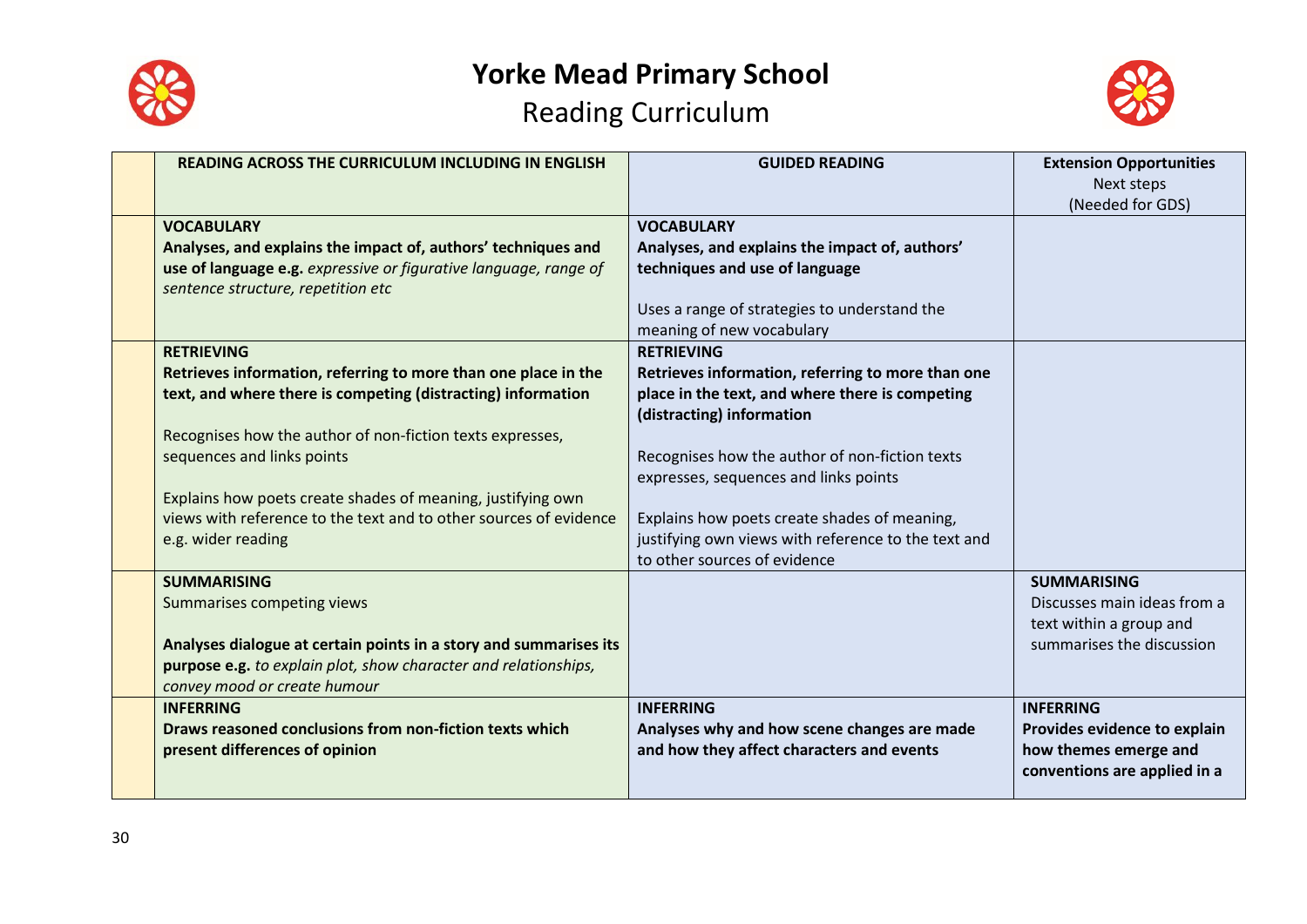



| Analyses why and how scene changes are made and how they<br>affect characters and events                                                                                                                                                                                                                                                   | range of fiction and non-<br>fiction genres                                                                                                                            |
|--------------------------------------------------------------------------------------------------------------------------------------------------------------------------------------------------------------------------------------------------------------------------------------------------------------------------------------------|------------------------------------------------------------------------------------------------------------------------------------------------------------------------|
| Identifies and summarises underlying themes in a range of<br>narrative texts noting where there are several themes<br>competing in a text<br>Provides evidence to explain how themes emerge and<br>conventions are applied in a range of fiction and non-fiction<br>genres<br>Explains underlying themes across a range of poetry e.g. can | Identifies stock characters in<br>particular genres and looks for<br>evidence of characters that<br>challenge stereotypes and<br>surprise the reader e.g. in<br>parody |
| form compilations of poems based on themes explaining choses<br>for the grouping, and considering the order of the poems in the<br>compilation.                                                                                                                                                                                            |                                                                                                                                                                        |
| <b>COMPARING</b>                                                                                                                                                                                                                                                                                                                           | <b>COMPARING</b>                                                                                                                                                       |
| explains how a personal response has altered at various points<br>across a text as the narrative viewpoint changes e.g. 'I didn't like                                                                                                                                                                                                     | Discusses themes and motives<br>within the text and takes note                                                                                                         |
| this character at the beginning because  but now I understand<br>why ….'                                                                                                                                                                                                                                                                   | of how they are developed                                                                                                                                              |
| <b>ANALYSING</b>                                                                                                                                                                                                                                                                                                                           | <b>ANALYSING</b>                                                                                                                                                       |
| Justifies personal response to narratives with suitable                                                                                                                                                                                                                                                                                    | Identifies how a line of                                                                                                                                               |
| expansion e.g. whether it was believable, whether dilemmas<br>were resolved satisfactorily                                                                                                                                                                                                                                                 | argument develops                                                                                                                                                      |
|                                                                                                                                                                                                                                                                                                                                            | Recognises the usefulness of                                                                                                                                           |
|                                                                                                                                                                                                                                                                                                                                            | statistics, quotations and how                                                                                                                                         |
|                                                                                                                                                                                                                                                                                                                                            | these might be subject to bias                                                                                                                                         |
|                                                                                                                                                                                                                                                                                                                                            | or selective interpretation                                                                                                                                            |
| <b>AUTHORIAL INTENT</b>                                                                                                                                                                                                                                                                                                                    | <b>AUTHORIAL INTENT</b>                                                                                                                                                |
| Justifies agreement or disagreement with narrator's point of                                                                                                                                                                                                                                                                               | Identifies devices and                                                                                                                                                 |
| view when evaluating a text                                                                                                                                                                                                                                                                                                                | vocabulary choices that                                                                                                                                                |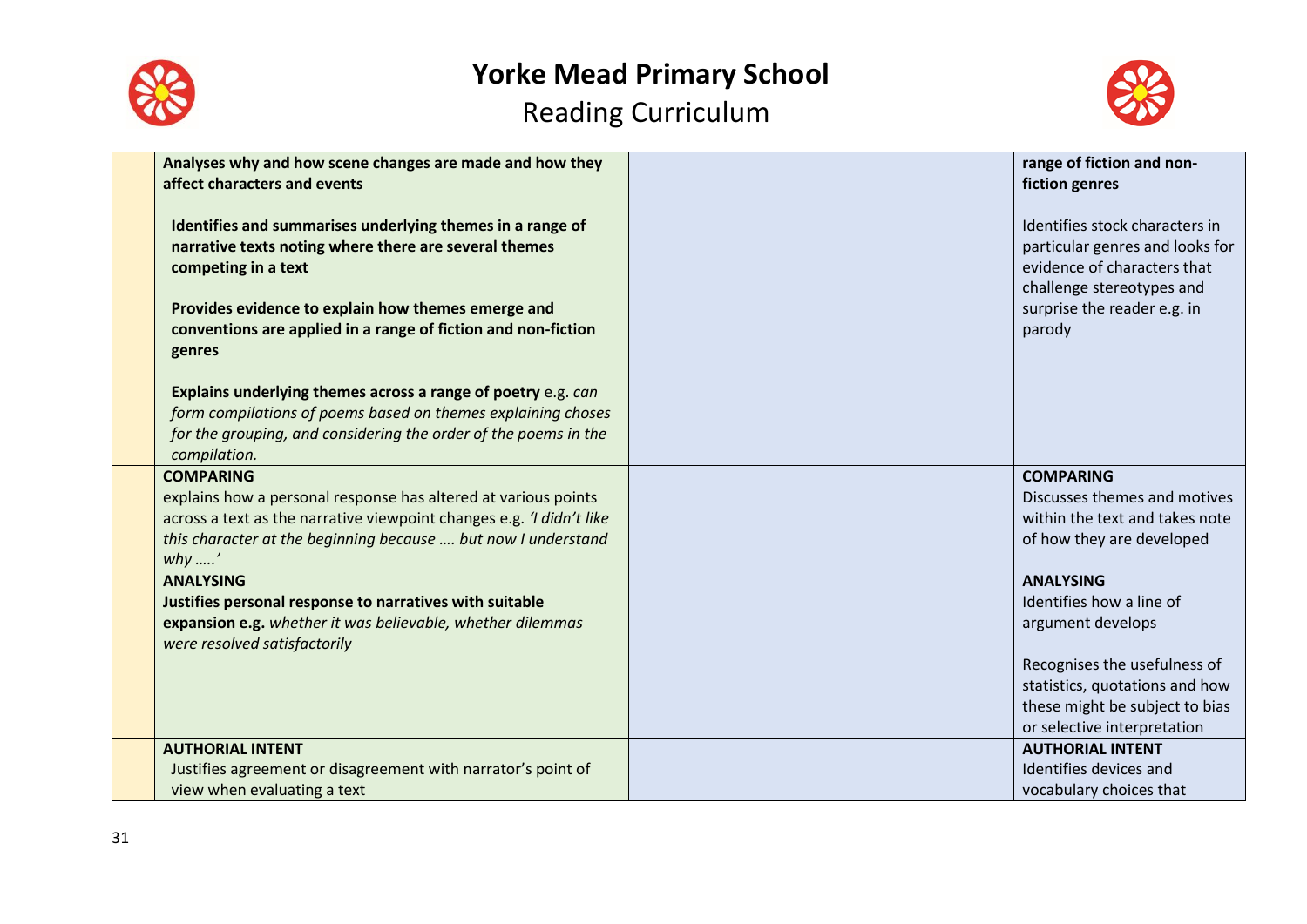



|                                       |                                                     | provide emphasis or           |
|---------------------------------------|-----------------------------------------------------|-------------------------------|
|                                       |                                                     | commentary and understands    |
|                                       |                                                     | how this reinforces the       |
|                                       |                                                     | writer's viewpoint, e.g.      |
|                                       |                                                     | repetition across a text, the |
|                                       |                                                     | use of quotation marks for    |
|                                       |                                                     | ironic effect or to create    |
|                                       |                                                     | distance                      |
| <b>READING BEHAVIOURS AND FLUENCY</b> | <b>READING BEHAVIOURS AND FLUENCY</b>               |                               |
|                                       | Reads silently with good understanding, working out |                               |
|                                       | how to pronounce unfamiliar words - continues to    |                               |
|                                       | self-correct spontaneously in order to enhance      |                               |
|                                       | expression, intonation or to reinterpret what has   |                               |
|                                       | been read                                           |                               |

| Year 6 SPRING Key Themes: British Kings and Queens and Evolution and Inheritance (Spiderwick and Stone Girl Bone Girl)                                  |                                                 |  |  |  |
|---------------------------------------------------------------------------------------------------------------------------------------------------------|-------------------------------------------------|--|--|--|
| Treason (POR) Narrative historical                                                                                                                      | Spiderwick (Hert)- Non-chronological report     |  |  |  |
| King Henry viii Discussion text                                                                                                                         | Bone Girl Stone Girl (Herts)- Recount biography |  |  |  |
|                                                                                                                                                         |                                                 |  |  |  |
| The following skills and understanding should be assessed within the context of reading books that are pitched appropriately, including these features: |                                                 |  |  |  |
| non-fiction texts of increasing sophistication (for example sustained use of impersonal language, some use of the passive voice or subjunctive<br>mood) |                                                 |  |  |  |
| increasingly technical vocabulary that requires the use of context and deduction to retain sense and meaning (together with appropriate use of          |                                                 |  |  |  |

- dictionary/internet)
- books demanding more resilience of the reader in terms of length and complexity of vocabulary and sentence structures, and passages made up of sentences with multiple subordinate clauses
- books with increasingly complex structures and mature themes (for example cyclical tales, bittersweet memoirs)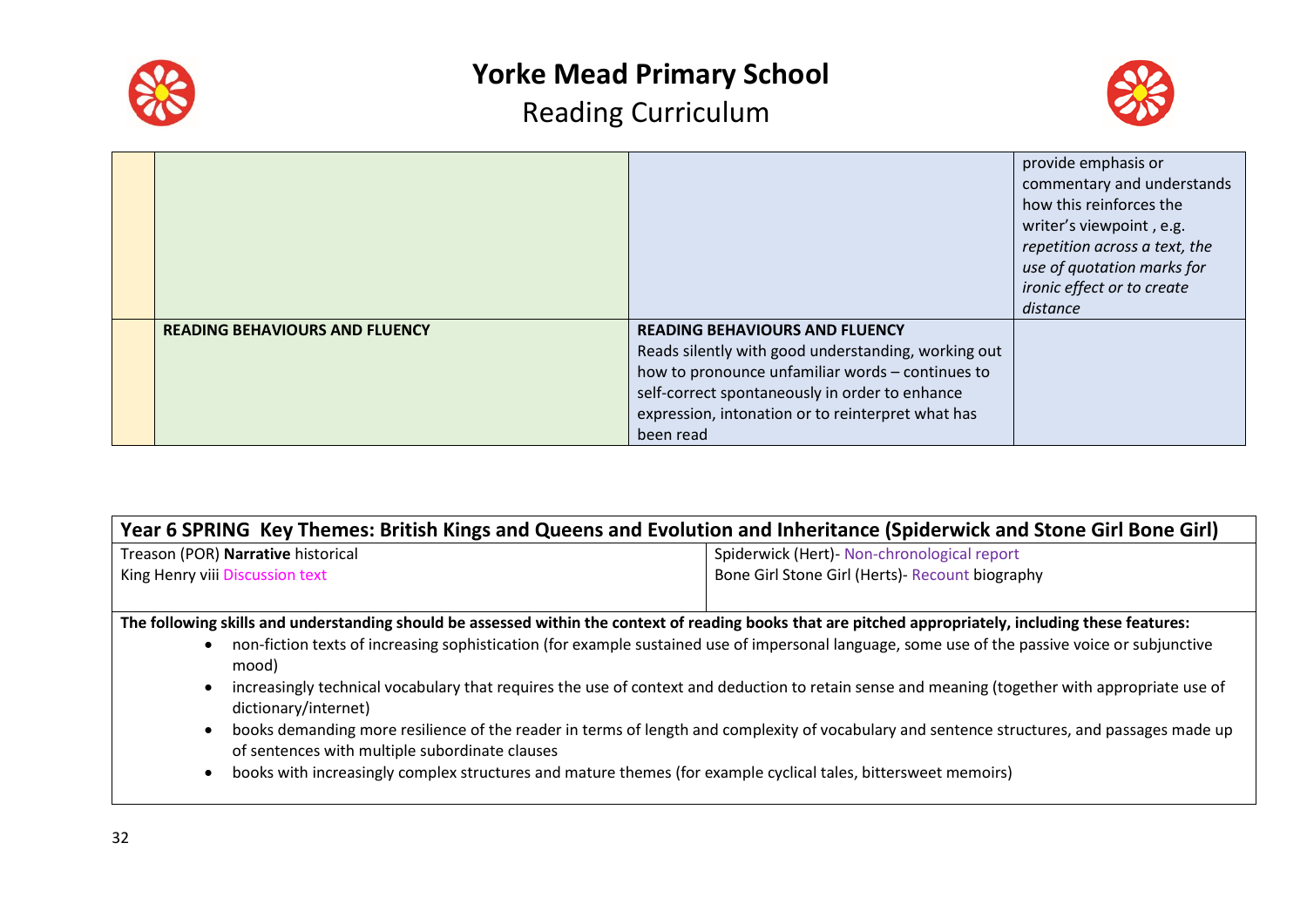



| <b>Core Learning Intentions</b><br>Age Related                                                                                                                                                                                                                                                                                                                                                                                                                                                                                                 |                                                                                                                                                                                                                                                                                                                                                                                                                                                                                                                                                         |                                                                                                                                                                                                                                     |  |
|------------------------------------------------------------------------------------------------------------------------------------------------------------------------------------------------------------------------------------------------------------------------------------------------------------------------------------------------------------------------------------------------------------------------------------------------------------------------------------------------------------------------------------------------|---------------------------------------------------------------------------------------------------------------------------------------------------------------------------------------------------------------------------------------------------------------------------------------------------------------------------------------------------------------------------------------------------------------------------------------------------------------------------------------------------------------------------------------------------------|-------------------------------------------------------------------------------------------------------------------------------------------------------------------------------------------------------------------------------------|--|
| <b>READING ACROSS THE CURRICULUM INCLUDING IN ENGLISH</b>                                                                                                                                                                                                                                                                                                                                                                                                                                                                                      | <b>GUIDED READING</b>                                                                                                                                                                                                                                                                                                                                                                                                                                                                                                                                   | <b>Extension Opportunities</b><br>Next steps<br>(Needed for GDS)                                                                                                                                                                    |  |
| <b>VOCABULARY</b><br>Analyses, and explains the impact of, authors' techniques and<br>use of language e.g. expressive or figurative language, range of<br>sentence structure, repetition etc                                                                                                                                                                                                                                                                                                                                                   | <b>VOCABULARY</b><br>Analyses, and explains the impact of, authors'<br>techniques and use of language<br>Uses a range of strategies to understand the<br>meaning of new vocabulary                                                                                                                                                                                                                                                                                                                                                                      | <b>VOCABULARY</b><br>Identifies different layers of<br>meaning and attempts to explore<br>the links created, e.g.<br>associations arising from<br>vocabulary choice in imagery;<br>connotations arising from a<br>persuasive speech |  |
| <b>RETRIEVING</b><br>Retrieves information, referring to more than one place in the<br>text, and where there is competing (distracting) information<br>Considers when a story was first published, and discusses the<br>audience that the author had in mind, when reading texts from our<br>literary heritage<br>Identifies and analyses conventions across a range of non-fiction<br>text types and forms looking at the differences in conventions<br>within the same text type e.g. categorise sub-sets of persuasive<br>texts into groups | <b>RETRIEVING</b><br>Retrieves information, referring to more than<br>one place in the text, and where there is<br>competing (distracting) information<br>Considers when a story was first published, and<br>discusses the audience that the author had in<br>mind, when reading texts from our literary<br>heritage<br>Identifies and analyses conventions across a<br>range of non-fiction text types and forms looking<br>at the differences in conventions within the same<br>text type e.g. categorise sub-sets of persuasive<br>texts into groups | <b>RETRIEVING</b><br>Identifies and explains how<br>features of layout help to<br>locate information, or guide<br>the reader across print and<br>electronic text types texts                                                        |  |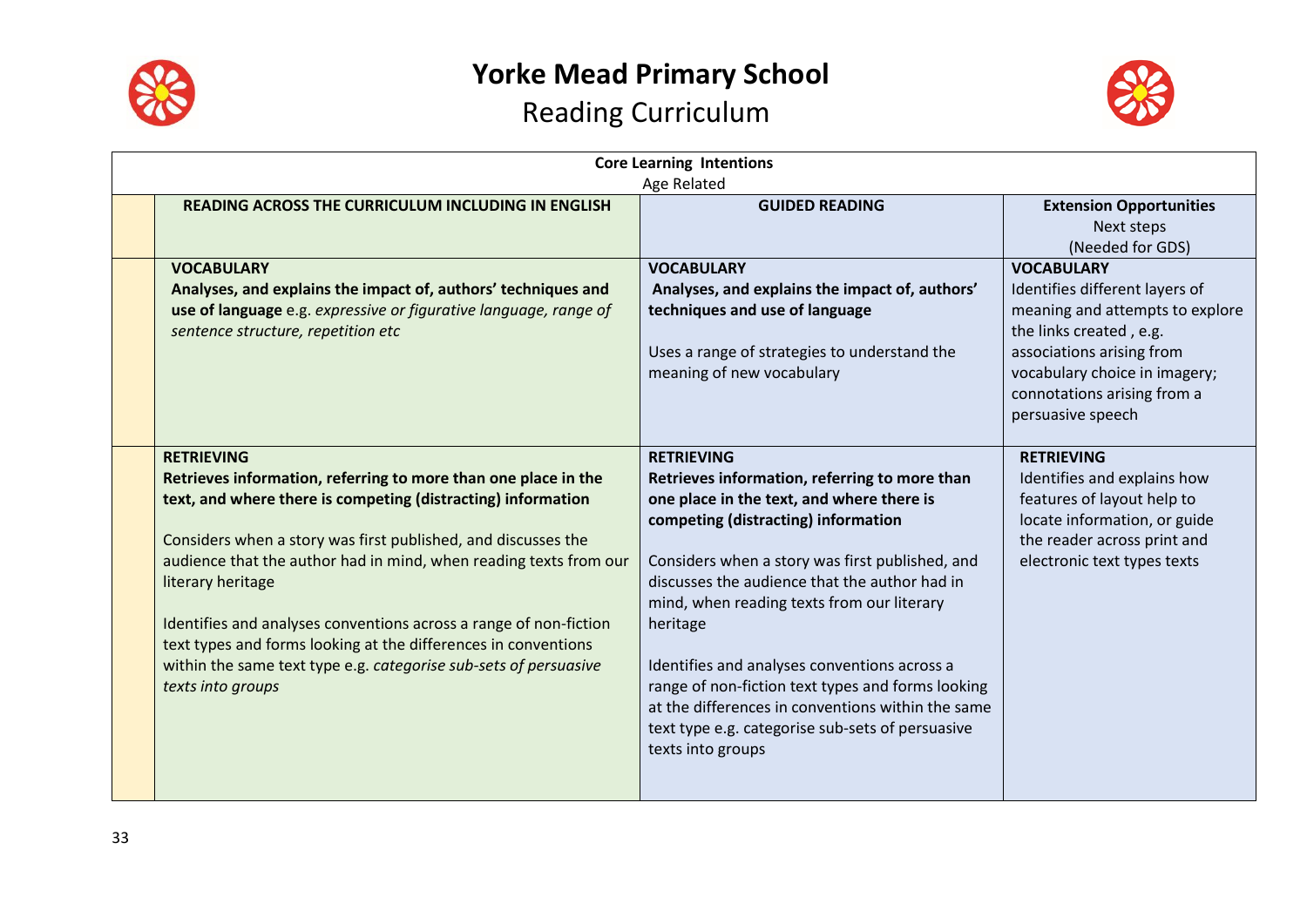



| <b>SUMMARISING</b><br>Analyses dialogue at certain points in a story and summarises its<br>purpose e.g. to explain plot, show character and relationships,<br>convey mood or create humour |                                                                                                                              | <b>SUMMARISING</b><br>Summarises complex plots<br>Uses selective quotation and<br>identifies specific detail from<br>across a text/texts to support<br>main ideas or argument;<br>summarises these effectively |
|--------------------------------------------------------------------------------------------------------------------------------------------------------------------------------------------|------------------------------------------------------------------------------------------------------------------------------|----------------------------------------------------------------------------------------------------------------------------------------------------------------------------------------------------------------|
| <b>INFERRING</b>                                                                                                                                                                           | <b>INFERRING</b>                                                                                                             | <b>INFERRING</b>                                                                                                                                                                                               |
| Draws reasoned conclusions from non-fiction texts which present<br>differences of opinion                                                                                                  | Distinguishes between implicit and explicit points<br>of view                                                                | Uses deduction and inference by<br>drawing on evidence across larger<br>sections of the text sometimes                                                                                                         |
| Analyses why and how scene changes are made and how they<br>affect characters and events                                                                                                   | Explains the intent of the author e.g. explains<br>how the author has tried to manipulate the<br>emotions/bias of the reader | referring to events in an earlier<br>chapter                                                                                                                                                                   |
| Distinguishes between implicit and explicit points of view<br>Identifies and summarises underlying themes in a range of<br>narrative texts noting where there are several themes competing |                                                                                                                              | Develops responses to texts by<br>speculating, formulating<br>hypotheses and moving beyond<br>initial thoughts and ideas;                                                                                      |
| in a text<br>Provides evidence to explain how themes emerge and                                                                                                                            |                                                                                                                              | challenges own perceptions and<br>considers alternative points of<br>view                                                                                                                                      |
| conventions are applied in a range of fiction and non-fiction<br>genres                                                                                                                    |                                                                                                                              |                                                                                                                                                                                                                |
| Explains underlying themes across a range of poetry                                                                                                                                        |                                                                                                                              |                                                                                                                                                                                                                |
| Explains the intent of the author e.g. explains how the author has<br>tried to manipulate the emotions/bias of the reader                                                                  |                                                                                                                              |                                                                                                                                                                                                                |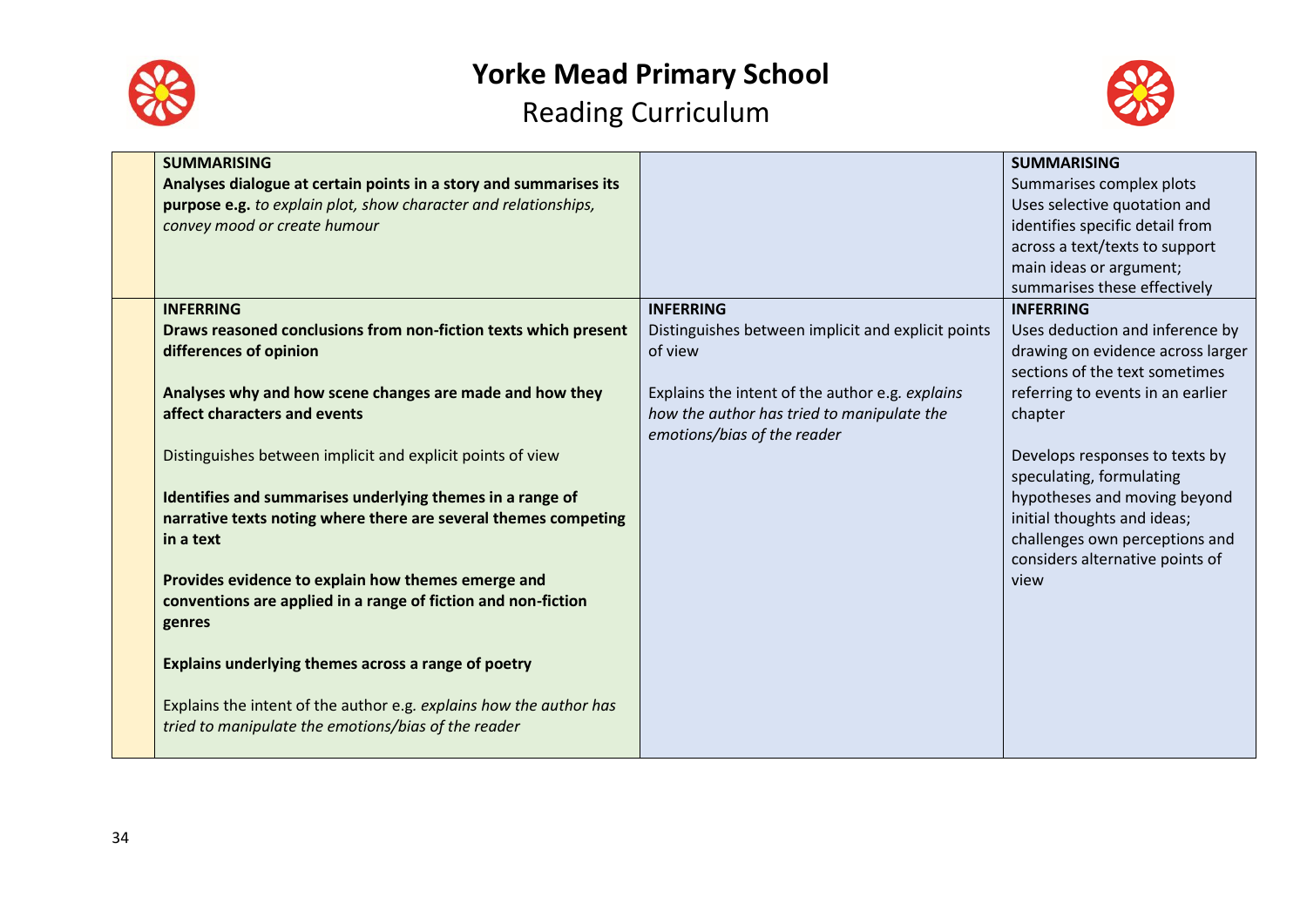



| Identifies stock characters in particular genres and looks for<br>evidence of characters that challenge stereotypes and surprise the<br>reader e.g. in parody                                                                                                                                                                                                                              |                                                                                                                                                                          |
|--------------------------------------------------------------------------------------------------------------------------------------------------------------------------------------------------------------------------------------------------------------------------------------------------------------------------------------------------------------------------------------------|--------------------------------------------------------------------------------------------------------------------------------------------------------------------------|
| <b>ANALYSING</b><br>Justifies personal response to narratives with suitable expansion<br>e.g. whether it was believable, whether dilemmas were resolved<br>satisfactorily<br>Identifies how authors use a range of narrative structures e.g.<br>stories within stories, flashbacks and can demonstrate<br>understanding by re-telling/writing the narrative using a different<br>structure | <b>ANALYSING</b><br>Comments critically on different<br>parts of the writing e.g. what<br>wasn't necessary, credibility in<br>plotting                                   |
| <b>READING BEHAVIOURS AND FLUENCY</b><br>Generates open questions to explore a range of possibilities and<br>justifies responses in relation to the text                                                                                                                                                                                                                                   | <b>READING BEHAVIOURS AND</b><br><b>FLUENCY</b><br>Generates open questions to<br>explore a range of possibilities<br>and justifies responses in<br>relation to the text |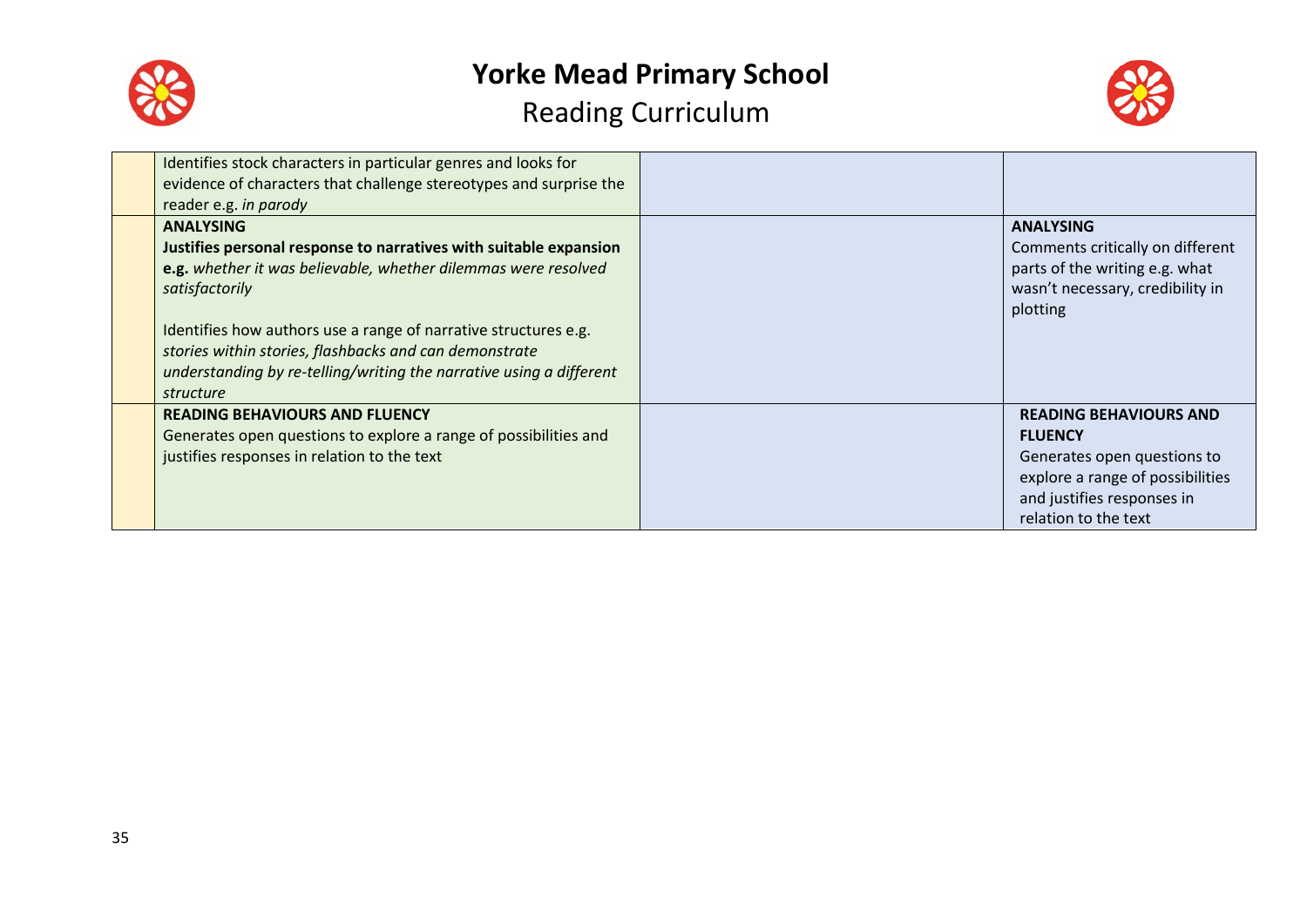



| Year 6 SUMMER Key Themes: Pop Art (Alma) and Our UK (The Arrival)                                                                                                                                                                                                                                                                                                                                                                                                         |                                                                                                |                                                                                                                                                                                                                                                                                          |  |  |  |  |
|---------------------------------------------------------------------------------------------------------------------------------------------------------------------------------------------------------------------------------------------------------------------------------------------------------------------------------------------------------------------------------------------------------------------------------------------------------------------------|------------------------------------------------------------------------------------------------|------------------------------------------------------------------------------------------------------------------------------------------------------------------------------------------------------------------------------------------------------------------------------------------|--|--|--|--|
| Alma - suspense narrative                                                                                                                                                                                                                                                                                                                                                                                                                                                 |                                                                                                | <b>Graphic novels- The Arrival (Herts) Discussion</b>                                                                                                                                                                                                                                    |  |  |  |  |
| Our UK - persuasive brochures                                                                                                                                                                                                                                                                                                                                                                                                                                             | Take one poet                                                                                  |                                                                                                                                                                                                                                                                                          |  |  |  |  |
| The following skills and understanding should be assessed within the context of reading books that are pitched appropriately, including these features:<br>more sustained imagery (allegory, foreshadowing, mirroring) that prompts reflection<br>greater scope for inference to be drawn through character and setting clues                                                                                                                                             |                                                                                                |                                                                                                                                                                                                                                                                                          |  |  |  |  |
| <b>Core Learning Intentions</b><br>Age Related                                                                                                                                                                                                                                                                                                                                                                                                                            |                                                                                                |                                                                                                                                                                                                                                                                                          |  |  |  |  |
| <b>READING ACROSS THE CURRICULUM INCLUDING IN ENGLISH</b>                                                                                                                                                                                                                                                                                                                                                                                                                 | <b>GUIDED READING</b>                                                                          | <b>Extension Opportunities</b><br>Next steps<br>(Needed for GDS)                                                                                                                                                                                                                         |  |  |  |  |
| <b>VOCABULARY</b><br>Analyses, and explains the impact of, authors' techniques and<br>use of language e.g. expressive or figurative language, range of<br>sentence structure, repetition etc<br>Notices where the author uses a wider range of cohesive<br>language to create more sophisticated links between and within<br>paragraphs e.g. where the author has avoided over-use of<br>obvious adverbials/conjunctions such as 'on the other hand'<br><b>RETRIEVING</b> | <b>VOCABULARY</b><br>Uses a range of strategies to understand the<br>meaning of new vocabulary | <b>VOCABULARY</b><br>Notices where the author uses a<br>wider range of cohesive<br>language to create more<br>sophisticated links between and<br>within paragraphs e.g. where<br>the author has avoided over-use<br>of obvious<br>adverbials/conjunctions such as<br>'on the other hand' |  |  |  |  |
| Retrieves information, referring to more than one place in the<br>text, and where there is competing (distracting) information                                                                                                                                                                                                                                                                                                                                            |                                                                                                |                                                                                                                                                                                                                                                                                          |  |  |  |  |
| <b>SUMMARISING</b><br>Analyses dialogue at certain points in a story and summarises its<br>purpose e.g. to explain plot, show character and relationships,<br>convey mood or create humour                                                                                                                                                                                                                                                                                |                                                                                                | <b>SUMMARISING</b><br>Discusses how the contexts in<br>which texts are written and<br>read affect meaning, for                                                                                                                                                                           |  |  |  |  |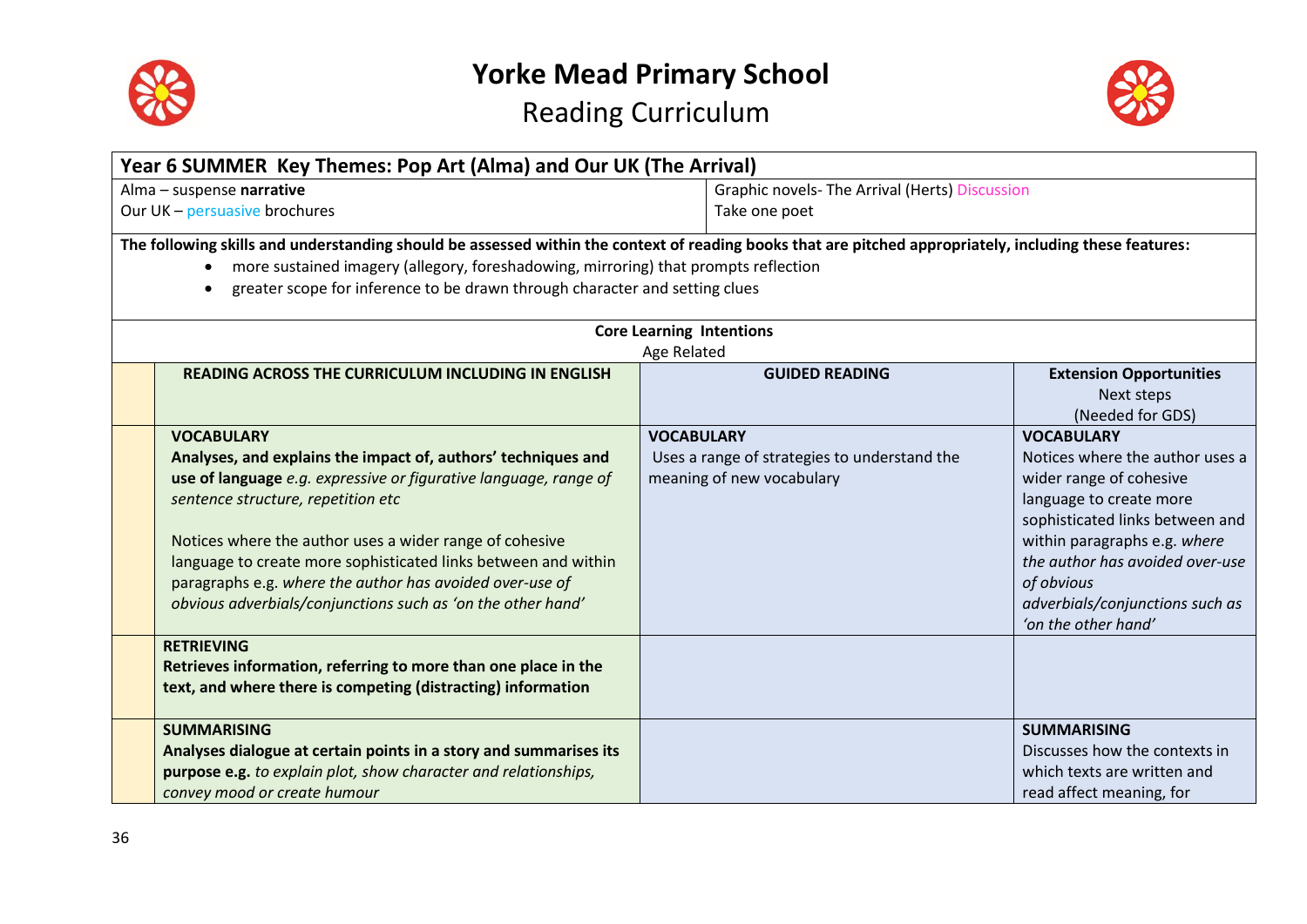



|                                                                                                                                                                           | example how an idea/topic is<br>treated differently in texts from<br>different times and places or<br>how the meaning of a text has<br>changed over time    |
|---------------------------------------------------------------------------------------------------------------------------------------------------------------------------|-------------------------------------------------------------------------------------------------------------------------------------------------------------|
| <b>INFERRING</b><br>Draws reasoned conclusions from non-fiction texts which present<br>differences of opinion                                                             | <b>INFERRING</b><br>Considers when a story was first<br>published, and discusses the<br>audience that the author had in                                     |
| Analyses why and how scene changes are made and how they<br>affect characters and events<br>Identifies and summarises underlying themes in a range of                     | mind, when reading texts from<br>our literary heritage and, with<br>support, can consider how<br>readers at the time may have                               |
| narrative texts noting where there are several themes competing<br>in a text                                                                                              | interpreted the text differently                                                                                                                            |
| Provides evidence to explain how themes emerge and<br>conventions are applied in a range of fiction and non-fiction<br>genres                                             |                                                                                                                                                             |
| Explains underlying themes across a range of poetry                                                                                                                       |                                                                                                                                                             |
| <b>ANALYSING</b><br>Justifies personal response to narratives with suitable expansion<br>e.g. whether it was believable, whether dilemmas were resolved<br>satisfactorily | <b>ANALYSING</b><br>Demonstrates that conclusions<br>are based on evidence e.g. can<br>explain how an author has<br>come to adopt a particular<br>viewpoint |
| <b>AUTHORIAL INTENT</b>                                                                                                                                                   | <b>AUTHORIAL INTENT</b><br>Explains what the author wants<br>the reader to think quoting text                                                               |